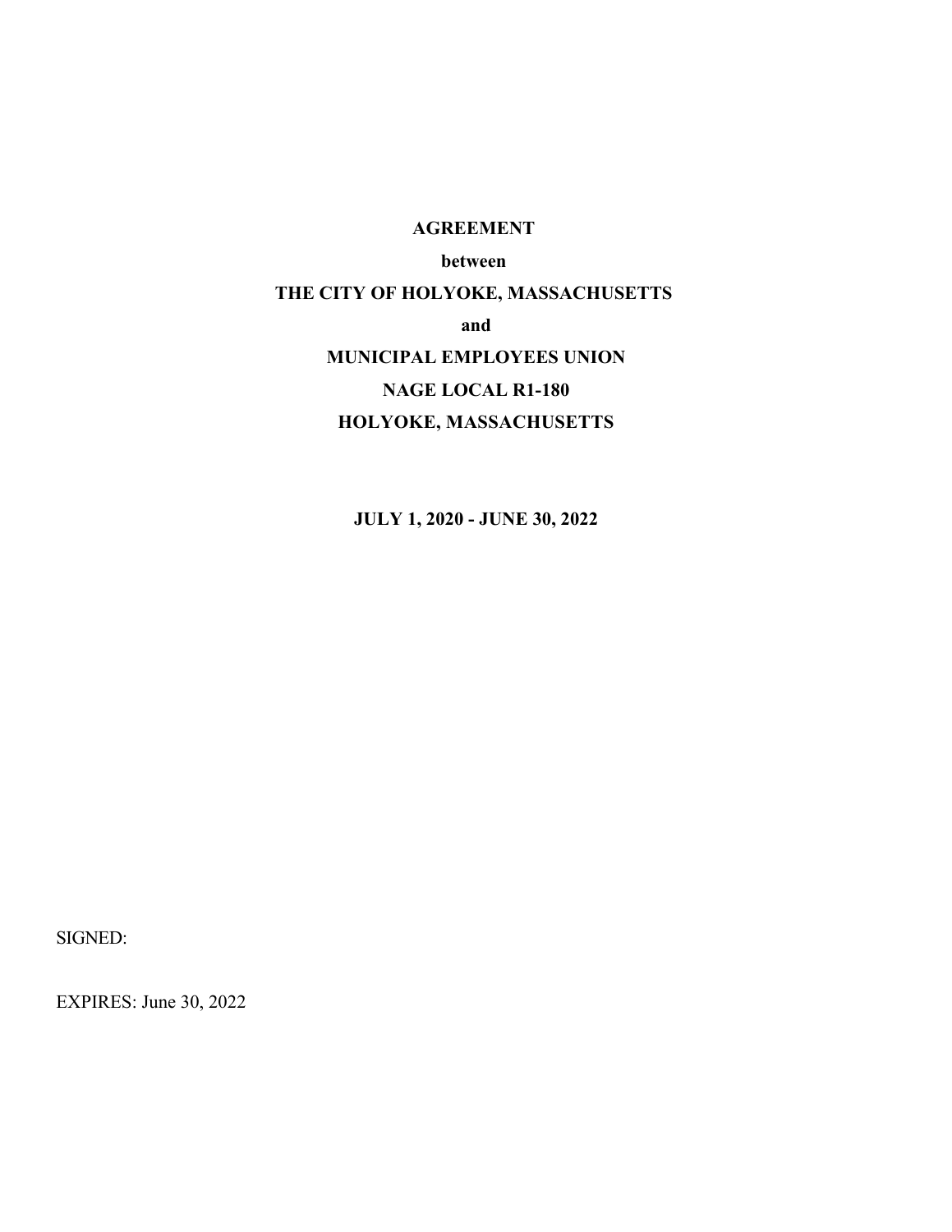# **INDEX**

| <b>Name of Article</b>                                                     | <b>Article</b> | Page         |
|----------------------------------------------------------------------------|----------------|--------------|
| <b>Adjustment of Grievances</b>                                            | 15             | .28          |
| Agreement                                                                  |                | $\ldots$ 3   |
| <b>Alcohol Testing</b>                                                     | 12C            | .25          |
| Appendix A: Schedule of Classifications                                    |                | .37          |
| Appendix B: Salary Schedule "S"                                            |                | .40          |
| Appendix C: Salary Schedule "C"                                            |                | .42          |
| Appendix D: Salary Schedule "D"                                            |                | .44          |
| Appendix E: Salary Schedule "NS"                                           |                | .46          |
|                                                                            |                |              |
| Appendix G: Complaint Policy and Procedure for Addressing Problems at Work |                | .47          |
| Appendix H: General Standards of Conduct and Discipline                    |                |              |
| Bereavement                                                                |                |              |
|                                                                            |                |              |
|                                                                            |                |              |
|                                                                            |                |              |
| Duration                                                                   |                | $19$ 35      |
| Holidays                                                                   |                |              |
|                                                                            |                |              |
|                                                                            |                |              |
|                                                                            |                |              |
|                                                                            |                |              |
| Preamble                                                                   |                |              |
| Probationary Period                                                        | 6              | $\dots$ 14   |
| Scope of Agreement                                                         | 17             | $\ldots$ .32 |
| <b>Sick Leave</b>                                                          | 12             | $\dots 21$   |
| Uniforms                                                                   | 16             | $\dots 31$   |
| <b>Union Recognition</b>                                                   | 2              | . 4          |
| <b>Union Representatives</b>                                               | 3              | . 8          |
| Vacations                                                                  | 11             | $\dots 20$   |
| Wages                                                                      | 8              | $\dots 17$   |
|                                                                            |                |              |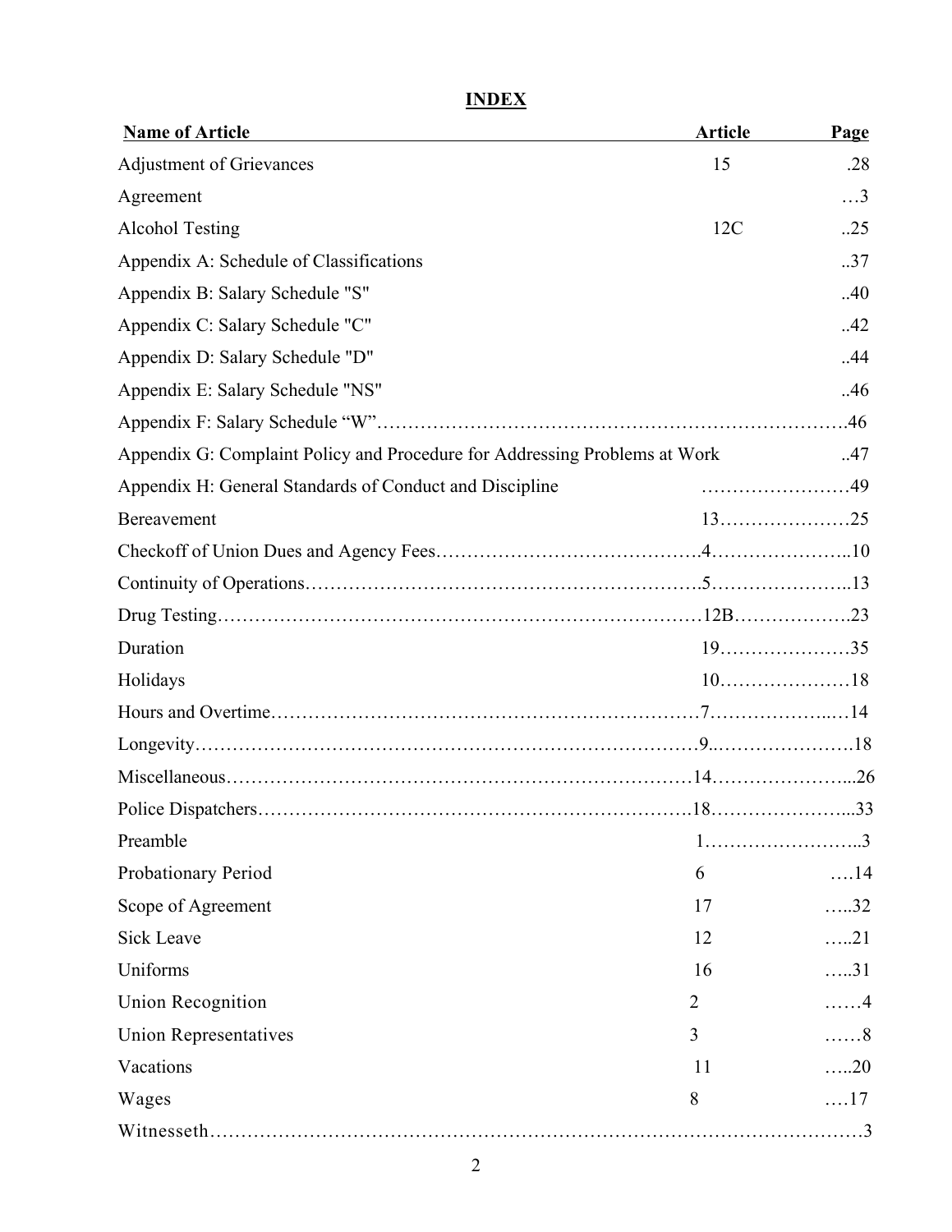#### **AGREEMENT**

THIS AGREEMENT made and entered into at Holyoke, Massachusetts by and between the City of Holyoke, Massachusetts, hereinafter designated and referred to as the City and the Municipal Employees Union, NAGE R1-180 located at Holyoke, Massachusetts, hereinafter designated and referred to as the Union which is an employee organization acting as the agent of the employees in the bargaining unit described in Paragraph 2.1 of this Agreement, hereinafter designated and referred to as the employees.

#### **WITNESSETH**

WHEREAS in the manner and to the extent provided in this Agreement, the City, the Union and the employees desire to enter into an Agreement relating to wages, hours and other conditions of employment.

NOW THEREFORE in consideration of the mutual agreements herein contained and the performance by each of the Parties of the terms and provisions of this Agreement, all as hereinafter set forth, the City, the Union and the employees hereby mutually and jointly agree as follows:

#### **ARTICLE ONE: PREAMBLE**

**Paragraph 1.1.** Recognizing that the establishment and maintenance of the highest possible performance and service standards are essential to the community and the National interest and that the legitimate and mutual interests of the employees and the residents of the City of Holyoke and directly related to the quality and efficiency of the facilities operated and the services provided by the City, it is the intent and purpose of this Agreement to provide orderly collective bargaining relations among the City, the Union and the employees, to provide procedure in the manner and to the extent provided in this Agreement for the prompt and peaceful adjustment of disputes or differences which might arise from time to time, to provide for the implementation of the rights and benefits of the employees as described in this Agreement, to provide for the performance of work by the employees in a conscientious and skillful manner which will further efficiency and economy of operation and quality of performance and to assure to continuity of the operation, facilities and services under the jurisdiction of the City.

**Paragraph 1.2.** Each of the Parties to this Agreement agrees that it is the duty of the City, the Union and the employees to cooperate fully, faithfully, individually and collectively in the observance of the provisions of this Agreement. In recognition of the principle of a fair day's work for a fair day's pay and for the purpose of improving efficiency in the administration of the facilities operated and the services provided by the City, each employee pledges that he will cooperate with the City in conserving materials, tools, equipment and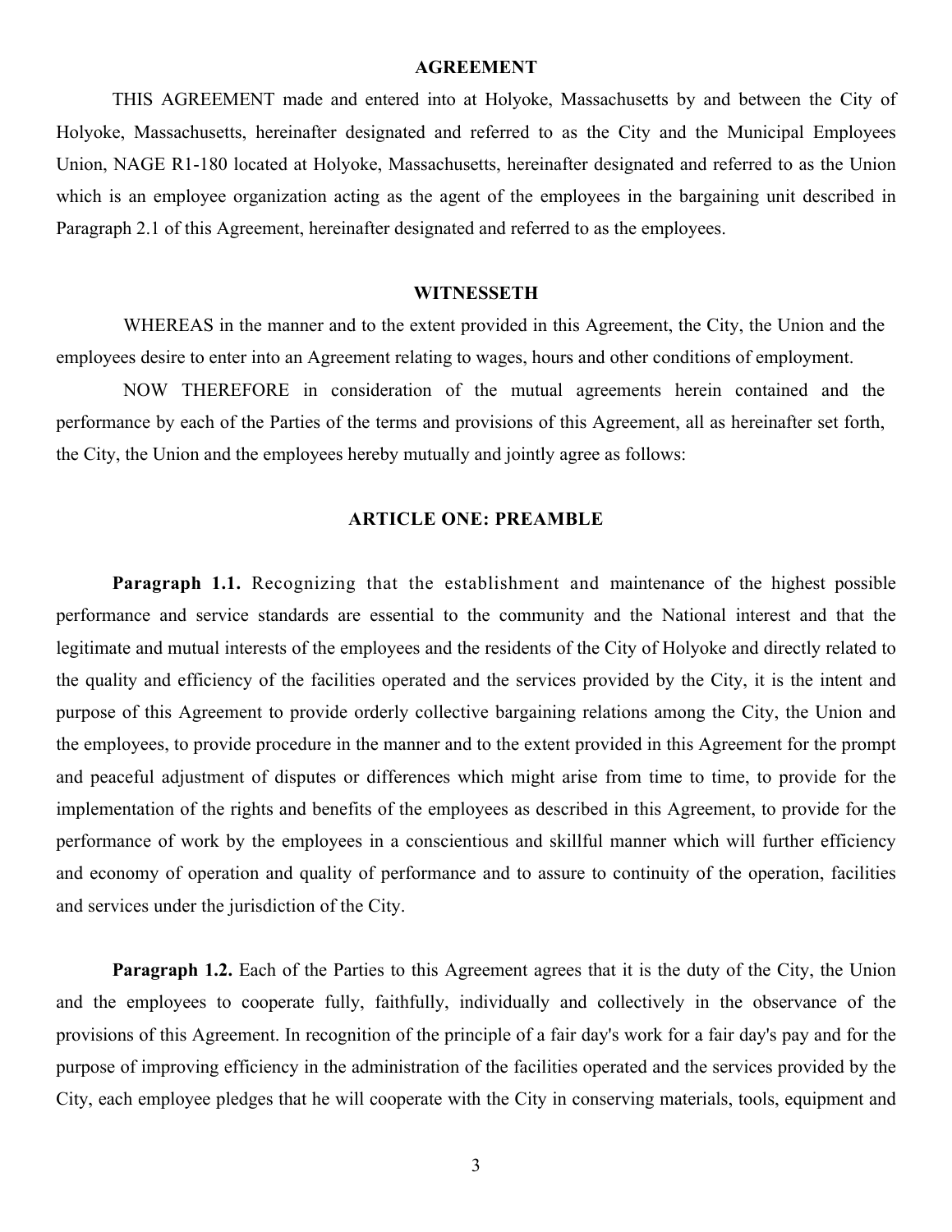other property, aiding and encouraging reliable attendance and in complying with the policies, procedures, regulations and standards prescribed by the City.

**Paragraph 1.3.** Except when otherwise specifically provided, references in this agreement to numbered Articles and Paragraphs refer to correspondingly numbered Articles and Paragraphs in this Agreement. The City of Holyoke and the Mayor of the City of Holyoke will be designated and referred to as the City and the Mayor, respectively.

#### **ARTICLE TWO: UNION RECOGNITION**

**Paragraph 2.1.** Subject to the terms and provisions hereinafter provided and in accordance with the provisions of Chapter 31 and of Chapter 150E of the General Laws of the Commonwealth of Massachusetts, the City, during the term of and to the extent provided in this Agreement recognizes the Union as the exclusive collective bargaining representative with respect to wages, hours and conditions of employment for the employees employed by the City in the bargaining unit consisting of all the employees in the following units:

#### **UNITS**

#### **UNIT NO. 1**

All office clerical employees in the City of Holyoke including the Deputy City Treasurer, Deputy Tax Collector, Assistant to the Assessors, Director of Licensing and Deputy Commissioner of Veterans Benefits.

EXCLUDED: Employees in the Mayor's office, employees in the Retirement Board, the clerical employees in the Law Department, all clerical employees in the School Department, the Holyoke Water Works and the Municipal Gas & Electric Department and Police Dispatchers and all other employees of the City of Holyoke.

#### **UNIT NO. 2**

All Inspectors and Code Enforcers employed by the City of Holyoke in the Department of Codes and Inspections, and all inspectors and sanitarians in its Board of Health and all inspectors in its Department of Engineering and the Deputy Sealer of Weights and Measures of the City of Holyoke. EXCLUDED: Director of the Board of Health, City Engineers and the Sealer of Weights and Measures and the Building Commissioner and Office of the City Auditor of the City of Holyoke.

4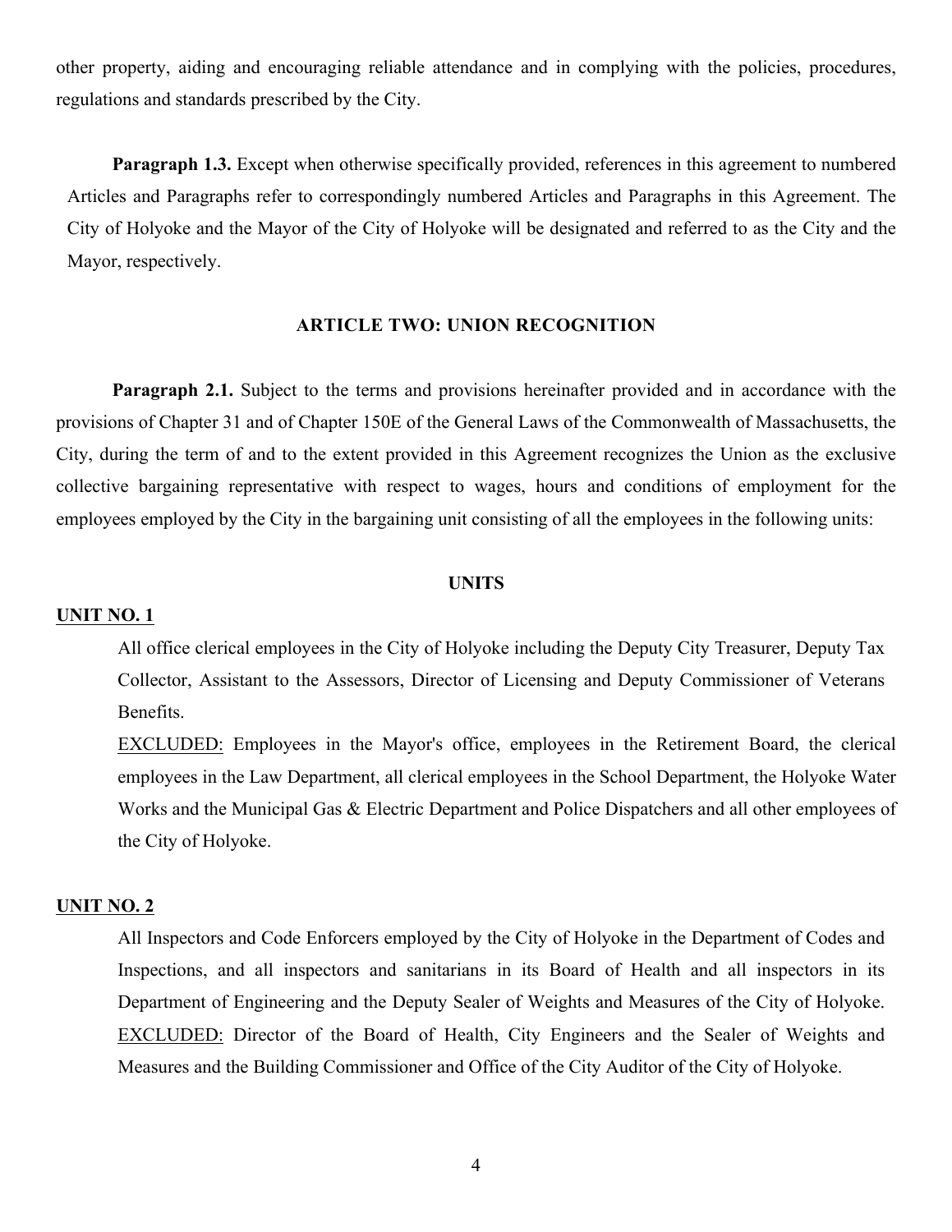#### **UNIT NO. 3**

All Police Dispatchers employed by the City of Holyoke. EXCLUDED: All other employees of the City Of Holyoke.

#### **UNIT NO. 5**

All Medical Technicians employed by the City of Holyoke in the Board of Health Department. EXCLUDED: All other employees of the City of Holyoke.

#### **UNIT NO. 6**

All Maintenance Employees employed by the City of Holyoke at the City Hall, and the War Memorial Building.

EXCLUDED: The City Messenger, the Cleaners at City Hall Annex and all other employees of the City of Holyoke.

#### **UNIT NO. 7**

All regular employees employed by the Wistariahurst Museum.

EXCLUDED: The Director, the City Historian, temporary and seasonal employees of the Wistariahurst Museum, and all other employees of the City of Holyoke.

All provisions of this Agreement apply equally to each unit unless otherwise stated or specified. The City designates the Law Department as Agent for the City with respect to all matters pertaining to the Administration of the provisions of this Agreement. The provisions of this Paragraph 2.1 are intended only to describe the employees covered by this Agreement and not any particular work and all references to an employee or employees in this Agreement shall be deemed to include male and female employees as the case may be.

**Paragraph 2.2.** Nothing in this Agreement shall limit or restrict the right of the employees not included in the bargaining unit as provided in Paragraph 2.1 from performing for or on behalf of the City such work incidental to their normal functions and responsibilities as they consider necessary or advisable.

**Paragraph 2.3.** The Union and the employees agree that the responsibility and the right to operate and manage the business and the affairs of the City, the right to select and direct the working forces and the right to control, direct, discontinue and change the use of its properties, equipment, facilities, services and supplies are vested exclusively in the City. These rights include by way of illustration and without being limited to the right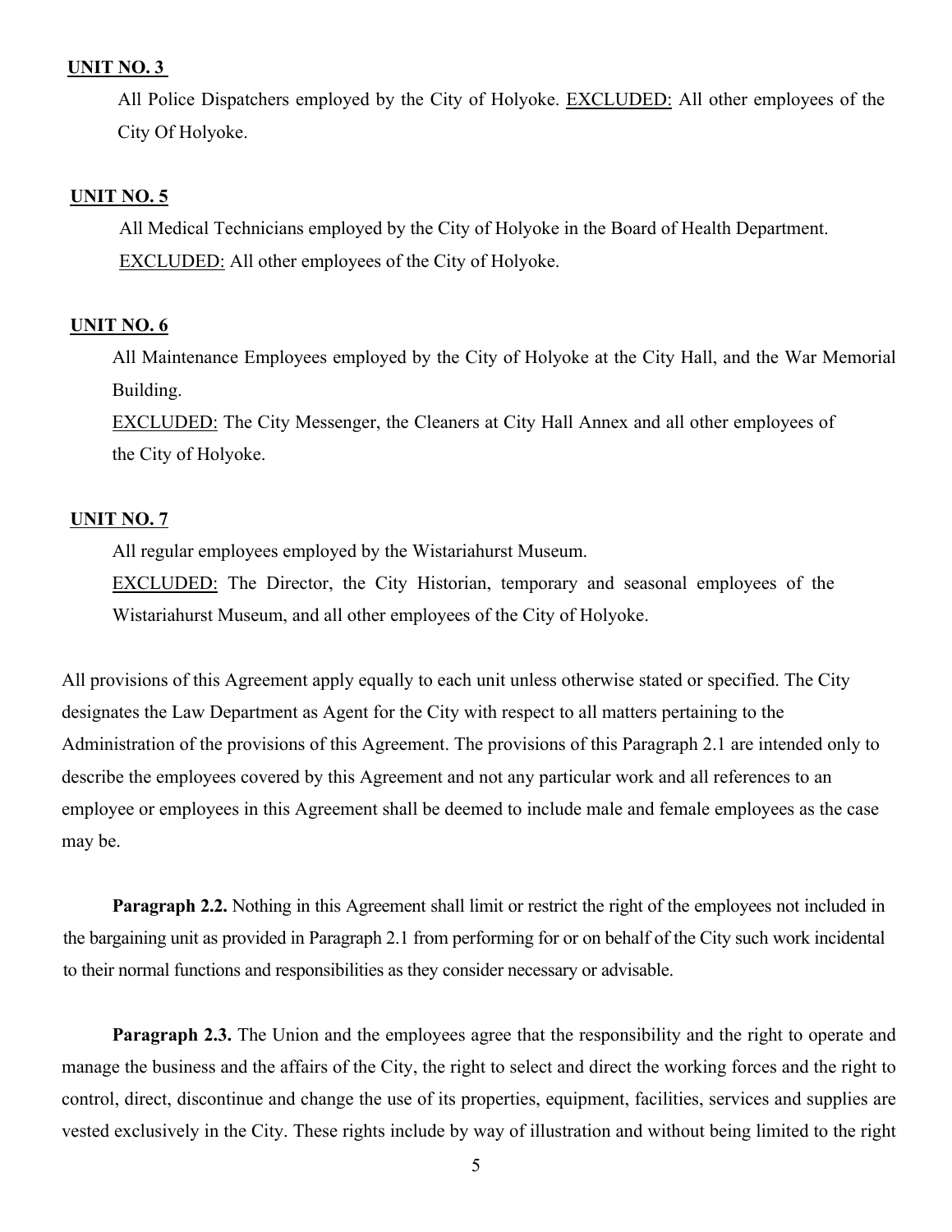to control, determine and change the manner and the extent to which the properties and facilities under the control or supervision of the City shall be operated, located, increased, decreased or discontinued; to organize the supervisory staff and the employees and to establish, change and discontinue their duties and work area assignments including the right to introduce, operate, change and discontinue experimental and new or improved facilities, methods, operations, programs, processes, services and techniques; to control, determine and change operating, overtime, emergency, experimental, training and working assignments and schedules; to determine, control and change all matters pertaining to financial policies, accounting procedures, public relations and the organization of the management staff and the working force; to select, test, train and determine the ability and the qualifications of the employees; to obtain from any source and to contract and subcontract for materials, services, supplies and equipment; to determine, control and change the extent of and the methods used in furnishing services to the residents of the City of Holyoke; to employ assign, lay off, transfer, interview, promote and retire employees, to discipline, suspend or dismiss employees in the manner provided by law and to limit Union activities, the distribution of literature and solicitation for money or other purposes during working hours and on the premises under the control or supervision of the City; to determine, establish and make changes in job descriptions and standards, frequency and standards of inspection, the size of the work force and the number of days and hours in the work day and the work week for some or all of the employees; to establish, distribute, modify and enforce policies, rules and regulations governing employee conduct, the use of facilities, operating procedures and health and safety regulations and to investigate all matters relating to or affecting the operations of the City, employee conduct and public relations; to control, determine, direct, establish and change facilities and services on the premises under the control or supervision of the City for the use or benefit of the employees; to control, determine, establish and change standards for leave of absence and to determine, establish and change any form of employee benefits in excess of and in addition to those provided in this Agreement; to determine, change and discontinue operating practices and procedures; to maintain discipline and order and to maintain and improve efficiency within its operations and facilities and all other rights pertaining to the operation and management of the business and the affairs of the City and the establishment and change of conditions of employment not specifically given in this Agreement to the Union or to the employees provided however, that none of these rights shall be exercised by the City contrary to any specific provision of this Agreement The failure by the City to exercise any of the rights as provided in this Paragraph shall not be construed as a waiver of these rights. The provisions of this Agreement shall not be construed to constitute a waiver of or any restriction upon the interest and legal rights of the City to control, direct, manage and make changes in the operations and the affairs of the City or of any of its Departments. Except when such action by the City is contrary to a specific provision of this Agreement, the exercise by the City of the rights as provided in this Paragraph 2.3 shall not be subject to the provisions of Article Fifteen.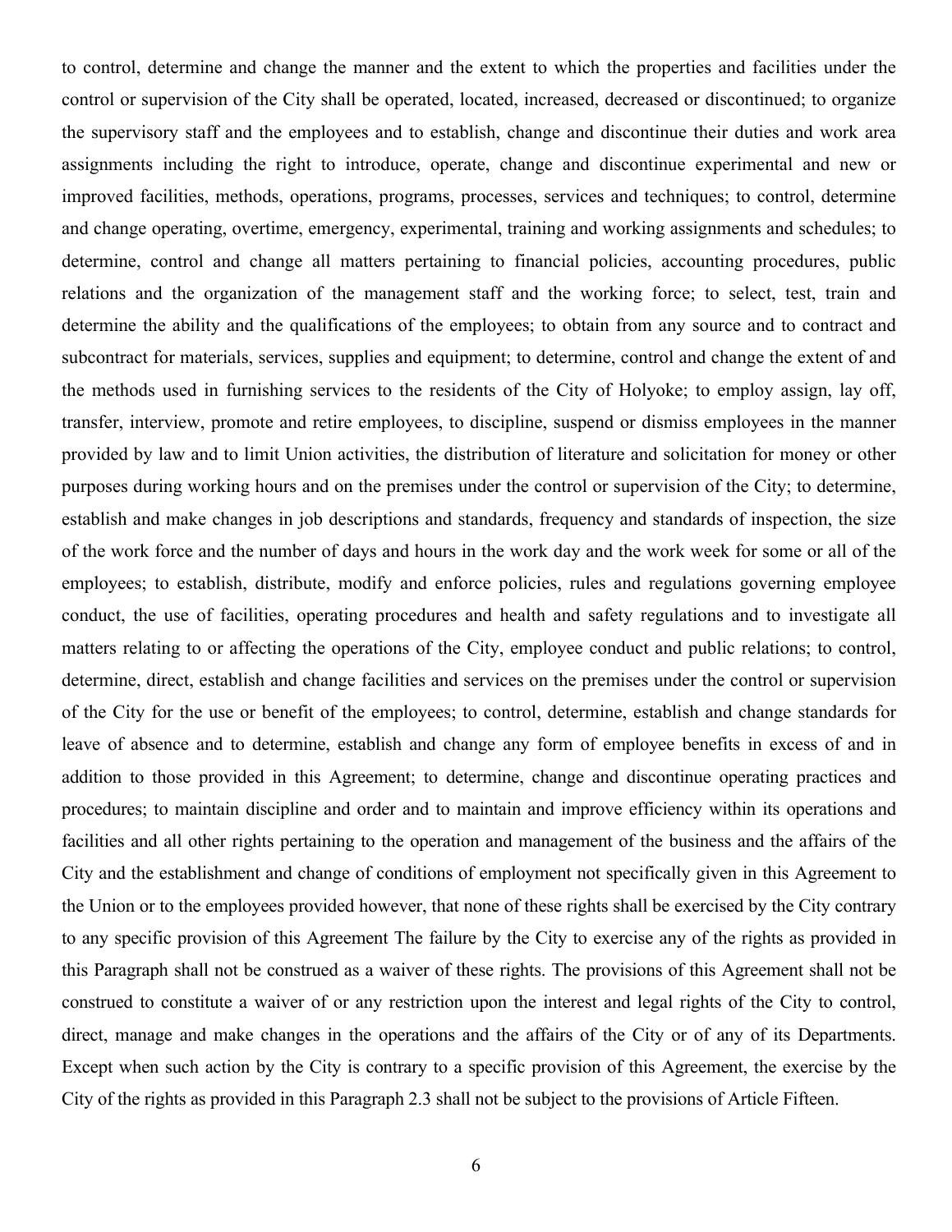**Paragraph 2.4.** None of the provisions of Paragraph 2.4 shall in any manner limit or restrict the right of the Union to represent the employees in the bargaining unit with respect to wages, hours and conditions of employment as provided in Paragraph 2.1.

- a. The Employer and the Union agree not to discriminate against any person covered by this Agreement, with respect to their employment, based on their race, religious creed, national origin, ancestry, age (if forty 40] years of age or older), sexual orientation, gender identity, pregnancy, pregnancy-related condition, sex, or exercising or choosing to refrain from exercising their right to join a union or engage in concerted and lawfully protected activity or other basis protected by applicable law, including but not limited to, qualified handicapped persons who can perform the essential functions of a position with reasonable accommodation. The parties further agree that employees are prohibited from discriminating against any person with whom they come in contact with during the course of their employment based on their race, religious creed, national origin, ancestry, age, sex, sexual orientation, gender identity, pregnancy, pregnancy-related condition, handicap or other basis protected by applicable law, including but not limited to, their exercising or choosing to refrain from exercising their right to join a union or engage in concerted and lawfully protected activity.
- b. The Employer and the Union acknowledge that sexual harassment is a form of unlawful sex discrimination, and the parties mutually agree that no employee should engage in or be subjected to such harassment. Employees who engage in such conduct shall subject themselves to disciplinary action. The term sexual harassment as used herein shall mean sexual advances, requests for sexual favors, and other verbal or physical conduct of a sexual nature when:
	- 1. Submission or rejection of such advances, requests, or conduct is made either explicitly or implicitly a term or condition of employment or as the basis for employment decisions;
	- 2. Such advances, requests, or conduct have the purpose or effect of unreasonably interfering with an individual's work performance by creating an intimidating, hostile, humiliating, or sexually offensive work environment.
- c. Employees who have been subject to or have information about an incident or incidents of sexual harassment must report same in writing immediately to the building principal. A grievance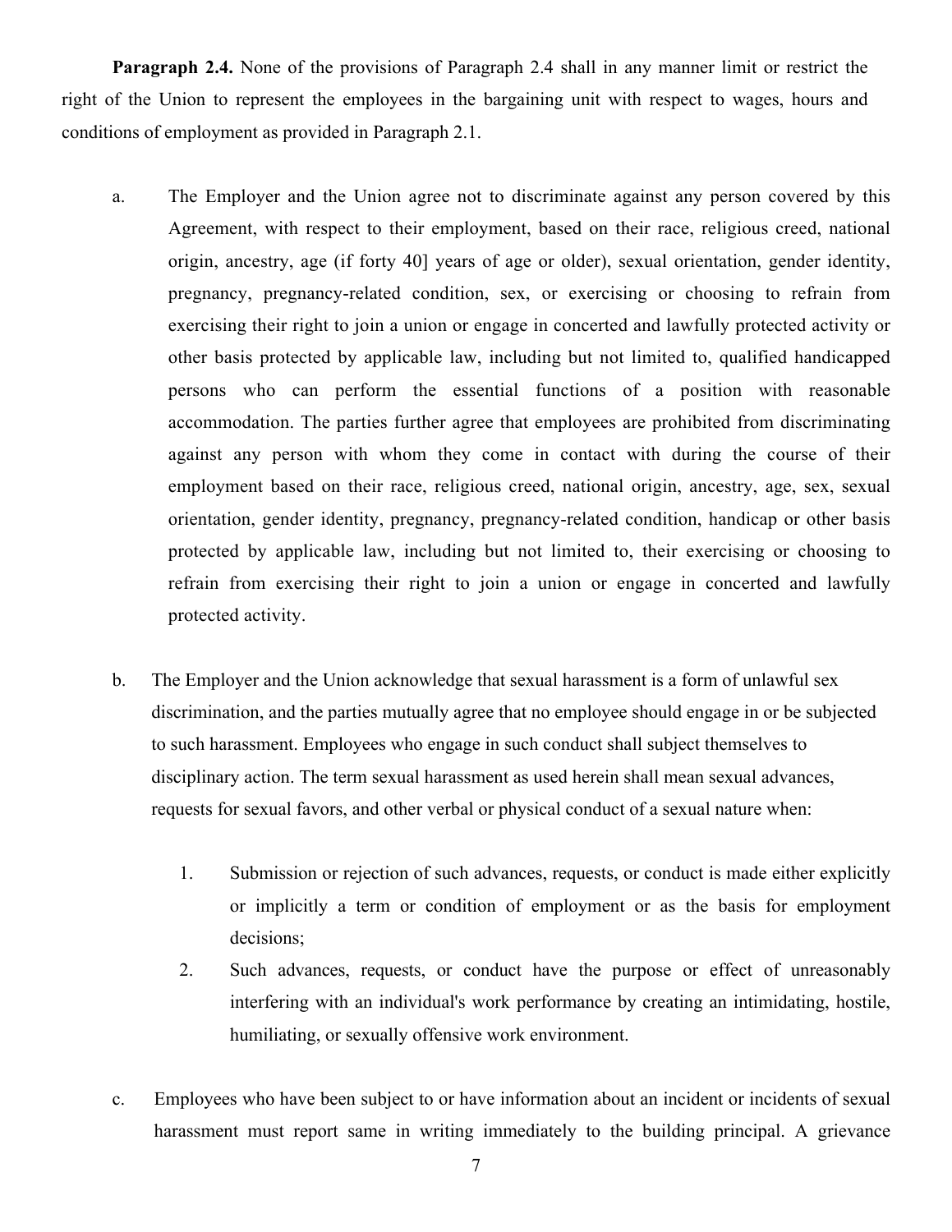alleging a violation of this Article or other unlawful discrimination shall be filed initially at Step Two of the grievance procedure. Such action must be brought in writing within ten (10) working days from the alleged act or occurrence.

d. ELECTION OF REMEDIES

If the grievance regarding any provision of this Agreement provides a right or benefit that can be pursued in another forum and is not resolved at Step Two and if the Union wishes to pursue the matter, the employee and the Union must both agree to an election of forums/remedies. In order to proceed to arbitration, a demand must be filed by the Union in the manner and within the time limits set forth in Level IV of Article VI of the Grievance and Arbitration procedures. In addition, the demand must be accompanied by an Employer approved election of remedies form, signed by the employee, agreeing to an exclusive forum for resolving the discrimination claim and expressly electing to forego their right to proceeding with the matter before the Massachusetts Commission Against Discrimination, the Equal Employment Opportunity Commission, other administrative agencies and/or the Courts. No grievance will be processed further unless such a signed election is presented to the Employer within the period set forth in Level IV of Article VI of the Grievance and Arbitration Procedures of this Agreement.

**Paragraph 2.5.** The Union enters into this Agreement on its own behalf and as the collective bargaining representative of the 1 employees in the bargaining unit as provided in Paragraph 2.1.

**Paragraph 2.6.** The parties recognize that there are two employees holding the position of Administrative Assistant to the Fire Chief in the Fire Department. The City agrees if a position of Administrative Assistant to the Fire Chief shall become vacant for any reason other than layoff due to lack of funding, the City shall hire a clerical employee in the Fire Department subject to the provisions of this agreement.

#### **ARTICLE THREE: UNION REPRESENTATIVES**

**Paragraph 3.1.** The City will deal with any two (2) of the officers of the Union specified herein, to wit, President, Vice President, Secretary or Treasurer, one of whom shall be the President or Vice President, with respect to matters pertaining to the administration of the provisions of this Agreement. To the extent provided in this Article and as specifically provided in Paragraph 3.3, the City will deal with accredited Stewards designated by the Union with respect to grievances. The Union shall as soon as reasonably possible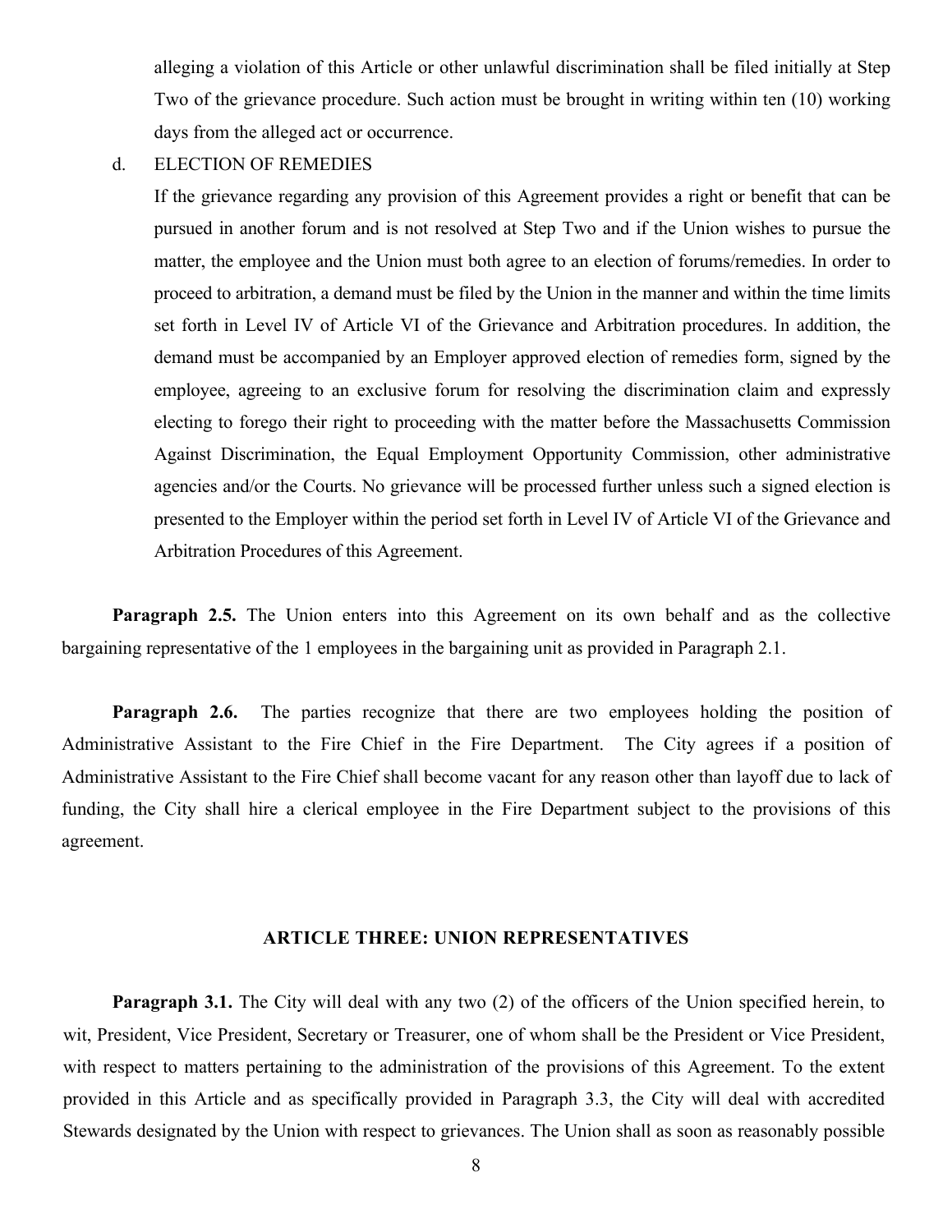after the execution of this Agreement, furnish to the City in writing the names of its President and its Vice President and of its Stewards with whom the City will be requested to deal as provided in this Paragraph. The Union shall promptly notify the City in writing of any changes in the identity of its President, its Vice President and of its Stewards.

**Paragraph 3.2.** The officers of the Union, as specified in Paragraph 3.1 in this Article, shall have access to the office of the City's designated representative at reasonable periods during the hours when the office of the City's representative is open for business for the purpose of administering the provisions of this Agreement. The officers of the Union shall, whenever possible, make an advance appointment for such visits. All matters pertaining to the administration of the provisions of this Agreement shall be initiated at the office of the City's representative and shall not be handled on the premises under the control or supervision of the City, except as specifically provided in Paragraph 3.4.

**Paragraph 3.3.** The Union may cause the selection of one (1) Steward for each unit as shown in Paragraph 2.1 in Article Two of this Agreement to handle Step One grievances as provided in Paragraph 15.2 and to handle such internal Union affairs as may from time to time be delegated to the Stewards by the Union. Nothing in this Article or in this Agreement shall authorize or be construed to authorize a Steward to be or act as an agent of or bind the Union with respect to any of the provisions in this Agreement or as an agent of any employee or employees in any respect whatsoever. In the event of the absence or disability of a Steward, the President of their Union may, in the manner and to the extent provided in this Article shall include and apply to the President of the Union when he is acting as a Steward.

**Paragraph 3.4.** Arrangements shall be made for the President and the officers of the Union and the accredited Stewards to discharge their responsibilities under the provisions of this Agreement during working hours and on the premises under the control or supervision of the City. No supervisor shall refuse a request by the Union if said request complies with the reasonableness and timeliness requirements of Article Three, to have the officers and/or accredited representatives of the Union leave their work station during business hours, for the purpose of collective bargaining and/or contract administration. The Union agrees that in the performance of their duties as provided in Paragraph 3.3, a Steward shall not:

- a. leave their work or their work station without the prior knowledge and approval of their supervisor, nor
- b. enter into another department without the prior approval of the supervisor of said department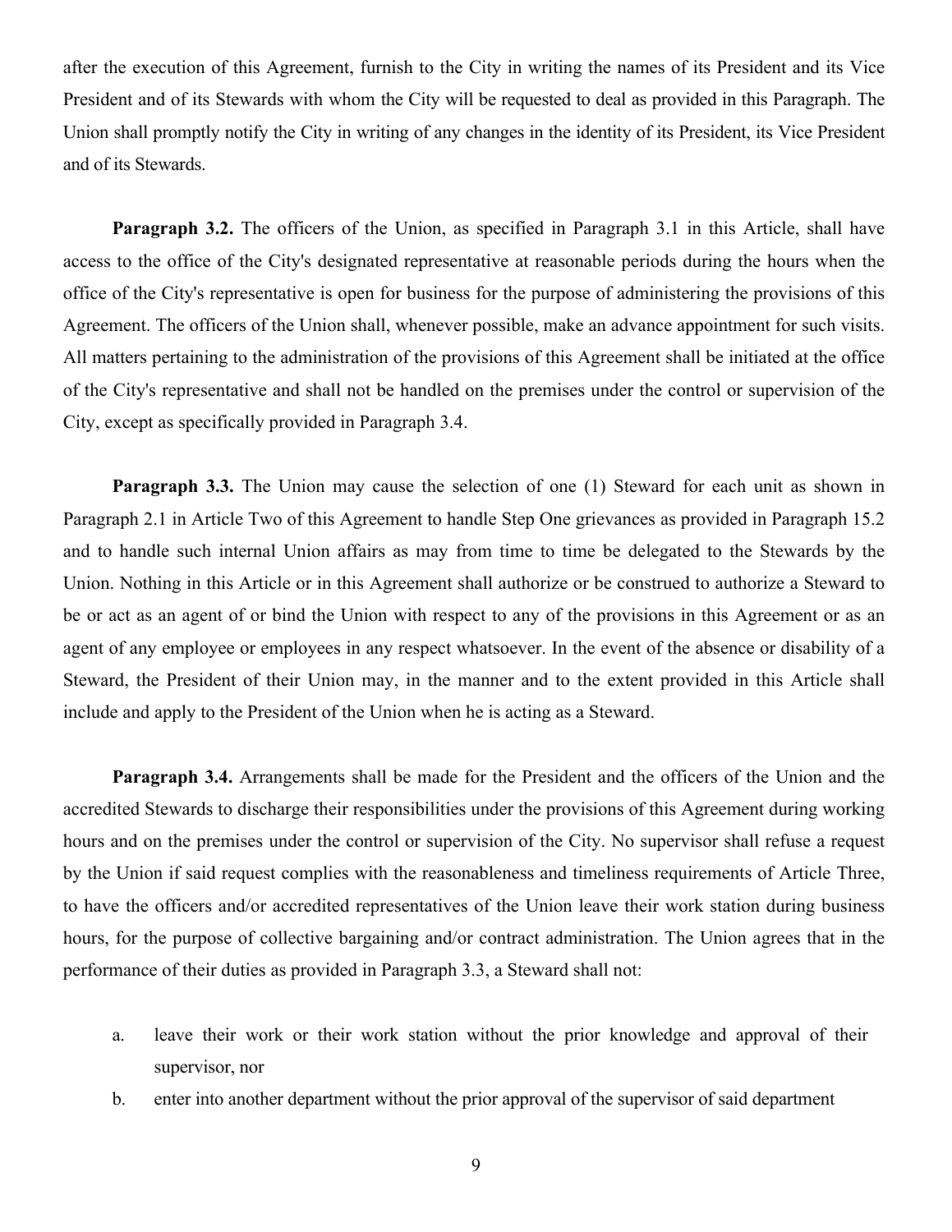c. nor shall a Steward interfere with the work, or with the work schedule of any employee of the City. The Union agrees that its President and its officers are the agents of the Union and that each of said officers shall exercise responsible judgment and due care in the discharge of their duties and responsibilities under the provisions of this Agreement in a manner which will not interfere with the orderly and efficient operation of the City.

**Paragraph 3.5.** Nothing in this Article or in this Agreement shall authorize or permit an officer of the Union or a Steward to give instructions to any supervisory personnel or to any employees of the City concerning their work, to take any action which will in any way interrupt or interfere with the operation of any department or the affairs of the City or to alter, or modify any of the terms or provisions of this Agreement. The direct or indirect assistance, encouragement, support, or threatened action by any Union member in the breach of any of the provisions of Paragraph 5.1 shall subject the member to disciplinary action up to and including discharge, and shall, at the option of the City, terminate the obligation of the City to process a grievance or to arbitrate a dispute brought by the Union or a member. However, after the breach has been terminated, if the grievance has not been waived by delay, the fact of the occurrence of said breach shall be subject to the grievance/arbitration procedure contained in Article 15.

#### **ARTICLE FOUR: CHECKOFF OF UNION DUES**

**Paragraph 4.1.** During the term of this Agreement the City agrees that it will at the written request of employees who sign and deliver to the City a written authorization designated as AUTHORIZATION FOR THE DEDUCTION OF UNION DUES in conformity with Appendix "A" attached to and made a part of this Agreement, make deductions in the manner and to the extent specifically described in this Article from the wages due and payable to said employees of their uniform periodic, regular, current monthly Union dues as members of the Union and, as to those employees who are not members of the Union, as provided in Paragraph 2.2.

**Paragraph 4.2.** The deductions from wages as provided in this Article shall be made in equal installments on each pay day in each month in which there are fewer-than three (3) pay days in the total amount equal to the Union dues, as the case may be, for that month. The deduction from wages as provided in this Article shall be subordinate to first, deductions for Federal, State or Municipal Withholding Taxes and second, deductions for hospital and medical payments, pension or retirement premiums or insurance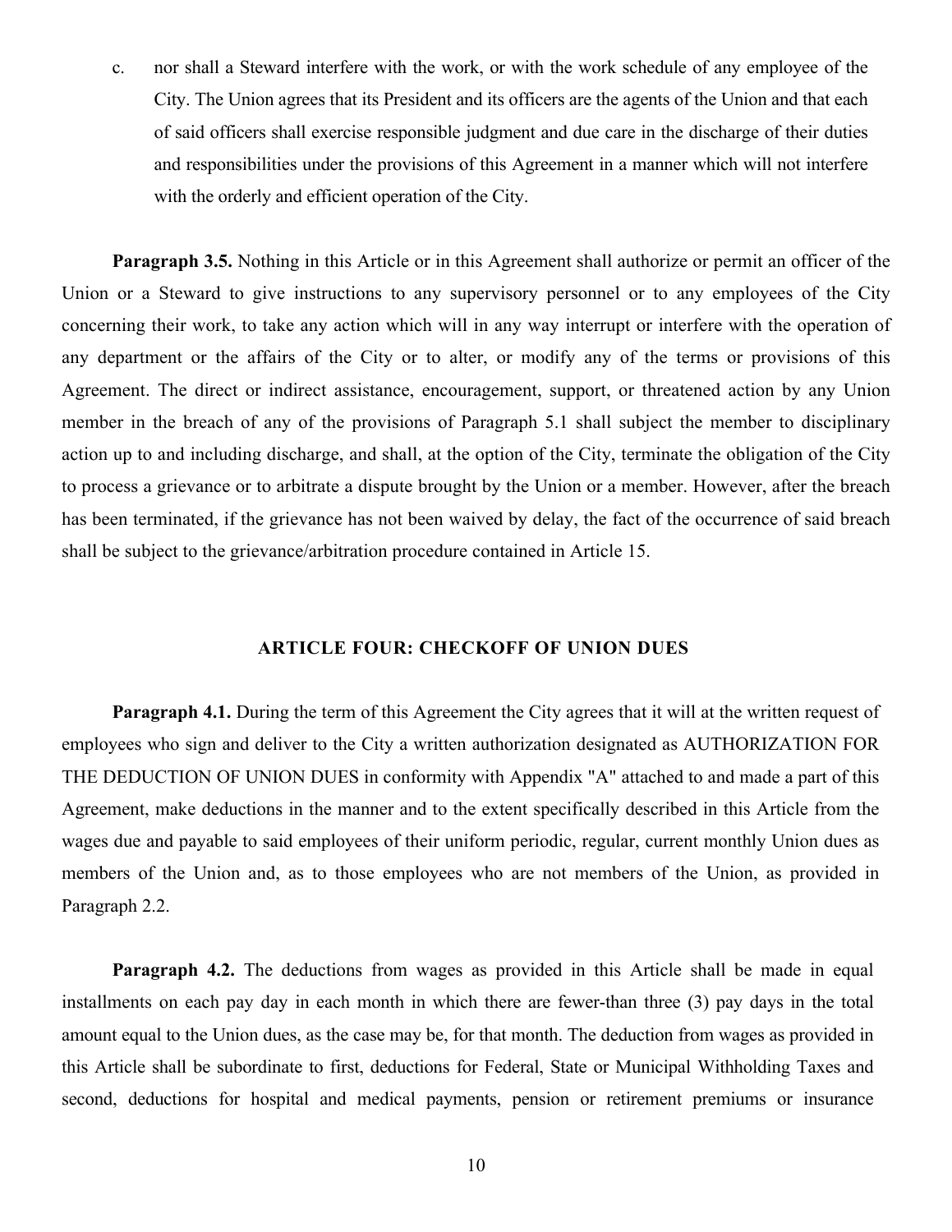premiums under a plan sponsored by the City, a government agency or by a group of the employees of the City.

**Paragraph 4.3.** The amount of the regular, current, monthly Union dues, as the case may be, collected by the City by deductions from the wages due and payable to the employees as provided in Paragraph 4.1 together with a statement in the form which the City considers convenient and adaptable to its record keeping procedures designating the name of each employee from whose wages the deductions were made and the amount of each deduction shall be mailed to the Treasurer of SEIU, Local 888 at Holyoke, Massachusetts not later than the last day of the next month in which such Union dueshave been collected by the City. Upon the mailing of the amount of said deductions to the Union, the City shall be relieved of further liability or responsibility to the Union with respect to said funds and the statement by the City containing the name of each employee and the amount of each deduction shall be deemed to be correct unless within ten (10) days after the mailing of said statement the Union notifies the City in writing of any error.

**Paragraph 4.4.** The authorization for the deduction of Union dues referred to in Paragraph 4.1 may be withdrawn by the employee by whom it was executed at any time by giving at least sixty (60) days notice in writing of such withdrawal delivered to the Treasurer of the City at their office in Holyoke, Massachusetts and by the filing of a copy of said withdrawal with the Treasurer of the Union at Holyoke, Massachusetts. Said authorization, if not previously withdrawn or revoked shall be deemed to be automatically canceled and revoked and of no further force or effect upon the termination of the employment of the employee by whom it was signed. Notwithstanding any provision to the contrary in the Authorization or in any other document, said authorization will be deemed revocable and subject to withdrawal, automatic cancellation or revocation as provided in this Article.

**Paragraph 4.5.** It is agreed that the obligations of the City with respect to the checkoff of uniform regular, current monthly Union dues are limited to the obligations set forth in this Article and that these obligations shall not be deemed extended or increased by the provisions of any forms of authorization or by any other means. The obligation of the City to make deductions from the wages due and payable to the employees as provided in this Article, is limited to uniform regular, current monthly Union dues, as the case may be, and does not obligate or require the City to collect or deduct fines or assessments of any kind which may be levied on its members, individually or collectively by the Union. The Union agrees-that all payments for dues received from the City by deductions from the wages due and payable to the employees under the provisions of this Article or received directly from an employee shall be applied solely toward the uniform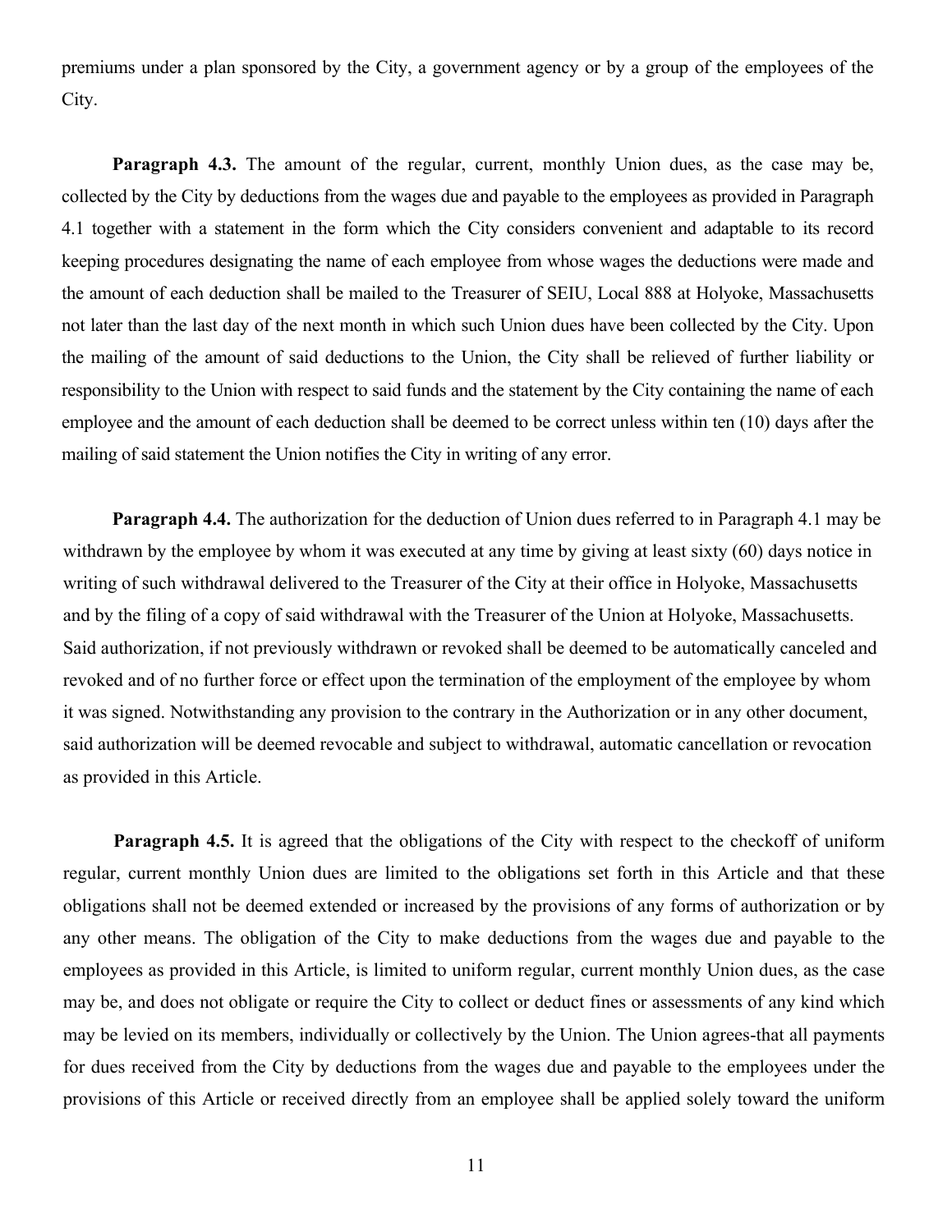periodic, regular, current monthly Union dues for said employee or employees and that none of said payments shall be applied by the Union toward the payment of fines or assessments of any kind.

**Paragraph 4.6.** The City shall not be liable to the Union for any error in making or failing to make any deduction required by the provisions of this Article except for willful misconduct of clear lack of good faith provided however, that upon notice in writing to the City by the Union of such error, the City will make the appropriate deduction in the manner and to the extent prescribed in this Article in the next following pay period. The Union agrees that the City shall have the unqualified right to decline to make a deduction or deductions required by the provisions of this Article, if deemed necessary or prudent by the City to protect itself against assignments, attachments or liens against the wages of an employee which in the judgment of the City are or may be prior to or superior to any deductions authorized pursuant to the provisions of this Article. The Union agrees that nothing in this Article shall be construed to obligate or require this City to do anything or to take any action contrary to law or contrary to government statues or regulations.

**Paragraph 4.7.** The City may conclusively rely upon a written statement signed by any person purporting to be the authorized representative of the Union stating the amount of the uniform periodic, regular, current, monthly Union dues. Unless and until advised in writing by the Union that the amount of its uniform periodic, regular monthly dues have been changed in accordance with applicable law, the City may conclusively presume that the amount of said monthly dues is unchanged.

**Paragraph 4.8.** The Union agrees to and does hereby indemnify, defend and hold the City harmless from and against any and all claims, demands, liabilities, obligations, suits or any other form of legal action or litigation arising from or related to any action taken by the City in reliance upon any information, list, notice, statement or authorization for the checkoff of Union duesdelivered to the City by the Union or by an employee for the purpose of complying with any of the provisions of this Agreement or of this Article.

**Paragraph 4.9.** In the event of the breach of any of the provisions of Paragraph 5.1 or of Paragraph 5.2 and the failure by the Union to terminate said breach after ten (10) days notice in writing by the City, to obligations of the City under the provisions of this Article Four shall, without the necessity of any action by the City, forthwith and automatically terminate and shall be of no further force or effect.

**Paragraph 4.10.** The Union agrees that it will not request the City to discharge or suspend a bargaining unit employee for any reason other than the failure by such employee to remit the Union dues and uniform assessments levied against all members and as set forth in this Article. The Union agrees to deliver a notice in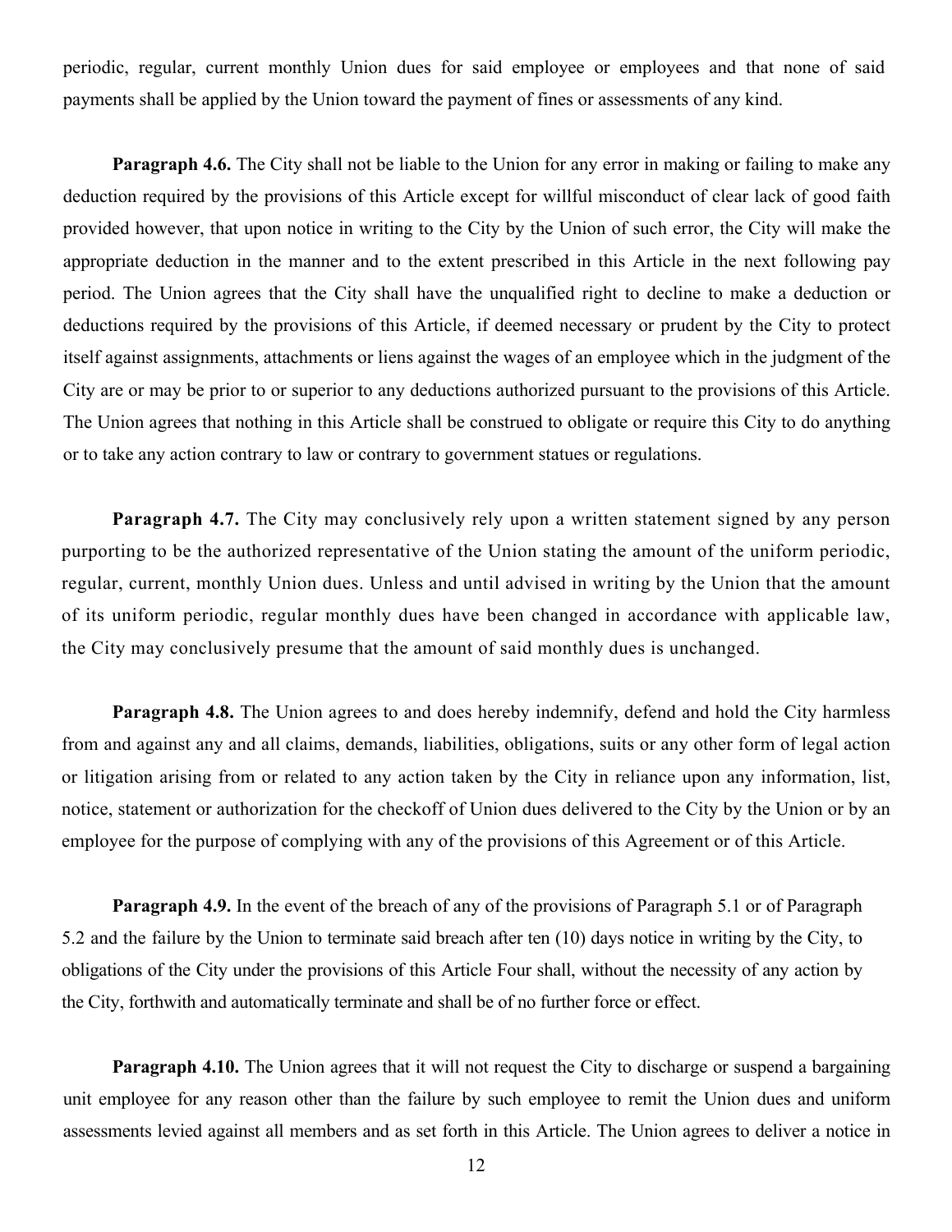writing to the City and to the employee when an employee is not in compliance with the provisions of this Article by reason of their default in the payment of their Union dues. Any such request by the Union that the City discharge or suspend such employee because of said default shall not become effective until thirty (30) calendar days have expired from the delivery of said notice to the City and to said employee. The tender to the Union of the amount of the delinquency within said thirty (30) day period shall automatically and fully cure such default of such employee and the Union shall, upon receipt of such remittance, promptly notify the City thereof. The failure by the employee to cure said default within the said period of thirty (30) calendar days shall be deemed just cause for suspension or dismissal if suspension or dismissal is requested by the Union.

#### **ARTICLE FIVE: CONTINUITY OF OPERATIONS**

**Paragraph 5.1.** The Union and the employees agree that they will not for any reason including an alleged prohibited practice, directly or indirectly, assist, authorize, cause, condone, encourage, induce, finance, permit, sanction, sponsor, support, threaten or participate in any strike, walkout, sit-down, slowdown, boycott, picketing, work stoppage, refusal to work, withholding of services or any interference with the operations, services or any of the functions of the City. During the period of negotiations between the Union and the City, including mediation, fact finding and any other statutory impasse procedures, said negotiations shall be conducted without threats of sanctions or strikes by the City or by the Union.

**Paragraph 5.2.** The Union agrees that it will not ratify, condone or lend support to any violation of Paragraph 5.1 by any employee or employees, that it will immediately order that such violation cease forthwith, that work be fully and promptly resumed and that the employee or employees comply promptly with the provisions of this Article. Any employee or employees who engage or participate in any of the prohibited conduct described in Paragraph 5.1 shall be subject to disciplinary action, including reprimand, suspension and discharge and such action if taken by the City shall not be subject to the provisions of Article Fifteen except as to the question whether the employee or employees who were disciplined or discharged did in fact participate in or encourage or were responsible for the violation of the provisions of Paragraph 5.1

**Paragraph 5.3.** In Addition to any other liability, remedy or right provided in this Agreement or by applicable law or statute, in the event that any employee or employees engage or participate in any of the prohibited conduct described in Paragraph 5.1, the Union shall promptly, forthwith and without delay:

- a. Publicly disavow such action by the employee or employees.
- b. Advise the City in writing that such action by the employee or employees has not been called or sanctioned by the Union.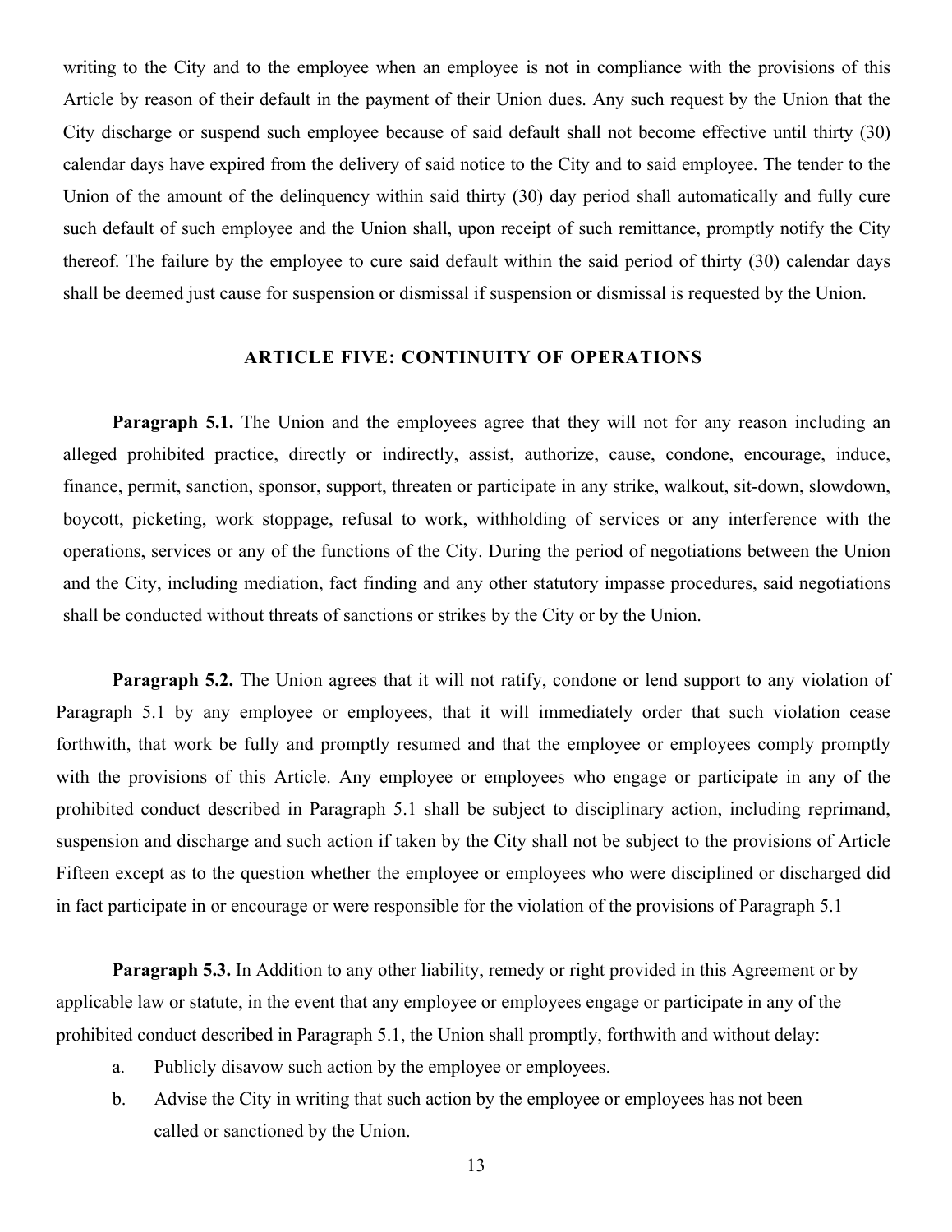- c. Notify the employee or employees in writing of the disapproval of such action by the Union and instruct such employee or employees to cease such action, to return to work immediately and to comply promptly with the provisions of this Article and
- d. Post a notice on the Union bulletin board stating that the Union disapproves such action by the employee or employees and instructing the employee or employees to cease such action, to return to work immediately and to comply promptly with the provisions of this Article.

The Union agrees that it will support and assist the City in maintaining the continuity of the normal and usual services of the Department.

**Paragraph 5.4.** In the event that any employee or employees engage or participate in any of the prohibited conduct described in Paragraph 5.1, the City shall have the unqualified right to institute and pursue legal action to enjoin the continuance of said prohibited conduct and for other relief or remedies and the Union agrees that it will not oppose or interfere with said legal action. The Union agrees that it will not oppose or interfere with said legal action. The Union agrees that such legal action, if initiated or pursued by the City, shall not constitute the exclusive remedy available to the City nor shall such legal action be construed or deemed to be a waiver by the City of such other rights or remedies as may be available to the City under the provisions of this Agreement or under the provisions of law.

**Paragraph 5.5.** The breach of any of the provisions of Article Five shall at the option of the City terminate the obligation of the City to arbitrate a dispute underlying the breach.

#### **ARTICLE SIX: PROBATIONARY PERIOD**

**Paragraph 6.1.** The first six (6) months of actual work by a new employee in the bargaining unit shall constitute such employee's trial period during which no layoff, suspension, change of assignment, discipline or discharge with respect to such employee shall be construed as a violation of any of the provisions of this Agreement or cause for or subject to the grievance procedure or to arbitration as provided in Article Fifteen.

#### **ARTICLE SEVEN: HOURS AND OVERTIME**

**Paragraph 7.1.** The work week shall begin at 12:01 a.m. on Sunday and shall end at 12:00 a.m. the following Sunday. Except as otherwise provided in Paragraph 7.2, the work day shall begin at 12:01 a.m. and shall end at 12:00 a.m. the following day.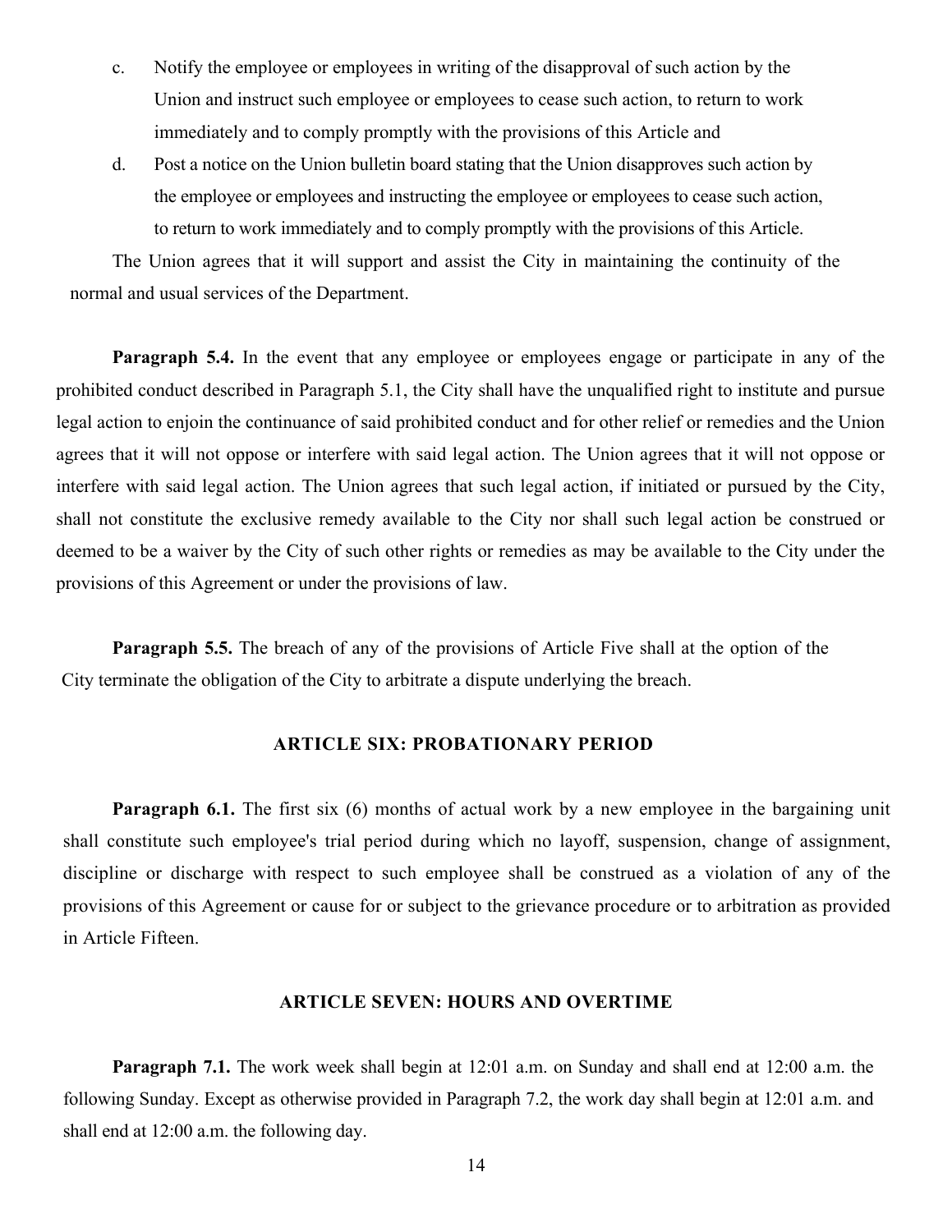**Paragraph 7.2.** The normal hours of work and the normal work week for employees shall be as follows:

#### **UNIT NO. 1**

The normal work day for all employees in Unit No. 1 shall consist of seven (7) consecutive hours of work, exclusive of a meal period in any one day; and thirty-five (35) hours of work in five (5) normal work days, exclusive of a meal period in any one work week as provided herein, shall constitute the normal work week.

#### **UNIT NO. 2**

The normal work day for all employees in Unit No. 2 shall consist of seven (7) consecutive hours of work, exclusive of a meal period in any one day; and thirty-five (35) hours of work in five (5) normal work days, exclusive of a meal period in any one work week as provided herein, shall constitute the normal work week.

#### **UNIT NO. 3**

See Article 2.1 and Article 18.

#### **UNIT NO. 5**

The normal work day for all employees in Unit No. 5 shall consist of six (6) consecutive hours of work and thirty (30) hours of work in five (5) normal work days shall constitute the normal work week. Each employee who works a normal work day shall be entitled to a one half (1/2) hour meal period during the normal work day.

#### **UNIT NO. 6**

The normal work day for all employees in Unit No. 6 shall consist of eight (8) consecutive hours of work, exclusive of a meal period in any one day; and forty (40) hours of work in five (5) normal work days, exclusive of a meal period in any one work week as provided herein, shall constitute the normal work week.

**Paragraph 7.3.** The daily and weekly working periods described in this Article shall not be deemed a guarantee by the City that any particular number of hours of work will be available nor in any way limit or restrict the right of the City to schedule overtime work or to make changes in the starting time or the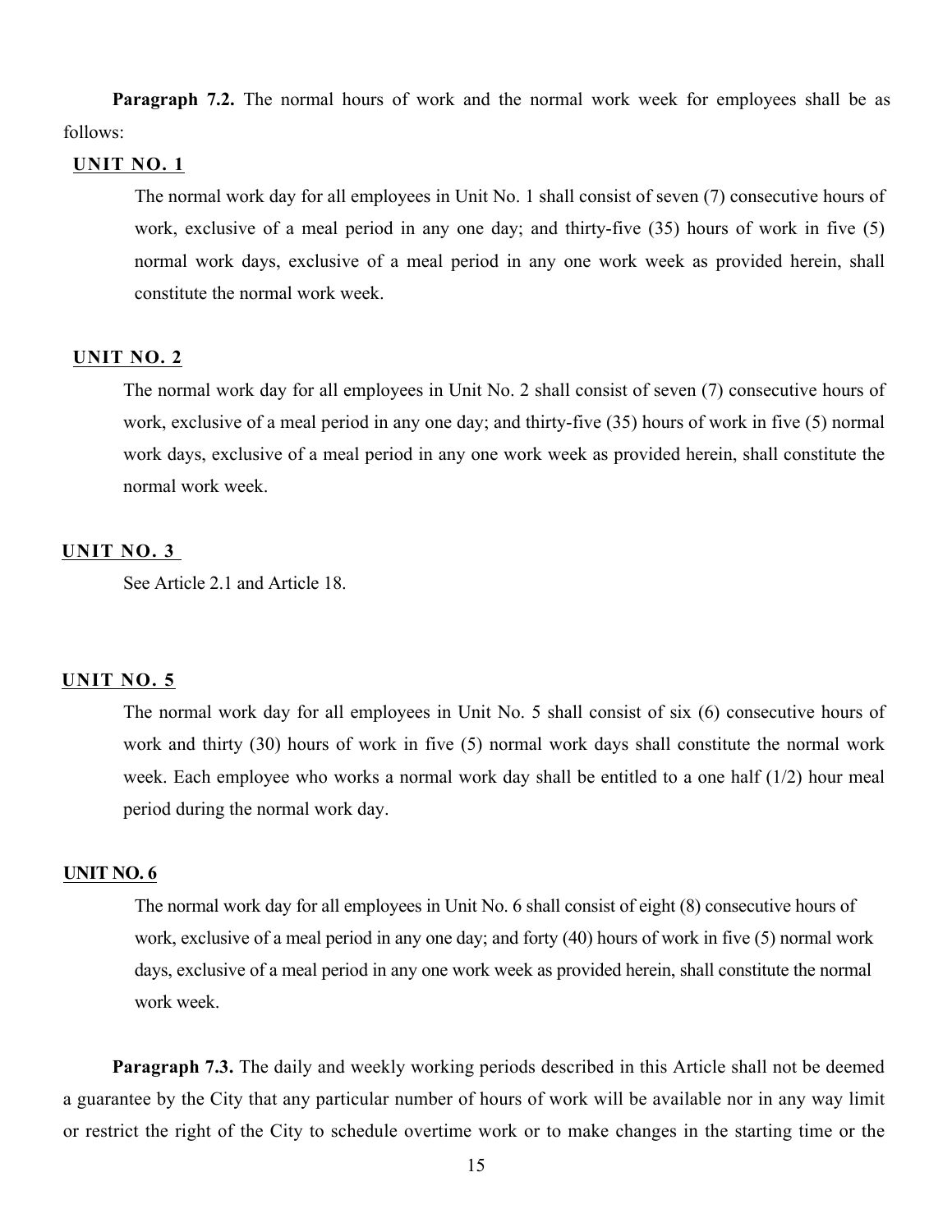hours of work. Except when an employee is unable to do so because of a reason satisfactory to their supervisor or department head, an employee shall perform holiday work and reasonable overtime work as directed. Overtime shall be offered by seniority. No person shall be forced to work overtime by their supervisor or department head, except when overtime has been offered to all bargaining unit members and none are available, then an employee shall be forced to work overtime by juniority.

**Paragraph 7.4.** All Bargaining Unit employees, including Dispatchers, shall be paid one and one-half (1-1/2) times the straight time hourly wage rate for all work scheduled by the City in excess of the employee's regular work week, provided that the employee actually works their regular work week. The regular work week shall include personal days and vacation days with five (5) days' advance notice to the department head.

There shall be no duplication or pyramiding of overtime and/or other premium forms of compensation and when any particular work is subject to or falls within two (2) or more overtime or other premium classifications, either under this Agreement or under an effective law, only the highest applicable single overtime or other premium wage rate shall be paid.

Subject to the requirements of Article 7.4 and except as otherwise specifically provided in this Paragraph, an employee especially called into work outside of their regularly scheduled work shift shall be paid for the work performed at one and one-half (1-1/2) times their straight time hourly wage rate subject to a minimum based on four (4) hours at their straight time wage rate. An employee who reports for work as provided in this Paragraph shall perform the work assigned to him by the City and the failure by the employee to perform said work shall relieve the City from the obligations as provided in this Paragraph.

#### **Paragraph 7.6.**

- 1. Seniority for purposes of contract benefits and for non-Civil Service employees shall be defined as the total length of continuous service with the City. The unit shall be defined as the bargaining unit. For purposes of Civil Service rights, seniority will be determined under the provisions of M.G.L. c. 31 §33.
- 2. If a reduction in work force occurs, the layoff of employees shall be accomplished pursuant to the provisions of M.G.L.A. Chapter 31, Sections 39 and 41.
- 3. An employee who has been given notice of a layoff shall be permitted, provided said employee has more seniority, to displace the least senior employee working within the same department provided the employee is qualified, in the discretion of the department head, to perform such work. Any employee laid off who does not have sufficient seniority to displace any other employee within the same department, shall be permitted, provided said employee has more seniority, to displace the least senior employee working in the same classification within the bargaining unit.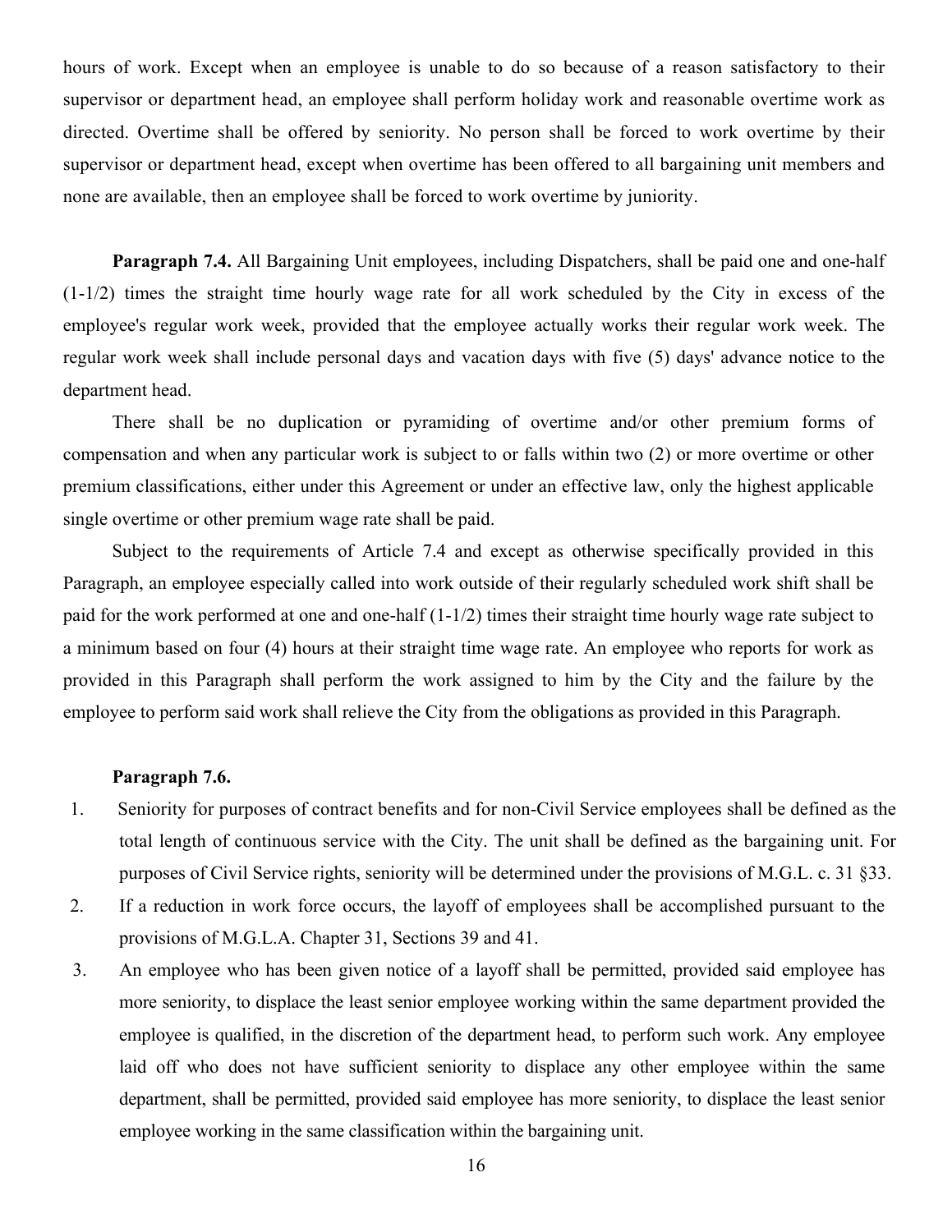- 4. Any employee may accept a layoff in lieu of displacing another employee.
- 5. If work and/or funding becomes available, re-employment shall be governed by the provisions of M.G.L.A., Chapter 31, Sections 39 and 40.

#### **ARTICLE EIGHT: WAGES**

**Paragraph 8.1.** Wages will be as specified in Paragraph 8.2, subject to the provisions of Paragraph 17.7.

**Paragraph 8.2.** Subject to the provisions of this Agreement, an employee in the Bargaining Unit who performs the work described in the job titles named in the Schedule Of Classifications attached hereto and marked APPENDIX A, unless otherwise provided therein shall be paid an annual compensation in accordance with the Schedules of Annual Compensation attached hereto and marked APPENDIX B.

**Paragraph 8.3.** Except as provided in Paragraph 8.4 of this Agreement, employees receiving compensation under the provisions of Paragraph 8.2 of this Agreement will receive the compensation at the Step Level prescribed as follows:

| STEP I-          | Less than one $(1)$ year of employment                          |
|------------------|-----------------------------------------------------------------|
| STEP II -        | One $(1)$ year, but less than two $(2)$ years of employment     |
| STEP III -       | Two $(2)$ years, but less than three $(3)$ years of employment  |
| <b>STEP IV -</b> | Three $(3)$ years, but less than four $(4)$ years of employment |
| STEP V -         | Four (4) or more years of employment                            |

**Paragraph 8.4.** There shall be no restrictions on the right of the City to pay starting compensation on any step in the wage or salary schedules as provided in this Article to new or additional employees.

**Paragraph 8.5.** The job titles or the work descriptions named in Article Two and in Paragraph 8.1 and Paragraph 8.2 are for the sole purpose of determining hourly wage rates and annual salaries and nothing in said Article Two or in said Paragraph 8.1 and 8.2 shall in any way limit or restrict the right of the City to assign work to the employees or to transfer an employee from one department to another, from one job to another or from one location to another, and shall not operate as a requirement that such positions be staffed.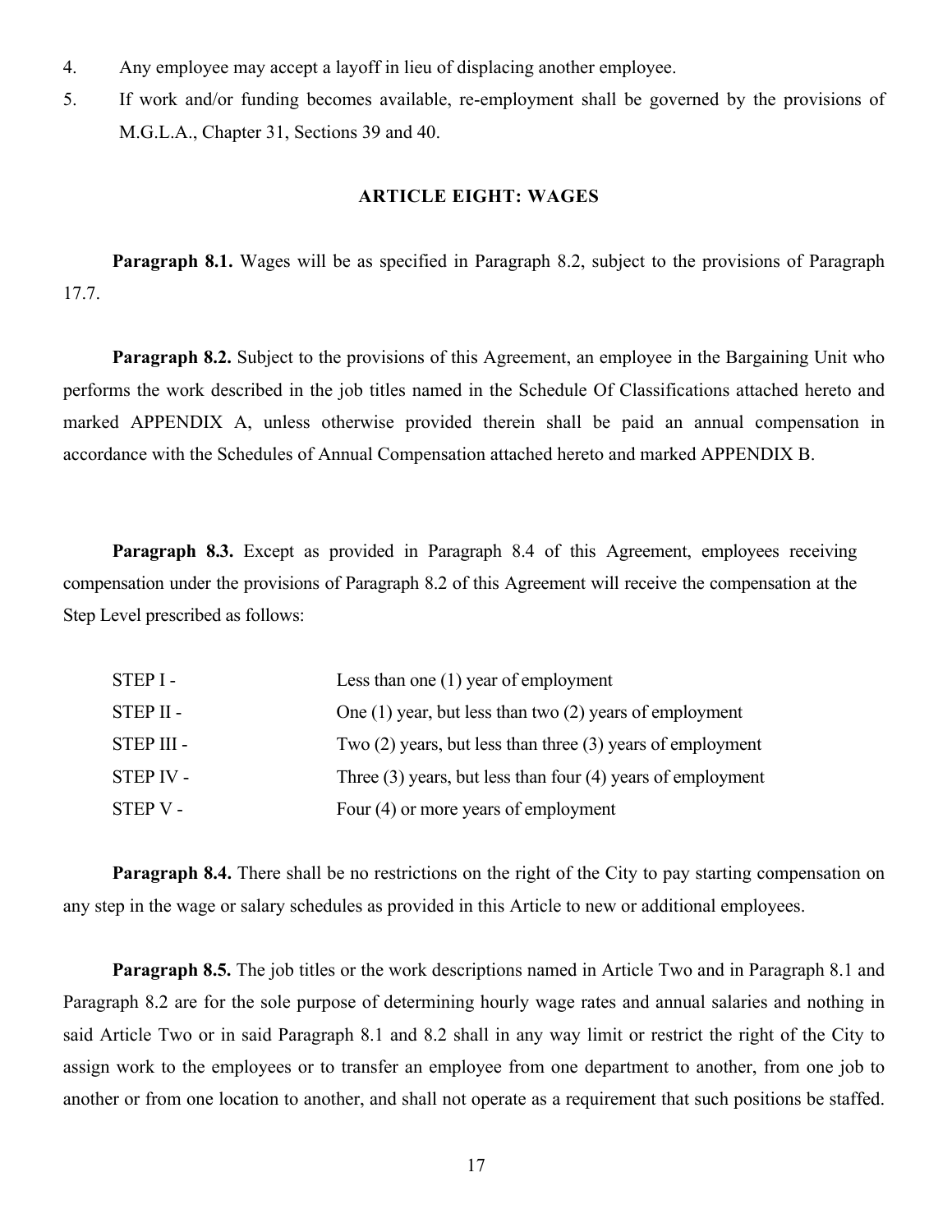The provisions of this Paragraph 8.5 are subject to the provisions of Chapter Thirty-one of the General Laws of the Commonwealth of Massachusetts.

**Paragraph 8.6.** The parties recognize the rights of the Employer under the existing Collective Bargaining Agreement, including but not limited to, those rights found in Paragraph 2.4 and Paragraph 8.5 of the Collective Bargaining Agreement. The Parties further recognize the rights of the Union under M.G.L. c. 150E as the exclusive representative for this bargaining unit. The Parties additionally recognize their joint goal of efficient and effective operations and that this goal is furthered by employees working as an integrated team performing flexible assignments within their job classification. To further this end, the Union agrees to limit any impact bargaining issues to those issues involving substantial changes to employees' job duties in the future.

#### **ARTICLE NINE: LONGEVITY**

**Paragraph 9.1.** In the manner and to the extent provided in this Article, each employee who has actually worked for the City for the accumulated periods of time as provided in this Paragraph and who is being carried on the payroll of the City on their employment anniversary shall, effective on signing, receive annual longevity pay in accordance with the following schedule:

#### **LENGTH OF EMPLOYMENT ON LONGEVITY PAY EMPLOYMENT ANNIVERSARY**

| \$800.00   |
|------------|
| \$900.00   |
| \$1,100.00 |
| \$1,250.00 |
| \$1,750.00 |
|            |

The longevity pay in each calendar year as provided in this Article shall be paid to each eligible employee within thirty (30) days following their employment anniversary.

#### **ARTICLE TEN: HOLIDAYS**

**Paragraph 10.1.** In the manner and to the extent provided in this Article, each full-time employee who qualifies under the provisions of Paragraph 10.2, shall receive one (1) day's pay at this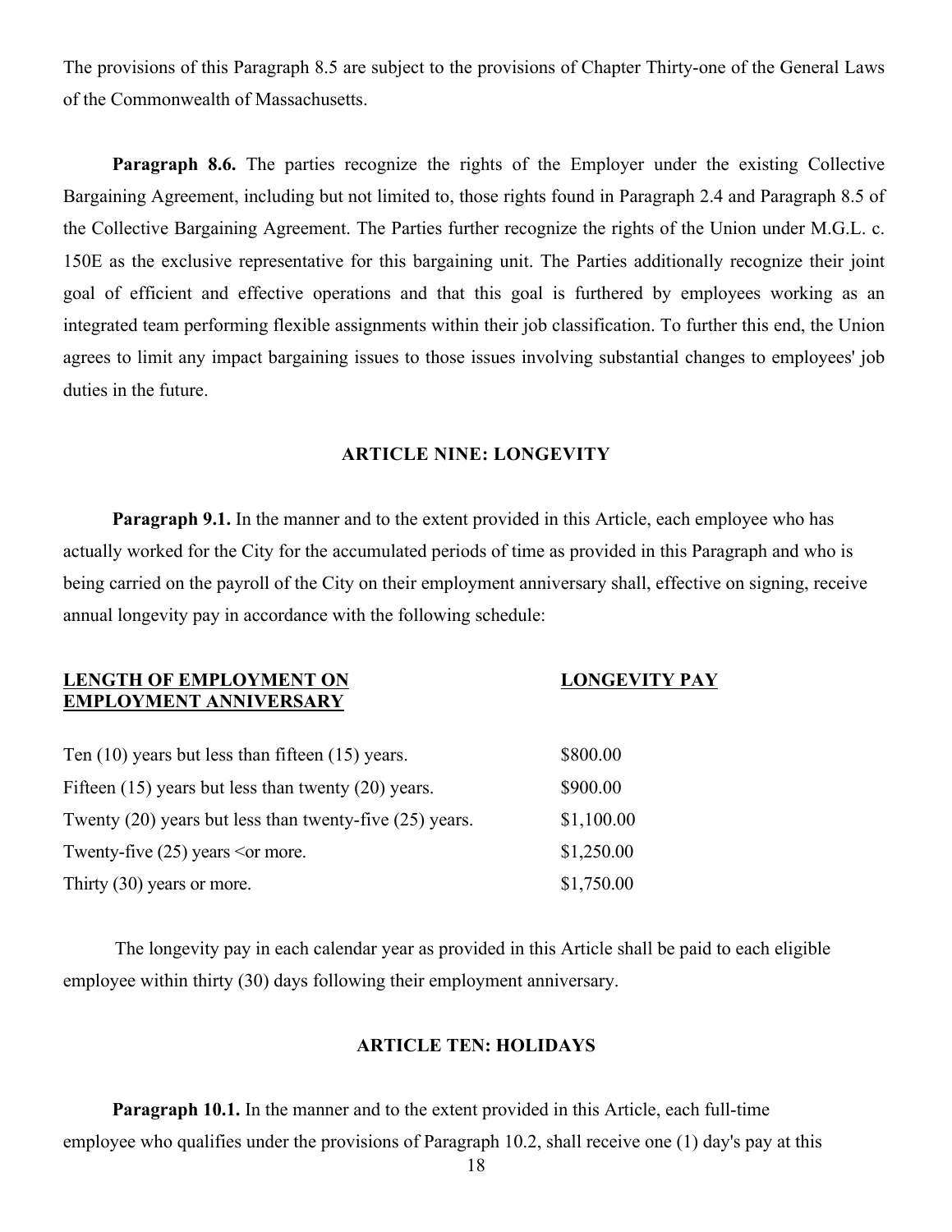straight time wage rate which shall not be included in their accumulated weekly working hours for the following holidays on Monday through Friday:

| New Year's Day         | Independence Day Washington's |
|------------------------|-------------------------------|
| Martin Luther King Day | Birthday Memorial Day         |
| Patriots' Day          | Columbus Day                  |
| Labor Day              | Thanksgiving Day              |
| Veterans' Day          | Christmas Day                 |
|                        | Juneteenth                    |

Each paid holiday as provided in this Paragraph will be observed on the day prescribed, if any, in applicable Federal or State Statutes. When a paid holiday as provided in this Article falls on Saturday, the preceding Friday will be considered the paid holiday and when one or more falls on Sunday, the succeeding Monday will be considered the paid holiday.

**Paragraph 10.2.** The holiday pay for each of the holidays provided in this Article shall be paid to each full-time permanent employee who has actually worked for the City during the thirty (30) working days immediately preceding the holiday and on their full scheduled working day immediately before and immediately after the holiday unless the failure to work during said period of thirty (30) days or on one or both of said scheduled work days was due to bona fide illness or injury requiring confinement at home or in a hospital or medical treatment by a licensed physician or because of a reason satisfactory to the City. Before paying holiday pay to an employee who is unable to work as provided in this Paragraph because of illness or injury, the City may require a certificate by the attending licensed physician of the illness or injury before or after the day for which holiday pay is claimed. The exception to the period of actual work in the employ of the City because of illness or injury shall extend for a period of ten (10) working days from the beginning of the illness or the date of a non-occupational injury and shall extend for a period of thirteen (13) weeks from the date of an occupational injury.

**Paragraph 10.3.** An employee who is requested to work on any of the holidays named in Paragraph 10.1 and who refuses to work on said holiday as requested shall not be entitled to receive the holiday pay provided in this Article unless he presents reasons for not working which are satisfactory to the City.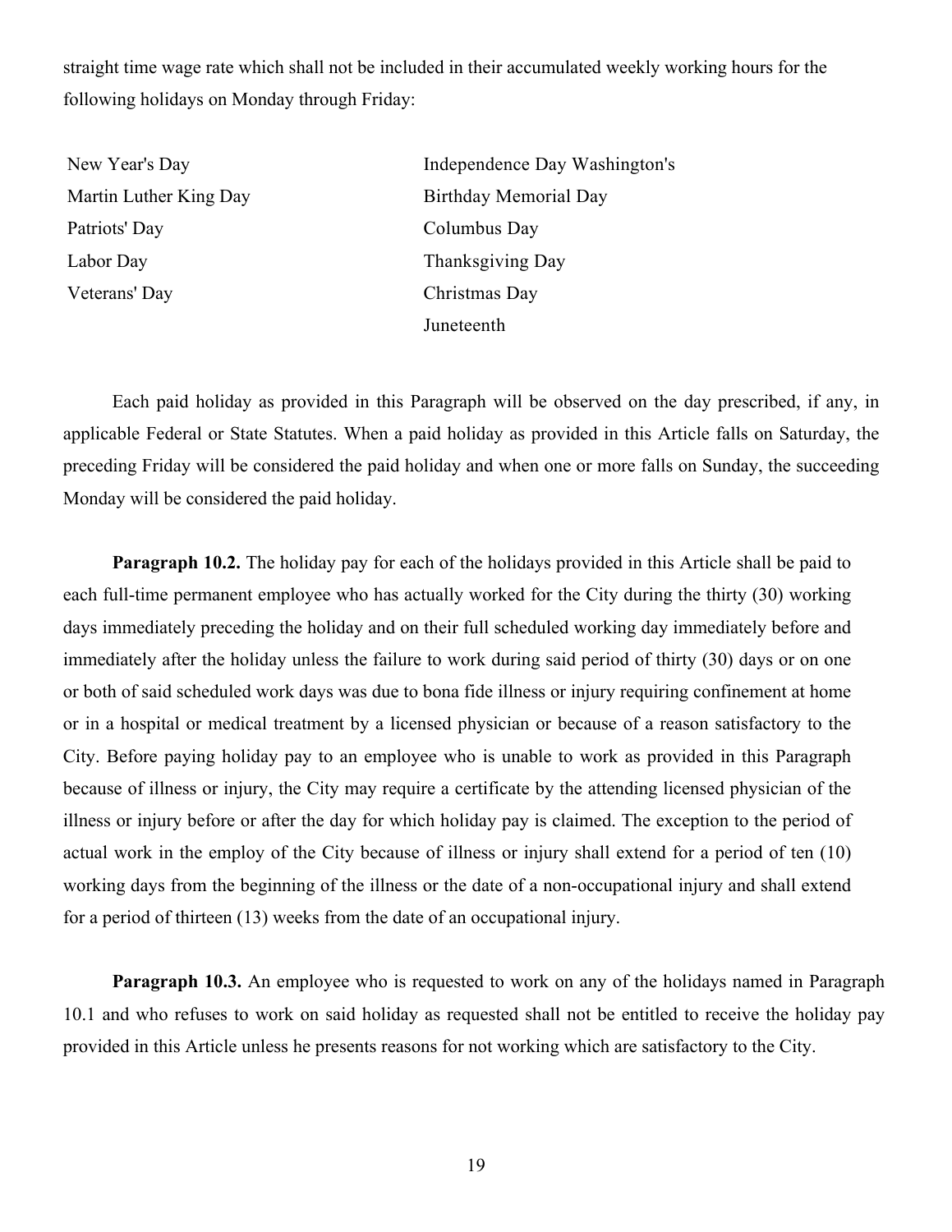#### **ARTICLE ELEVEN: VACATIONS**

**Paragraph 11.1.** In the manner and to the extent provided in this Article, each eligible employee covered by this Agreement shall be entitled to a vacation with pay determined by the length of their continuous employment by the City as follows.

**Length of Continuous Employment Amount of Paid Vacation** More than one (1) month and less than thirty (30) weeks Thirty (30) weeks or more and less than five (5) years+ Five  $(5)$  years or more and less than ten  $(10)$  years Seventeen  $(17)$  days Ten (10) years or more Twenty-two (22) days Twenty (20) years or more Twenty-seven (27) days Twenty-five (25) years or more of continuous employment

One (1) day for each month of actual work subject to a maximum of ten (10) days Twelve (12) days

Thirty (30) days

The amount of paid vacation in any calendar year for an employee who has worked for the City for less than one (1) year shall be determined by the length of their continuous work in the employ of the City on the first day of June in that calendar year. The amount of paid vacation in any calendar year for an employee who has worked for the City for one  $(1)$  year or more shall be determined by the length of their continuous employment on their employment anniversary.

**Paragraph 11.2.** The vacation pay for each eligible employee as provided in Paragraph 11.1 shall be computed on the basis of their normal work week at their straight time, hourly wage rate. The vacation pay for an eligible full-time permanent employee, as provided in Paragraph 11.1, shall apply only to each full-time permanent employee, who during the fifty-two (52) weeks period immediately preceding their vacation eligibility date, has actually worked for not less than thirty (30) full weeks, provided that said employee is actually working in the employ of the City on their vacation eligibility date and at the beginning of said fiftytwo (52) week period.

**Paragraph 11.3.** The vacation period for each eligible employee shall be determined by mutual agreement between each employee and their Supervisor or their Department Head. In scheduling vacations, the City will endeavor to give their consideration to the length of employment within each job classification when in the opinion of the Supervisor or Department Head it is possible to do so without interfering with adequate service to the public and the efficient operation of the City.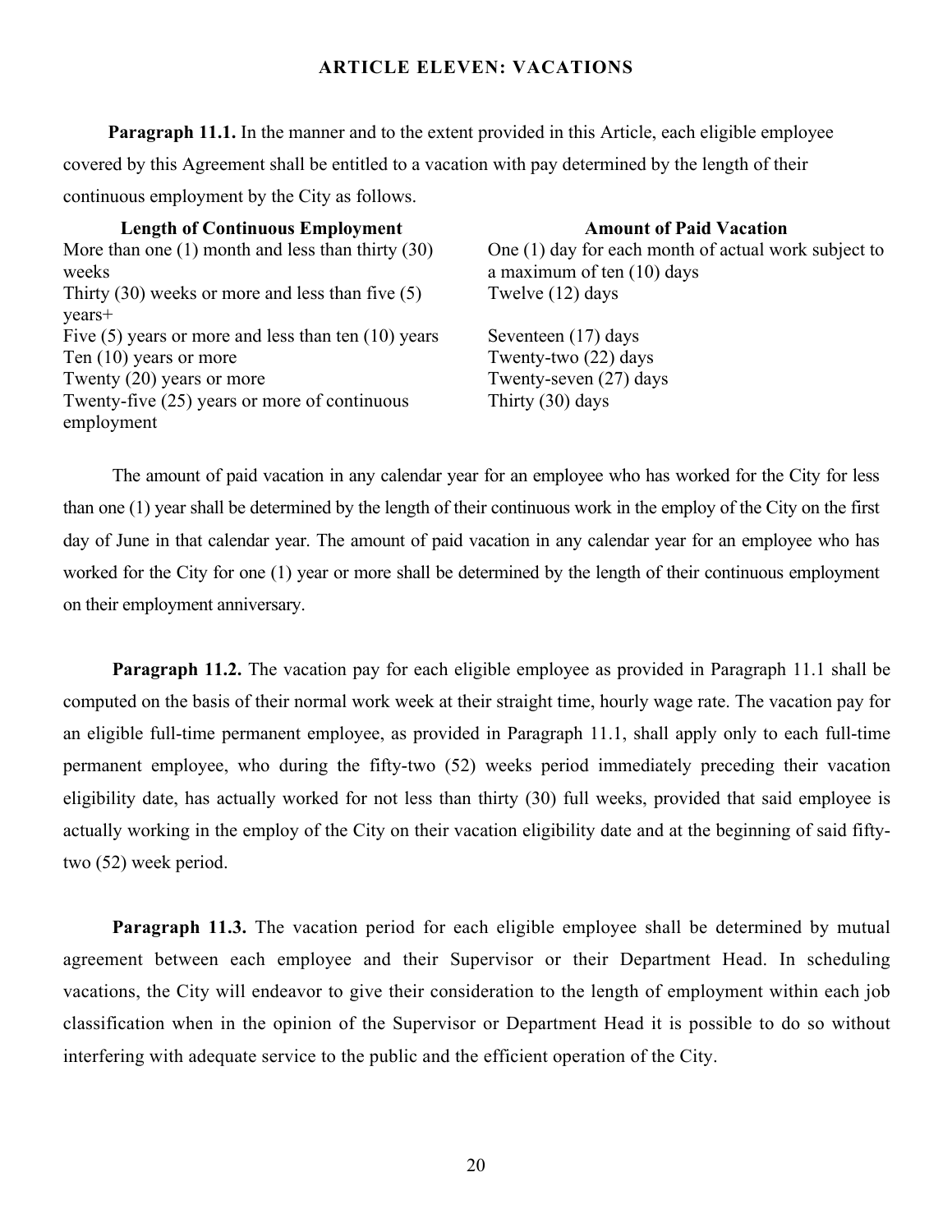**Paragraph 11.4.** By mutual agreement between an eligible employee and the City, the employee may, upon application in writing to the City, receive vacation pay in lieu of a vacation with pay for all or a portion of the vacation time, measured by full work weeks, to which the eligible employee is otherwise entitled. The vacation with pay or the equivalent vacation pay as provided in this Article shall be taken by all eligible employees during each calendar year as accrued and may not be accumulated for use in a subsequent calendar year.

**Paragraph 11.6.** Each employee shall be allowed four (4) personal days per calendar year effective on January 1, 2011. An employee must request a personal day from the department head at least five (5) working days prior to the day to be taken, except in case of emergency, where an employee shall provide as much notice as reasonably possible. No more than one (1) person in a department shall be allowed to take a personal day at any one time. If more than one (1) employee requests the same day, the employee with the most seniority will be given the day off. Personal days may not be accumulated. New hires shall be pro rated for the remainder of that calendar year.

**Paragraph 11.7.** An employee must request time owed at least five (5) working days prior to the day taken, unless shorter notice is acceptable to the member's department head. No more than one (1) person in a department shall be allowed to take time owed at any one time. If more than one (1) employee requests the same day, the employee with the most seniority will be given the day off.

**Paragraph 11.8.** VACATION CARRYOVER A one (1) week [five (5) working days] vacation carryover to the next calendar year shall be allowed with the permission of the Department Head.

**Paragraph 11.9.** VACATION SINGLE DAYS Vacation time may be taken in one-half or single day increments when adequate notice is provided to the Department Head. Permission to use vacation in single day increments shall not be unreasonably denied.

#### **ARTICLE TWELVE: SICK LEAVE**

**Paragraph 12.1.** In the manner and to the extent provided in this Article a full-time permanent employee who is unable to work because of bona fide illness or injury requiring confinement or treatment by a licensed physician, not including: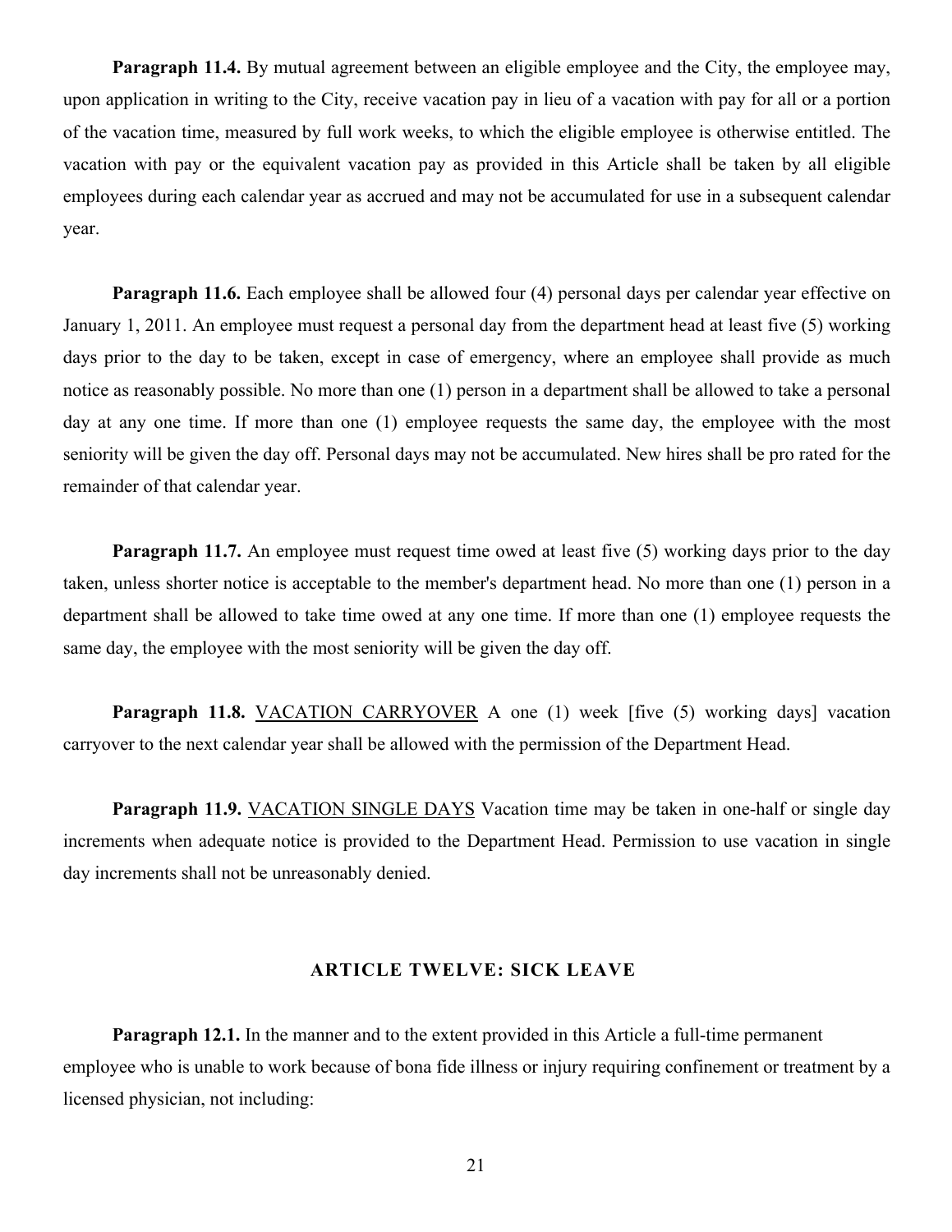- a. An occupational injury for which the employee is eligible to receive Workman's Compensation, or
- b. An injury incurred during the course of gainful employment or self-employment other than as an employee of the City,

Shall upon notification in writing on a form provided by the City to their Supervisor or Department Head as soon as possible after the beginning of said illness or the occurrence of said injury, receive the amount of their then current daily compensation for a maximum of fifteen (15) days in any calendar year plus any cumulative total as prescribed in Paragraph 12.2, *provided* that *sick leave istaken in no less than* two (2) hour increments. An employee may and shall substitute (i.e., use concurrently) accrued paid leave, including sick leave, during an approved leave period under the Family Medical Leave Act (FMLA).

Any employee hired after 9/20/86 shall be granted fifteen (15) days of sick leave in any calendar year. Sick leave shall be earned monthly, with 1-1/4 days of sick leave credited to the employee's account on the first day of the month. All other provisions of Article Twelve shall remain in full force and effect.

**Paragraph 12.2.** The sick leave in each calendar year as provided in this Article shall apply to each full time employee who has completed six (6) months of active employment by the City and who has actually worked for the City for thirty (30) full weeks and shall be cumulative from year to year without limitation while in the employ of the City. Before approving sick leave as provided in this Article for an employee who has been absent from work for more than three (3) consecutive work days in any single calendar year, the City may require a certificate signed by the attending physician of the illness or injury for which sick leave is claimed.

#### **Pa r a g r aph 1 2.3. Re s e r ved**

**Paragraph 12.4.** Upon the death, retirement, layoff due to lack of work and/or lack of funds of any member of the bargaining unit, the City shall pay to said member, his/her estate, surviving spouse or beneficiary, an amount which will be determined by multiplying a fraction, the numerator of which is the number of unused accumulated sick days to the member's credit as provided in Paragraph 12.2, on the date of death or retirement of said member; the denominator of which will be three (3) for members with five (5) years of continuous service and four (4) for members with less than five (5) years of continuous service. In no event will the amount paid under the terms of this paragraph exceed five thousand dollars (\$5,000). Any employee who after working for three (3) or more years and who resigns, shall be eligible to have his/her sick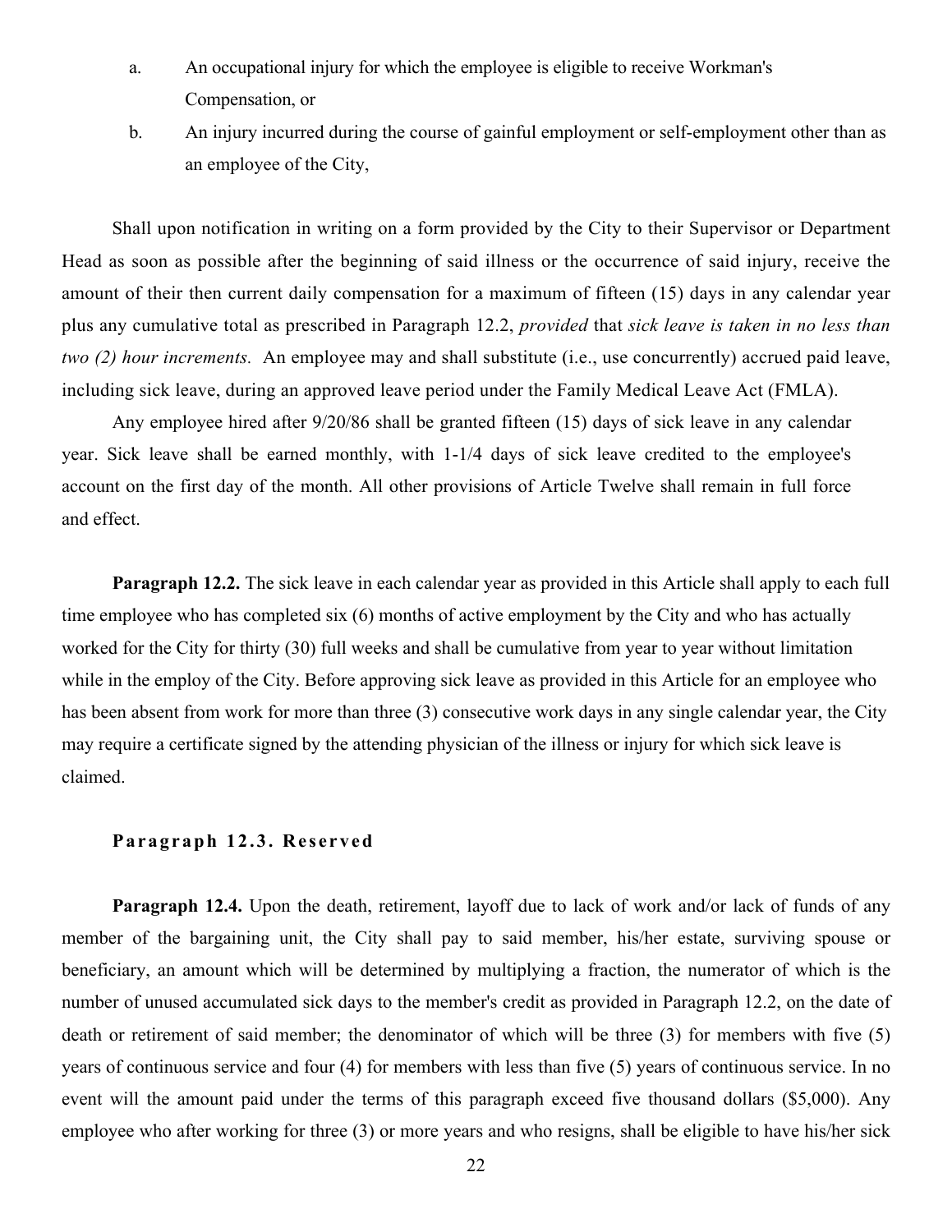leave bought back at the rate of 1 for 4. The provision of this paragraph shall not be afforded to any employee who is discharged for just cause.

**Paragraph 12.5.** An employee may elect maternity leave as provided in M.G.L. c. 149, *S* 105D, and/or the Federal Family and Medical Leave Act, 29 USC S 2601 et seq. In the event that the employee is eligible for leave under both, the employer will charge the employee with use of both maternity and FMLA leave, concurrently, for as long as such benefits run or until the employee no longer requires a leave of absence, whichever comes first.

#### **ARTICLE TWELVE B: DRUG TESTING**

**Paragraph 12B.DRG1 DRUG POLICY.** Drugs are illegal. Discipline, after hearing, up to and including discharge may be imposed for being under the influence of, unauthorized use, possession or transfer, of a controlled substance while on duty/standby, or conviction of a criminal drug law. The parties join in seeking the goal of a drug free workplace described in the Federal DRUG-FREE WORKPLACE ACT OF 1988.

**Paragraph 12B.DRG2 DEFINITIONS.** For the purpose of this Article, "controlled substance" means a controlled substance as defined in Chapter 94C of the Massachusetts General Laws, "conviction" means a finding of guilt, "discipline" means discipline up to and including discharge.

**Paragraph 12B.DRG3 DRUG CONVICTIONS.** Members of the bargaining unit shall notify the department head of any drug conviction no later than 5 calendar days after such conviction or be subject 'to discipline after hearing.

**Paragraph 12B.DRG4 DRUG TESTING.** In order to foster and create a drug-free workplace, the Union and the City hereby agree that the department head or their designee may require a member to submit to testing for a controlled substance upon articulable reasonable cause to believe that an employee has a drug problem. Refusal to take, or comply with the procedures of, the required drug test shall be grounds for discipline. The City shall pay for testing required under this paragraph.

**Paragraph 12B.DRG5 FIRST OFFENDER ADMISSION OF DRUG PROBLEM.** First offenders shall be afforded the opportunity to rehabilitate themselves if they admit to having a drug problem to the department head before the member is requested to take a drug test. It is the intention of the parties that the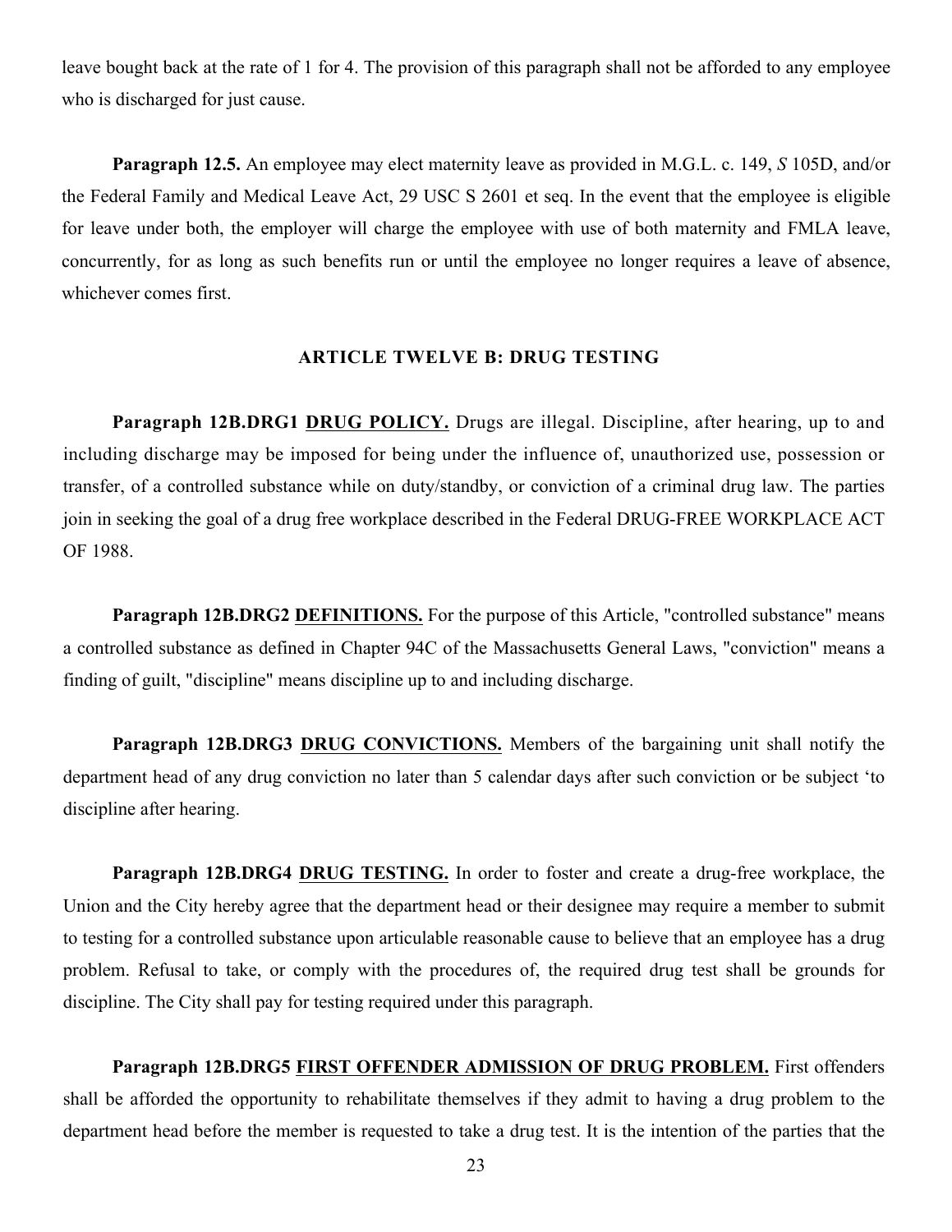City shall have no duty to notify a member that the member is suspected of being a first offender. Such drug problem admissions shall be treated confidentially.

**Paragraph 12B.DRG6 FIRST OFFENDER REHABILITATION.** First offenders, as determined by the City, meeting the conditions of the preceding paragraph shall be allowed to participate in a rehabilitation program of their choosing satisfactory to the City. For this purpose, a leave of absence without pay for up to thirty days shall be granted one time only. Upon successfully completing such rehabilitation program the member shall be allowed to return to work one time only. The member shall be subject to discipline if they do not satisfactorily complete said rehabilitation program. The risk of drug sales in the workplace is unacceptable. Therefore, in spite of the provisions of this paragraph, any member engaged in the unlawful sale, trafficking, distribution, dispensation or similar transfer of a controlled substance at any time or place shall be subject to discipline.

**Paragraph 12B.DRG7 PROJECT CONCERN.** As an accommodation to members the City hereby agrees to provide members with the counseling benefits of Project Concern.

**Paragraph 12B.DRG8 OVER THE COUNTER MEDICATIONS.** The City acknowledges that certain legally obtained medications may produce a drug test result that could indicate possible use of a controlled substance and, therefore, it shall be a defense to any positive drug test that the employee was taking a legally obtained medication if in the written opinion of a licensed physician, such legally obtained medication directly caused the positive drug test.

Paragraph 12B.DRG9 PRESCRIPTION MEDICATIONS. It shall be a defense to a positive drug test that a member was taking prescription medications if:

- a. the department head is presented a writing by a licensed physician verifying they prescribed the medication and stating that in the opinion of the prescribing physician, the taking of the prescribed medication directly caused the positive drug test, and
- b. such taking of prescription medication was reported to the member's supervisor before the member was given the drug test.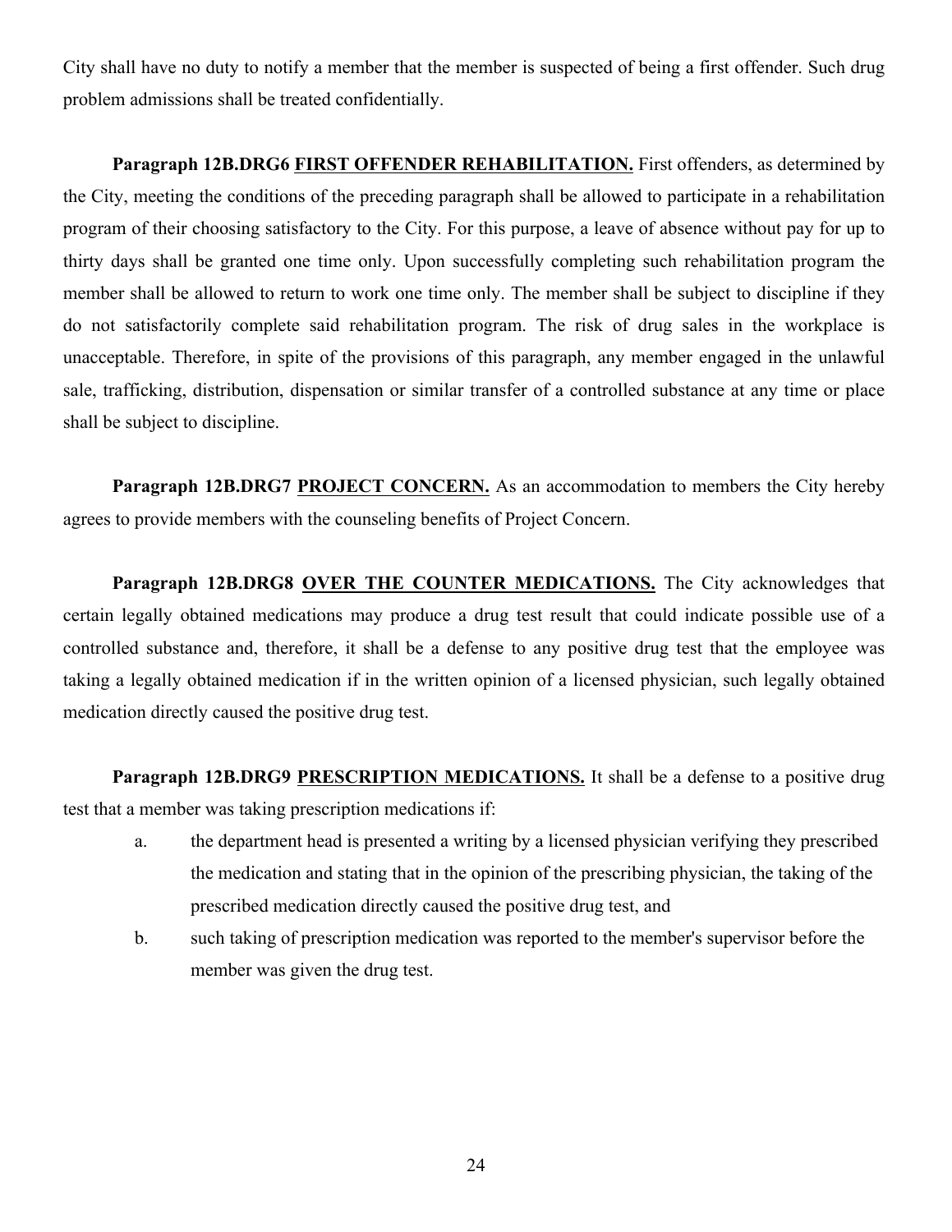#### **ARTICLE TWELVE 12C: ALCOHOL TESTING**

Paragraph 12C.ALK1 **ALCOHOL POLICY**. Alcohol is legal, but inappropriate while on duty/standby. Discipline, after hearing, up to and including discharge may be imposed for being under the influence of alcohol while on duty/standby.

**Paragraph 12C.ALK2 ADMISSION OF DEPENDENCY.** When alcohol dependency exists the City and Union encourage bargaining unit members to admit to the department head that the member has an alcohol dependency. Such admissions shall be treated as a confidential request for help. Alcohol dependency presently is recognized as a handicap under G.L. c. 151B, S 4 (16). The City agrees to make reasonable accommodation for the member that does not cause undue hardship for the City, to assist members in performing the essential functions of their job. The Union agrees that a member cannot adequately perform the essential functions of their job while under the influence of alcohol.

**Paragraph 12C.ALK3 UNDER THE INFLUENCE ON DUTY/STANDBY.** The Union and the City hereby intend that no member shall be under the influence of alcohol while on duty/standby. A positive test for alcohol while on duty/standby shall create a conclusive presumption that the member was under the influence of alcohol while on duty/standby.

**Paragraph 12C.ALK4 PROJECT CONCERN.** As an accommodation to members the City hereby agrees to provide members with the counseling benefits of Project Concern.

**Paragraph 12C.ALK5 ALCOHOL TESTING.** In order to foster and create an alcohol-free workplace, the Union and the City hereby agree that the department head or their designee may require a member to submit to testing for alcohol upon articulable reasonable cause to believe that an employee is under the influence of alcohol while on duty/standby. Refusal to take, or comply with the procedures of, the required alcohol test shall be grounds for discipline up to and including discharge. The City shall pay for testing required under this paragraph.

#### **ARTICLE THIRTEEN: BEREAVEMENT**

**Paragraph 13.1.** In the event of the death of the grandparent, grandchild, sister, brother, mother-in-law or father-in-law of a permanent employee, the employee shall receive a leave of absence for a period not to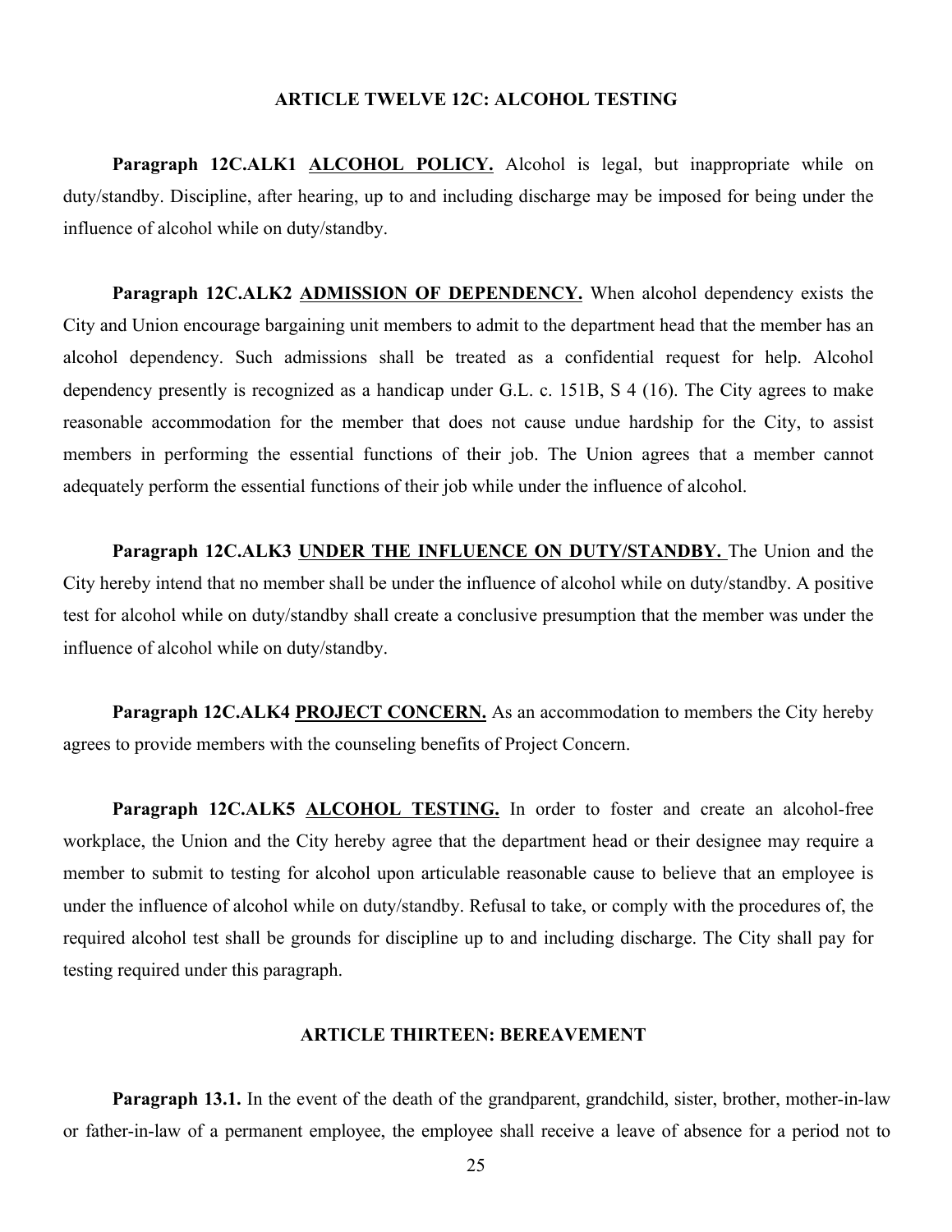exceed four (4) days with full straight time pay for the actual time lost from their scheduled work week during the period from Monday through Friday not to exceed eight (8) hours in any one day and which shall not be included in their accumulated weekly working hours. Subject to all the provisions of this Article, in the event of the death of the brother-in-law, sister-in-law, aunt, uncle, first cousin, niece or nephew of an otherwise eligible employee, the employee shall receive a leave of absence of two (2) days. For the purposes of this Article, the mother or father of a former spouse of an otherwise eligible employee shall not be deemed to be the mother-in-law or the father-in-law of said employee. Subject to all the provisions of this Article, in the event of a death of the employee's spouse, child, parent or significant other (a relationship exists between two people, neither of whom is married, that is intended to remain indefinitely and where there is joint responsibility for each other's common welfare, there are shared financial obligations and there is a shared primary residence), the employee shall receive up to seven (7) days of bereavement leave to be used at the employee's option within thirty (30) calendar days from the date of death. An employee shall cooperate with any City requirement to confirm the existence of a "significant other" relationship.

#### **ARTICLE FOURTEEN: MISCELLANEOUS**

**Paragraph 14.1.** Each employee whether actually working or on a leave of absence shall keep the City advised on a form furnished by the City of their correct address and telephone number, if he has a telephone or has the use of a telephone. The mailing of a notice to the address furnished to the City by an employee as provided in this Paragraph shall be deemed to be in compliance by the City with any provision of this Agreement which requires notice to an employee.

**Paragraph 14.2.** Each employee shall comply promptly with the present or future procedures prescribed by a Government Agency or by the City requiring physical or other examinations. When required by the City, the examiner or the physician shall be selected by the City and the City shall pay the professional fee for such required examinations.

**Paragraph 14.3.** In the event of any conflict or inconsistency between the provisions of the Agreement and an effective ordinance of the City, the provisions of this Agreement shall prevail.

**Paragraph 14.4.** Whenever any vacancy occurs in a new or existing position, it will be adequately publicized by the EMPLOYER by means of a Notice placed on the bulletin board in every department for at least seven (7) calendar days and shall clearly set forth the specifications, qualification, and compensation of the position. The qualifications set forth for a particular position will not be changed arbitrarily, capriciously,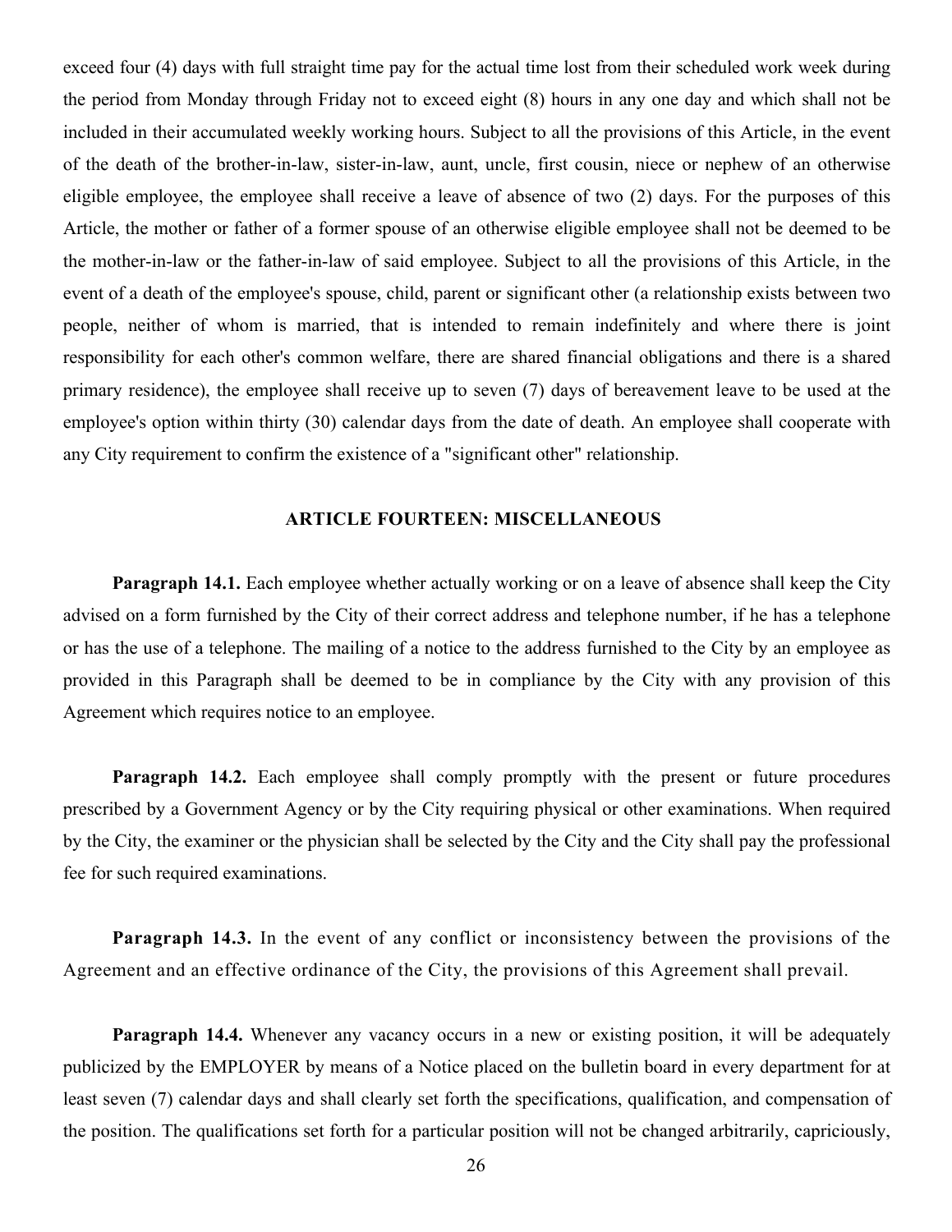or without basis in fact when vacancies occur. No vacancy will be filled except in-an emergency within seven (7) calendar days from the date the Notice is posted. A copy of the Notice shall simultaneously be sent to the Union. Persons in an acting capacity will receive the full pay and benefits of the position which they are filling. If during the term of this Agreement a new position is established, the EMPLOYER will promptly give the Union written Notice of the proposed salary for such position. If the Union objects to the proposed salary, it will, within ten (10) calendar days after receiving such Notice, inform the EMPLOYER of its desire to negotiate the proposed salary.

All Employees will be given adequate opportunity to apply and be considered for such position based on seniority and qualifications and, if as between two (2) or more applicants considered for the position, their qualifications are relatively equal, the applicant who is already a member of the bargaining unit and is most senior will be appointed to the position. Where the provisions of this Article conflict in any way with M.G.L. c. 31, the provisions of the statute will govern.

If the position is not filled within three (3) months of the first day of the original posting, then the position/vacancy will be re-posted.

Paragraph 14.5. Any member of the bargaining unit may request reclassification of their job description, according to the following procedure:

- 1. The employee requesting reclassification will make such application, in writing, to the appropriate department head. Such department head will either endorse such application signifying assent, or notify the employee within fourteen (14) days that the department head does not approve the request reclassification.
- 2. If the application is endorsed by the Department Head, the application will be forwarded to the Mayor for approval or disapproval. If the Mayor disapproves the application, the employee will be so notified within fourteen (14) days of the Mayor's receipt of the application.
- 3. If the Mayor approves the application for reclassification, the City will, within a reasonable time, make such arrangements as are necessary to present the financial arrangements to the City Council for approval. The City shall provide a copy of the application for reclassification and proposed financial arrangements for same to the City Council no less than ten (10) calendar days before the date on which the Council is scheduled to vote on the financial arrangements. If the City Council refuses to make the necessary financial transfer to effect the reclassification, such action will have the effect of disapproving the reclassification. The discretion of the Department Head, the Mayor, and City Council to approve or disapprove such reclassification, is absolute and is not subject to the grievance procedure prescribed in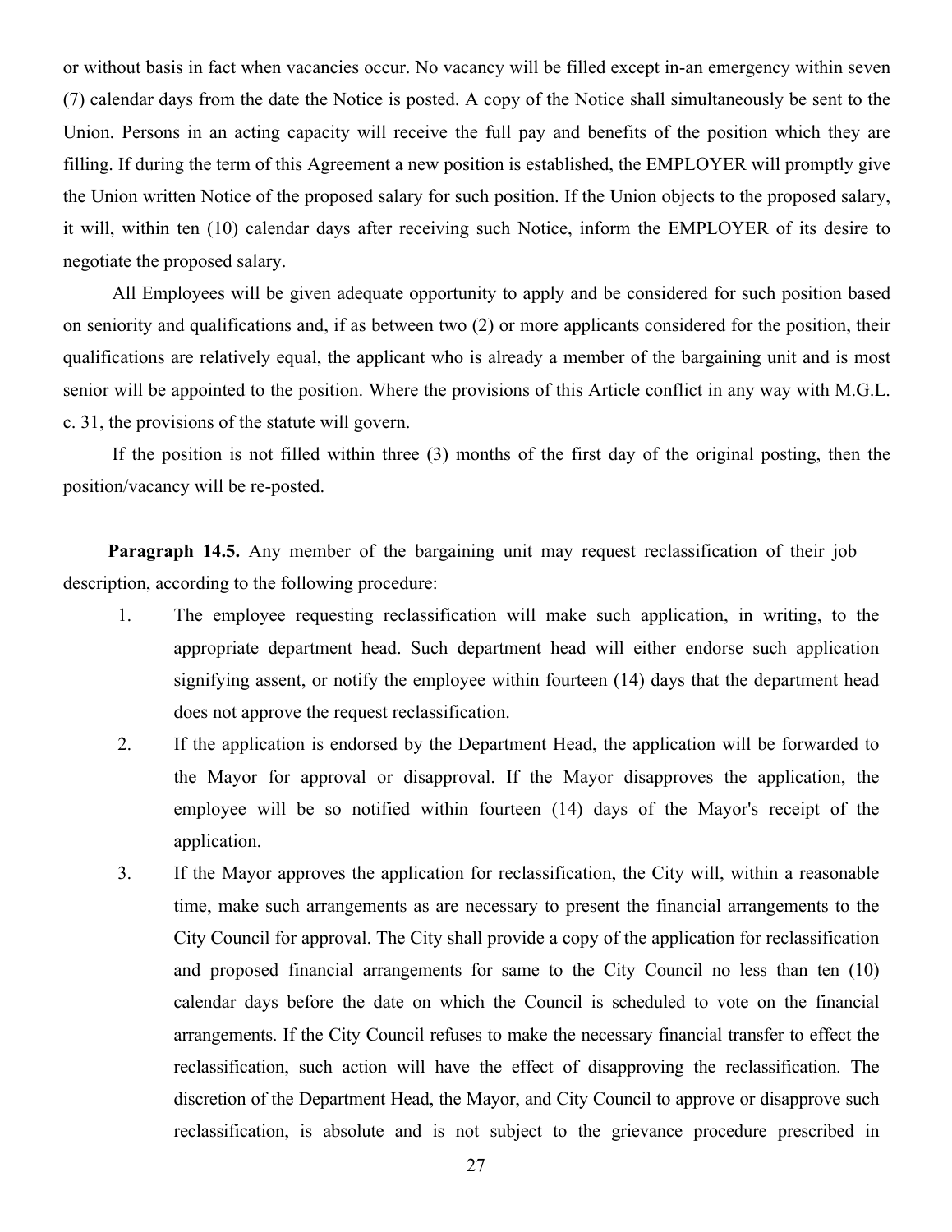ARTICLE FIFTEEN of this Agreement. No member of the bargaining unit may request re classification to any position or job description for which a substantially similar request was made by the member within the preceding six (6) months.

**Paragraph 14.6.** Benefits for all part-time employees shall be calculated and pro-rated as a portion of benefits given to full-time employees. For purposes of this paragraph, employees must have averaged twenty (20) hours per week or more during the previous year to be eligible for benefits. For employees who have been employed less than one (1) year, the eligibility determination will be made based upon an estimate made in accordance with the employee's schedule as it appears on June 1<sup>st</sup> of that year. Part-time employees shall be paid at the same hourly rate as full-time employees.

#### **Paragraph** 14.7. Reserved.

**Paragraph 14.8.** Any employee who is summoned for jury duty shall be allowed to serve and shall receive normal wages for the first three (3) days, or part thereof, without use of vacation or accumulated leave or be forced to take a reduction in wages for jury service.

**Paragraph 14.9.** The employer shall furnish to the Union ten (10) copies of the executed agreement.

#### **Paragraph** 14.10. Reserved

**Paragraph 14.11.** In the event that the Mayor closes City Hall for the day due to an emergency situation, including weather, employees who have used sick, vacation or personal time shall be re-credited that time.

#### **ARTICLE FIFTEEN: ADJUSTMENT OF GRIEVANCES**

**Paragraph 15.1.** Pursuant to the policy prescribed in Article One and in consideration of the provisions of Article Five, the City, the Union and the employees agree that the exclusive method for the adjustment, processing and settlement of a grievance as defined in this Paragraph is and shall be in accordance with the grievance and arbitration procedure prescribed in this Article. A grievance is defined as a complaint or a dispute between the City and either an employee or the Union pertaining to the application of or compliance with the provisions of this Agreement. The City, the Union and the employees agree to observe and follow the procedure prescribed in this Article and to be bound by any determination or decision which shall be made in accordance with said procedure.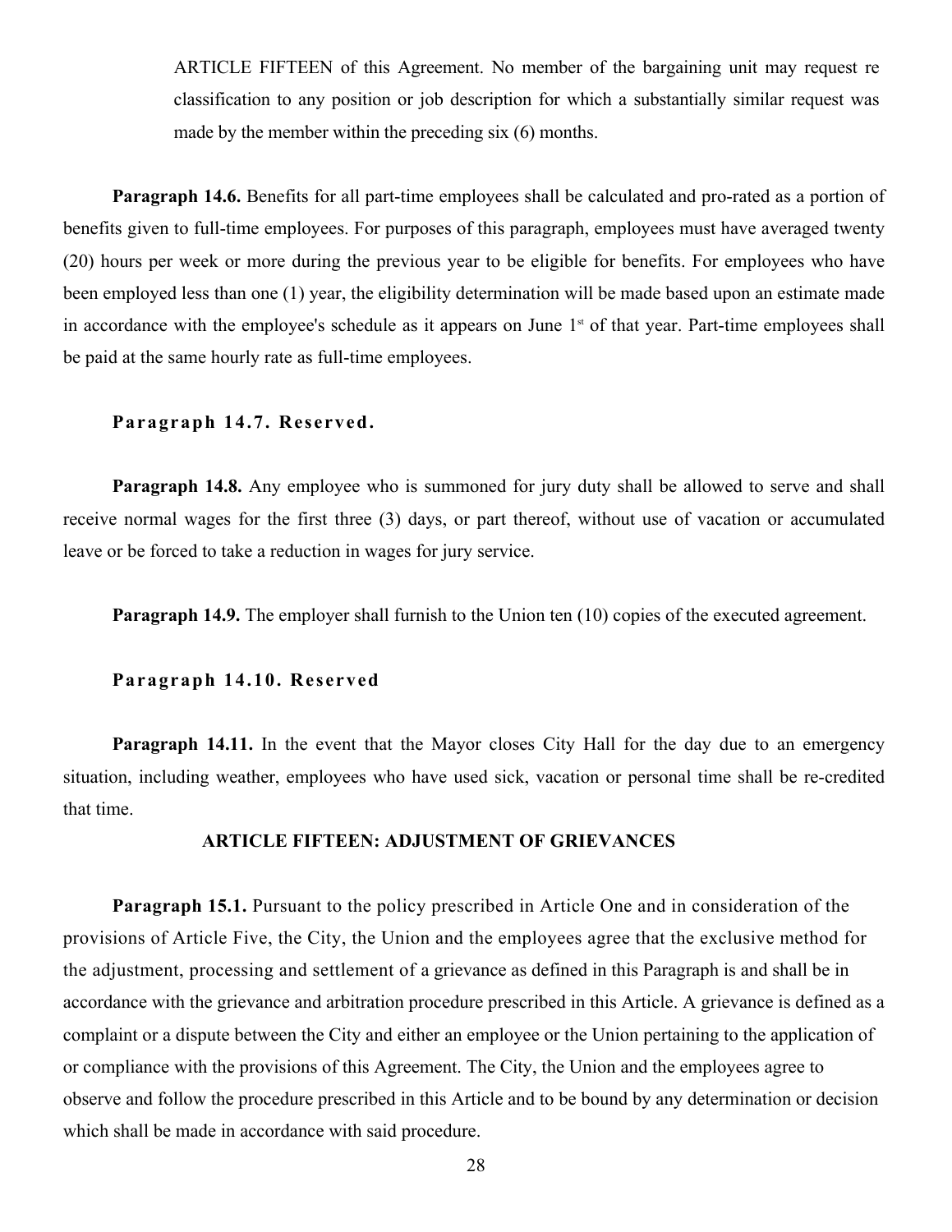**Paragraph 15.2.** The grievance shall be in writing and signed by the aggrieved employee on a form furnished by the City and delivered to the office personnel administrator except for grievances filed by employees of the Police Department which shall first be presented to the Chief of Police with a copy to the Law Department. The written grievance shall state the available facts concerning the alleged dispute, the provisions of this Agreement allegedly violated and the relief desired by the aggrieved employee. A grievance which is not presented to the office of the personnel administrator as provided in this Paragraph within five (5) working days after the occurrence or the knowledge of the alleged cause of the grievance shall be deemed to have been waived.

**Paragraph 15.3.** Except as otherwise specifically provided in this Agreement, a grievance as defined in Paragraph 15.1 and otherwise subject to this Agreement shall be processed in accordance with the following grievance procedure:

Within ten (10) working days after the filing of a written grievance, there shall be a discussion of the grievance between the aggrieved employee and the personnel administrator or Chief of Police at which a representative of the Union shall be present. In the event of the absence of the personnel administrator or Chief of Police, the person designated by him shall act in their behalf. With fifteen (15) working days after the conclusion of the discussion as provided in this Step No. 1, the personnel administrator or Chief of Police, or their designated representative, shall advise the aggrieved employee in writing of their decision concerning the grievance."

In the event that the Union or employee wishes to appeal an unsatisfactory decision of the Chief of Police or personnel administrator (or their designated representative) rendered at Step No. 1, the appeal shall be presented in writing on the grievance form to the City Solicitor or his/her designee within five (5) working days following receipt of the Step No. 1 decision. Within ten (10) working days of the presentment of the grievance to the City Solicitor or his/her designee, there shall be a discussion of the grievance between the aggrieved employee and the City Solicitor or his/her designee at which a representative of the Union shall be present. Within fifteen (15) working days of the conclusion of the discussion as provided at this Step No. 2, the City Solicitor or his/her designee shall advise the employee and the Union of his/her decision in writing concerning the grievance.

**Paragraph 15.4.** Two or more separate current grievances otherwise subject to this Agreement which involve the same matter or question and which affect a group or a class of employees may, by mutual agreement in writing between the City and the Union, be consolidated and processed as a single grievance provided however, that such procedure shall be subject to all the provisions of this Article.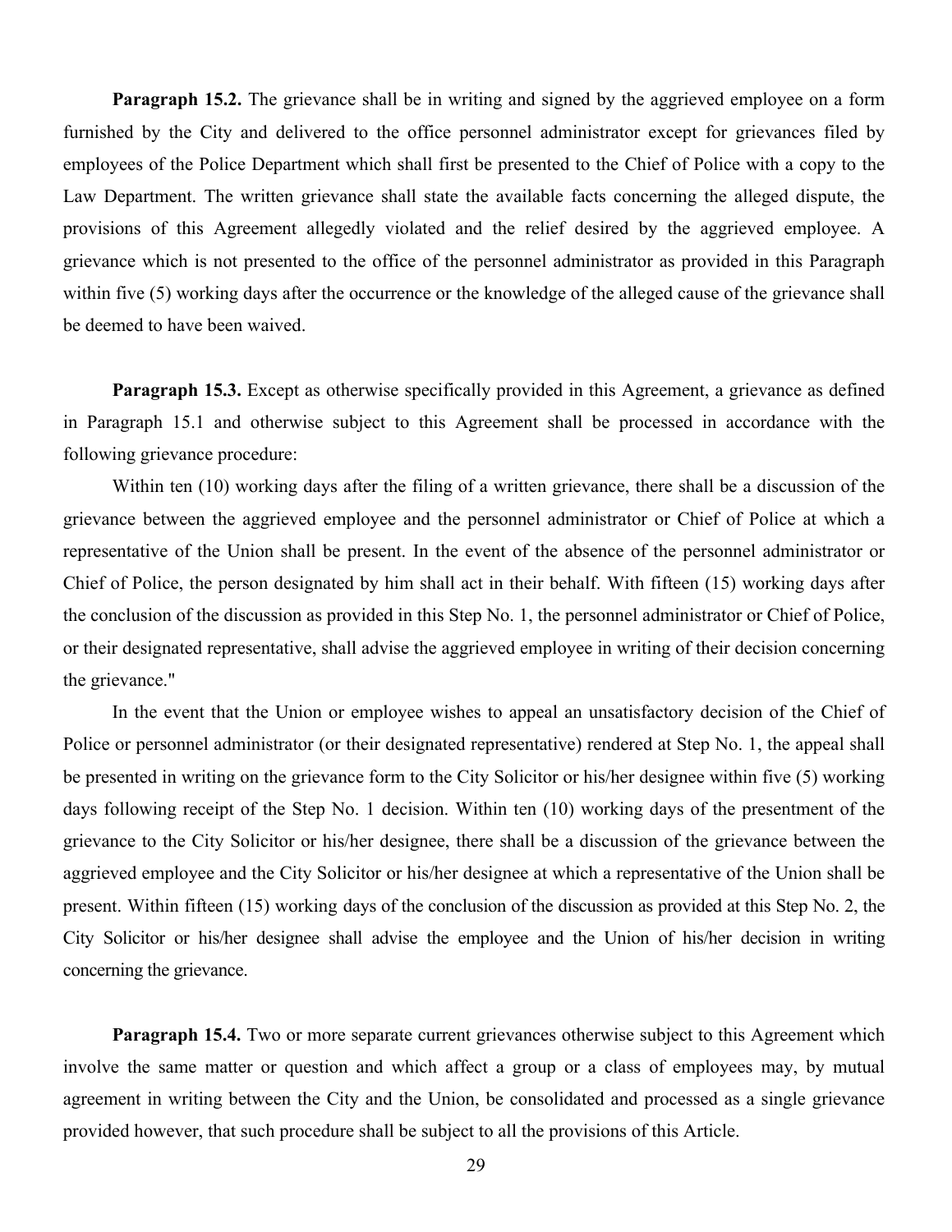**Paragraph 15.5.** The City may institute a grievance by an oral or written notice to the Union. Within five (5) days after said notice, the grievance shall be discussed by a representative of the Union and a representative of the City. If within five (5) working days after said discussion the grievance is not settled to the satisfaction of the City, the grievance may be submitted to arbitration by the City in the manner provided in Paragraph 15.6.

**Paragraph 15.6.** A grievance which is not settled after the completion of the grievance procedure prescribed in Paragraph 15.3 may be submitted to arbitration in accordance with the following procedure:

- a. The request for arbitration may be made by the Union or by the City by notification in writing to the other Party within fifteen (15) working days of the City Solicitor's (or his/her designee's) written determination concerning the grievance.
- b. The parties agree that the arbitration demand shall be submitted to the American Arbitration Association, and an arbitrator shall be selected in accordance with their normal process.

The party moving the grievance to arbitration must solicit in writing, with a copy to the other party, the participation of the panel member within seven (7) days of the written notice of intent to arbitrate as referenced in Paragraph "a" above.

If a member of the panel, whose turn it is to serve is not available to hear the case promptly, the member of the panel next in sequence will be contacted and so on, until an arbitrator is selected who can hear the case promptly. Once a member of the panel has been selected and arbitrates a dispute, that arbitrator will then go to the end of the sequence list and the above process will be repeated for any subsequent disputes submitted to arbitration.

- c. The request for arbitration shall state the provisions of this Agreement allegedly violated and shall state the remedy or the relief sought by the Party requesting arbitration.
- d. The authority of the arbitrator shall be limited to the terms and provisions ofthis Agreement and to the question or questions which are submitted. The arbitrator shall be bound by the provisions of this Agreement and unless specifically authorized to do so, he shall not have any authority to establish salaries or wage rates not to add to, subtract from, modify or otherwise change any of the terms and provisions of this Agreement. The arbitrator may not award back pay or any other form of compensation beginning earlier than ten (10) days prior to the filing of the written grievance as provided in Paragraph 15.2. In disciplinary cases, the arbitrator has the authority to reverse the Employer's decision or reduce the disciplinary action taken, with or without back pay.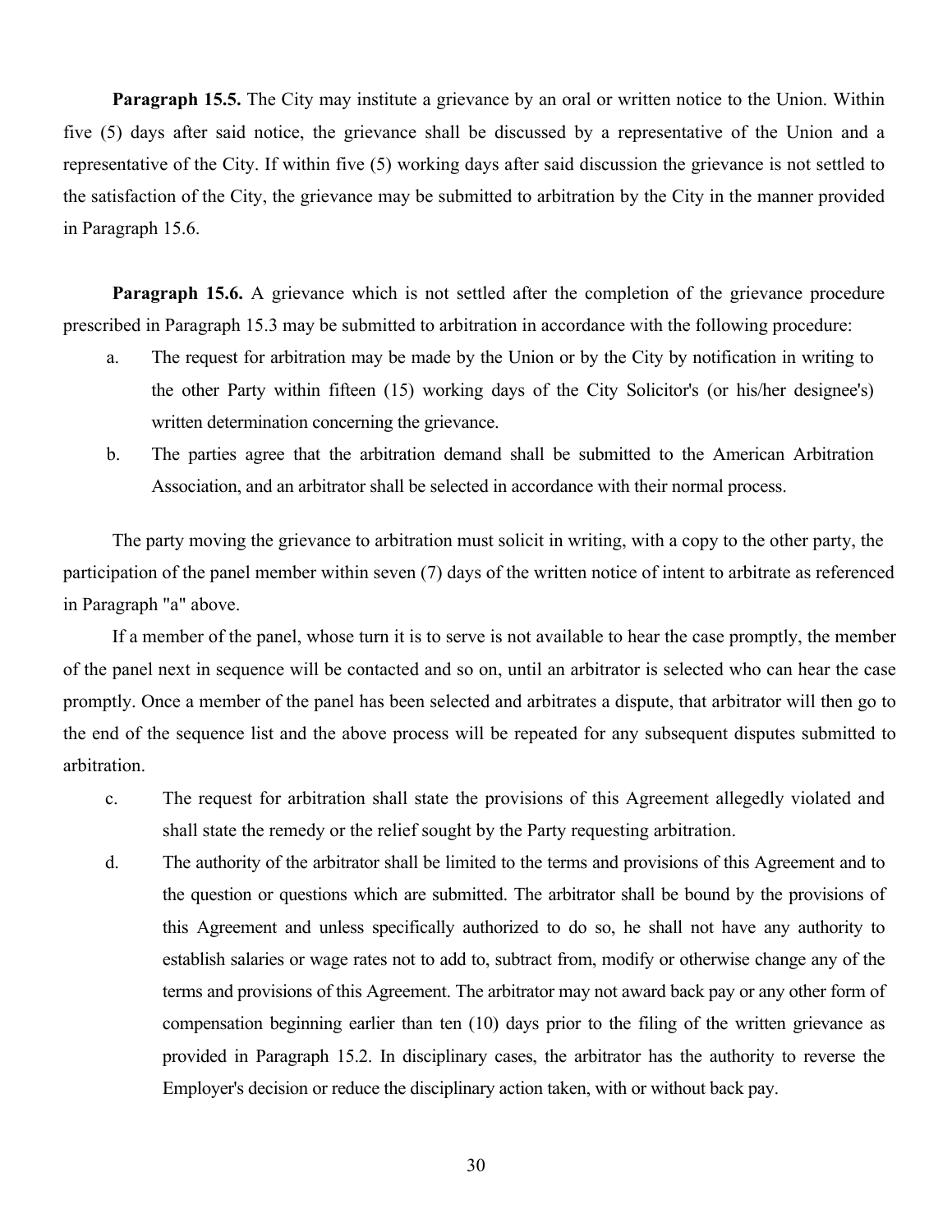- e. The arbitrator shall mail their written decision simultaneously to the City, to the Union and to the aggrieved employee within fifteen (15) days after the final submission. The decision by the arbitrator shall be final and conclusively binding upon the City, the Union and the aggrieved employee.
- f. The expense of the arbitrator shall be shared equally by the City and by the Union.

**Paragraph 15.7.** By mutual, agreement in writing between the City and the Union, a grievance otherwise subject to the grievance procedure as provided in Paragraph 15.2 and in Paragraph 15.3 and otherwise subject to this Agreement may be initiated at Step No. 2 of the grievance procedure as provided in Paragraph 15.3 or directly submitted to arbitration as provided in Paragraph 15.6 A matter referred for disposition in accordance with the procedure provided in this Article shall not be referred to or processed by the City or by the Union before any state or federal agency.

**Paragraph 15.8.** Except where extension of time has been sought and obtained, in the event of the failure by either the City, the Union or an aggrieved employee to comply with the time limitations provided in this Article, the grievance shall be deemed to have been withdrawn or affirmatively accepted, as the case may be. The City, the Union and the employees agree not to unreasonably withhold assent to the request by one of the other Parties for a reasonable extension of the time limitations provided in this Article.

**Paragraph 15.9.** The breach of any of the provisions of Paragraph 5.1 or of Paragraph 5.2 shall, at the option of the City, terminate the obligation of the City to arbitrate a dispute underlying the breach while the breach continues.

#### **ARTICLE SIXTEEN: UNIFORMS**

**Paragraph 16.1.** In the manner and to the extent provided in this Paragraph 16.1, the City agrees to furnish certain uniforms and special clothing for: (a) the custodial employees employed in the City Hall and the War Memorial Building; and, (b) effective July 1, 2002 for the sanitarians and code inspectors. The City will provide each eligible employee, without cost to the employee, suitable clothing adaptable and appropriate for use during the course of their work as an employee of the City. The uniforms and other special clothing as provided in this Paragraph 16.1 shall at all times be and remain the property of the City and upon the termination of their employment, each employee shall return their uniforms or other special clothing to the City in the same condition as when received, allowing for normal wear. An employee who fails to turn in their uniforms and other special clothing as provided in this Paragraph 16.1 shall be charged with their fair value as determined by the City and a deduction therefore, which is hereby authorized, shall be taken from the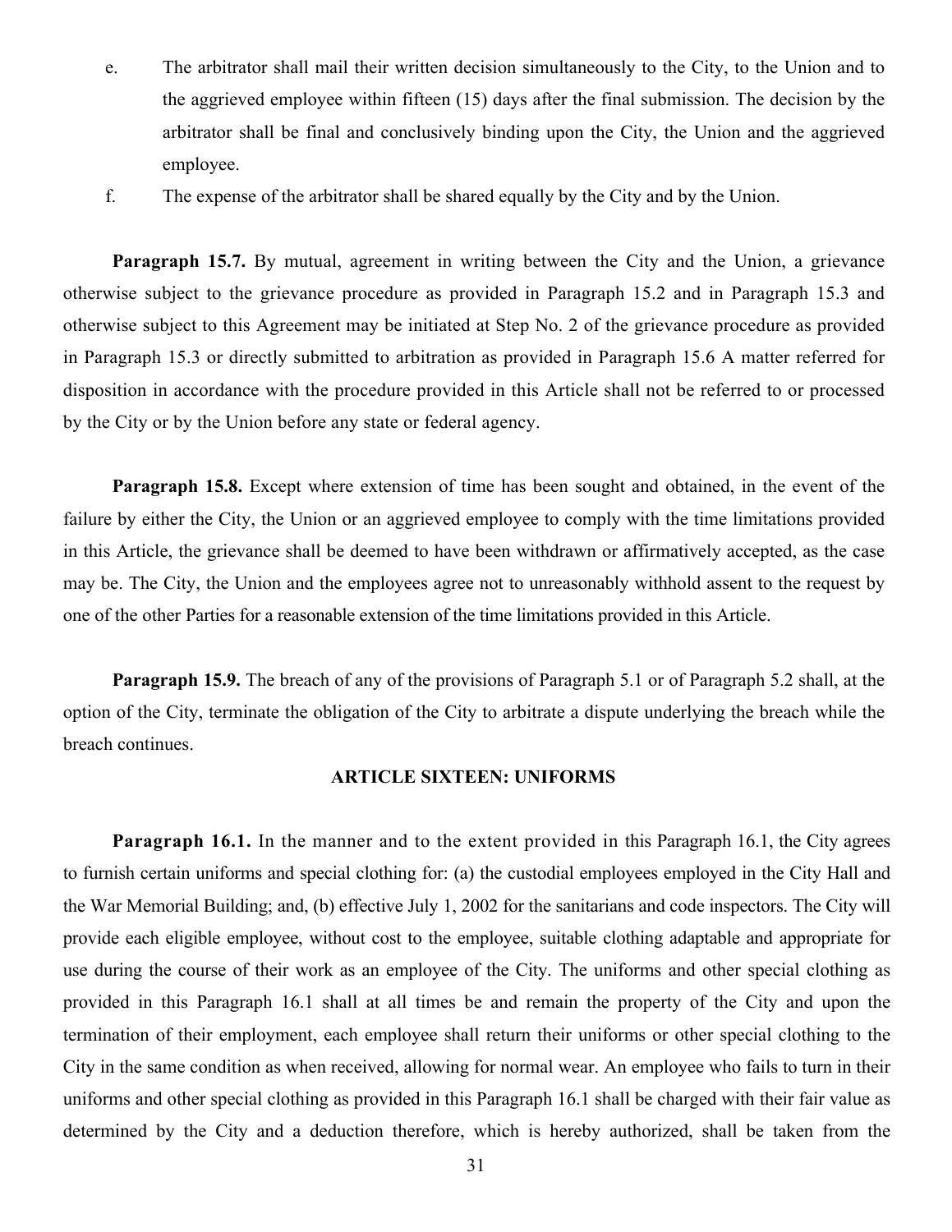employee's final pay check. All matters pertaining to the color, design and style of the uniforms and special clothing as provided in this Paragraph 16.1 shall be determined by the City. Each employee shall use, launder and maintain their uniform and other special clothing with maximum care and their uniform or other special clothing shall be worn during working hours so that each employee shall present an attractive and neat appearance.

Those members hereinafter required to wear uniforms shall be initially given two (2) sets of said uniforms by the City.

A clothing allowance will be paid to those members required to wear uniforms in the amount of two hundred and twenty-five dollars (\$225) for police dispatchers and one hundred seventy-five dollars (\$175) for all other employees.

The City agrees to furnish members of the Police Department's Records Bureau with two (2) polo style shirts on a yearly basis. Said shirts will be selected and purchased by the Management of the Holyoke Police Department.

**Paragraph 16.2:** To maintain a productive workplace environment and project a professional image of the City of Holyoke, all employees must dress in an appropriate, respectful manner consistent with their work environment. Employees shall refrain from wearing offensive, profane or substantially disruptive clothing. Employees must also maintain a neat, well-groomed appearance at all times. Department Heads shall have discretion as to the proper level of professional attire required of their employees and may allow, at their discretion, business casual attire on Fridays. Employees who are required to wear uniforms, safety equipment, or other special attire are required to report to work dressed appropriately at all times, unless otherwise authorized, and to use the personal protective equipment provided.

#### **ARTICLE SEVENTEEN: SCOPE OF AGREEMENT**

**Paragraph 17.1.** The Union, the employees and the City acknowledge and agree that during the course of the negotiations preceding the execution of this Agreement, all matters and issues of interest to the Union, to the employees and to the City pertaining to salaries, wages, hours and conditions of employment have been fully considered and negotiated, that each Party was afforded the right to present and discuss proposals pertaining to salaries, wages, hours and conditions of employment and that the understanding and agreements among the Parties concluded during the course of the negotiations are fully stated in this Agreement.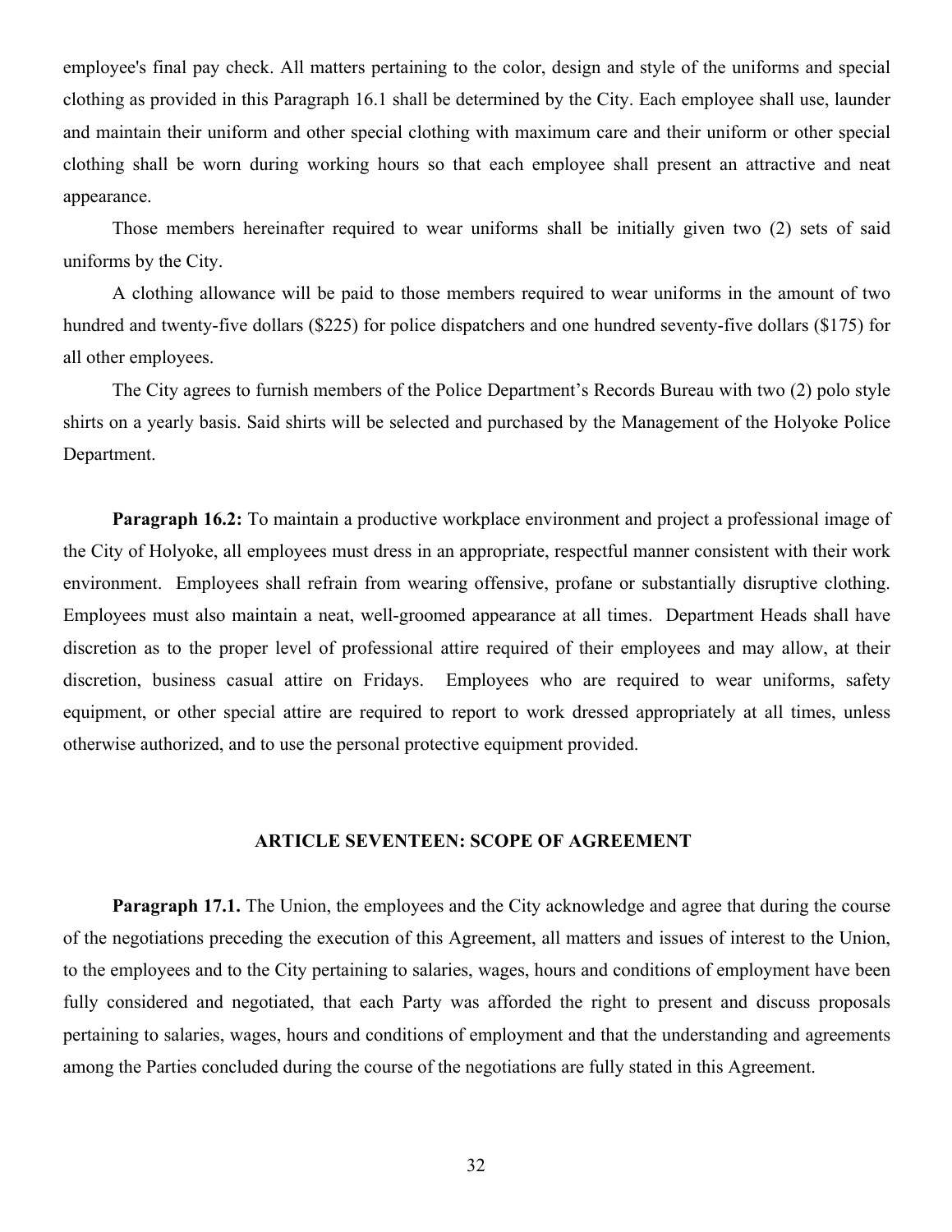**Paragraph 17.2.** The Union, the employees and the City agree that during the term of this Agreement all matters and issues pertaining to salaries, wages, hours and conditions of employment are and shall be governed exclusively by and limited to the terms and provisions of this Agreement and that neither the Union nor the City shall be obligated to negotiate with the other during the term of this agreement with respect to any matter or issue pertaining to salaries, wages, hours or conditions of employment whether or not specifically included in this Agreement or discussed during the negotiations preceding the execution of this Agreement provided however, that nothing in this Paragraph shall in any way limit or restrict the rights and duties prescribed in Article Fifteen.

**Paragraph 17.2 (b).** This Agreement constitutes the entire Agreement between the Parties and includes provisions for all matters contemplated by them for the entire effective term of the Agreement. The Agreement will not be reopened, except by mutual consent, on the grounds that some matter was not included herein as a result of a mistake or oversight, until reopening, as provided herein, may lawfully be made.

**Paragraph 17.3.** Except as otherwise specifically provided, the provisions of this Agreement shall apply only to employees who are actually working and in the active employ of the City on and after the date of the execution of this Agreement.

**Paragraph 17.4.** No addition to, alteration, modification or waiver of any term, provision, condition or restriction in this Agreement shall be valid, binding or of any force or effect unless made in writing and executed by the City and by the Union.

**Paragraph 17.5.** By mutual agreement in writing between the City and the Union, any of the time limitations provided in this Agreement may be extended and each of the Parties to this Agreement may be extended and each of the Parties to this Agreement agrees not to unreasonably withhold assent to the request by the other Party for a reasonable extension of said time limitations.

**Paragraph 17.6.** The failure by the City or the Union in one or more instances to observe or enforce any provisions of this Agreement shall not be construed to be a waiver of said provisions.

#### **ARTICLE EIGHTEEN: POLICE DISPATCHERS**

**Paragraph 18.1.** Except where specified in Article 18, dispatchers shall receive all other benefits provided in this contract. This Article applies solely to Unit 3 employees in the Holyoke Police Department. The provisions of this Article shall supersede any inconsistent provisions in the contract.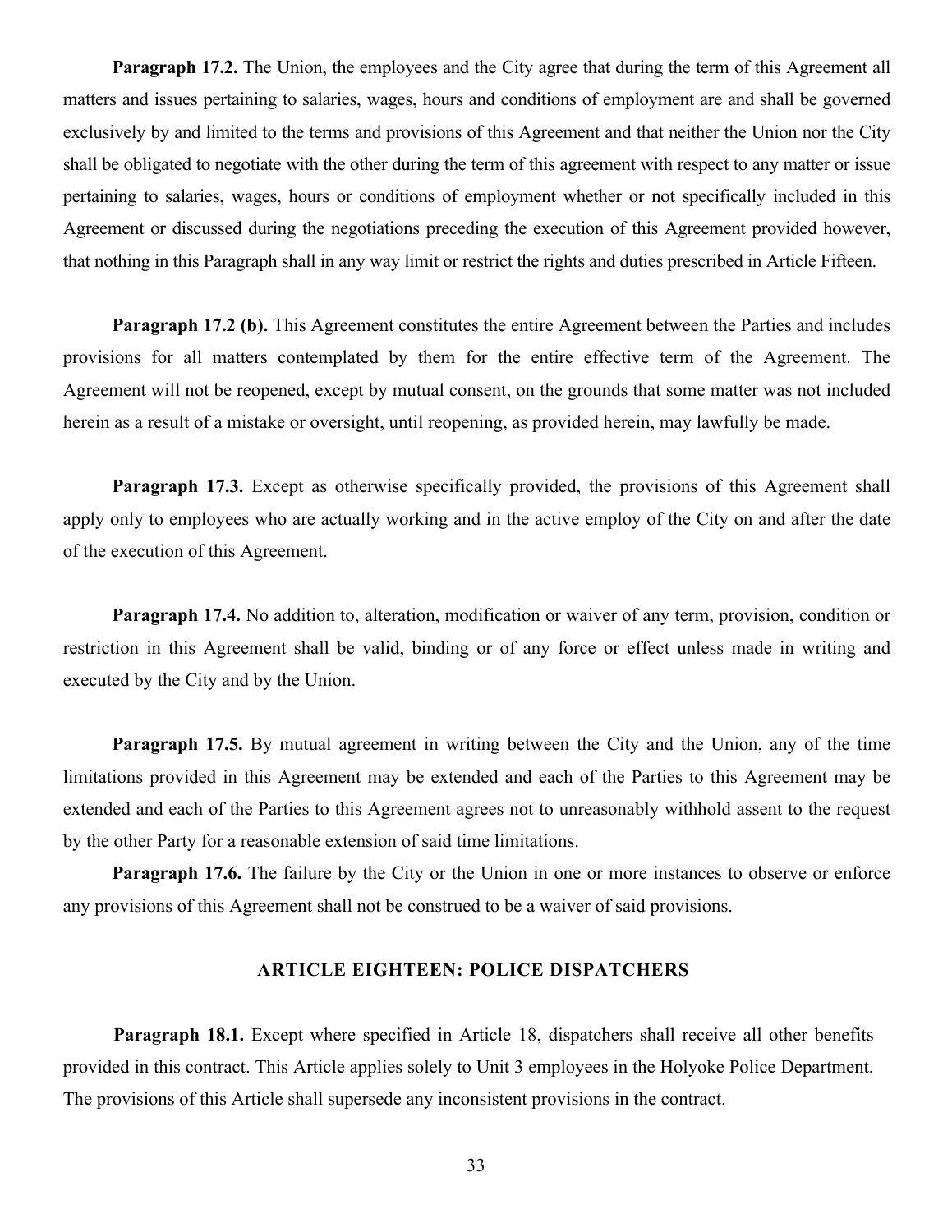Paragraph 18.2. Hours of Work. Full-time dispatchers and senior dispatcher shall work a schedule consisting of four (4) days on and two (2) days off (4 and 2). Said shifts shall consist of eight hours, inclusive of the established meal and break periods.

**Paragraph 18.3. Overtime.** Overtime for dispatchers shall be offered to full-time dispatchers first by seniority and on a rotating basis, and then to part-time dispatchers. No dispatchers/senior dispatchers shall be offered compensatory time in lieu of overtime.

**Paragraph 18.4. Meal and Break Periods.** There shall be two (2) ten (10) minute coffee breaks per eight (8) hour shift worked. Dispatchers, senior dispatchers, and part-time dispatchers who work greater than six (6) hours shall be entitled to a meal break. Said meal break shall be one-half *(IA)* hour for dispatchers, senior dispatchers, and part-time dispatchers. Said meal breaks shall be taken in the station in designated areas. Dispatchers, senior dispatchers, and part-time dispatchers shall be available to perform duties in emergency situations for which they will be compensated. The timing of meal breaks shall be subject to supervisor approval not to be unreasonably withheld, and shall not take place within two (2) hours of the scheduled start or end of an employee's shift.

**Paragraph 18.5. City Hall Closures.** Dispatchers/senior dispatchers shall not be subject to the provisions of Article 14.12 of the contract concerning the closure of City Hall in an emergency.

**Paragraph 18.6. Holidays.** The City agrees that a dispatcher/senior dispatcher on duty for the following holidays, shall be entitled to additional compensation of one hundred dollars (\$100.00) per holiday. The additional compensation due employees shall be paid to the employees in the next bi-weekly pay period. Where the employee shall not be entitled to additional compensation unless such employee receives a sick confirmation from an attending physician. The following shall be considered the five (5) holidays in accordance with the provisions of this paragraph.

| New Year's Day   | Labor Day        |
|------------------|------------------|
| Memorial Day     | Thanksgiving Day |
| Independence Day |                  |

Dispatchers will work on Christmas Day as per current practice.

**Paragraph 18.7.** The holiday pay for each of the holidays provided in this Article shall be paid to each full-time permanent dispatcher and to each temporary dispatcher who has actually worked for the City during the thirty (30) working days immediately preceding the holiday and on their full scheduled working day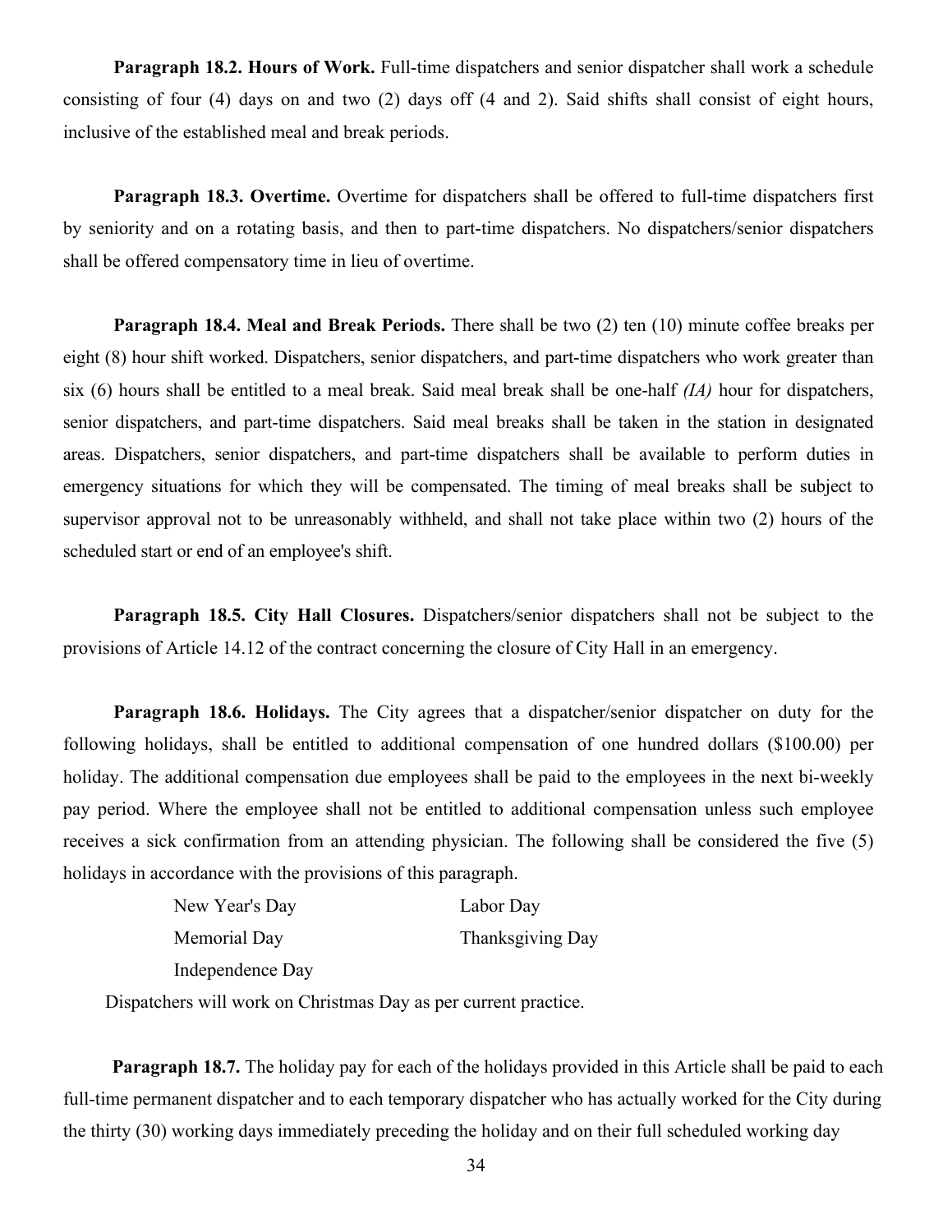immediately before and immediately after the holiday unless the failure to work during said period of thirty (30) days or on one (1) or both of said scheduled work days was due to bona fide illness or injury requiring confinement at home or in a hospital or medical treatment by a licensed physician or because of a reason satisfactory to the City. Before paying holiday pay to an employee who is unable to work as provided in this Paragraph because of illness or injury, the City may require a certificate by the attending licensed physician of the illness or injury before or after the day for which holiday pay is claimed.

The exception to the period of actual work in the employ of the City because of illness or injury shall extend for a period of ten (10) working days from the beginning of the illness or the date of a nonoccupational injury and shall extend for a period of thirteen (13) weeks from the date of an occupational injury.

**Paragraph 18.8.** An employee who is requested to work on any of the holidays named in Paragraph 18.6 and who refuses to work on said holiday as requested shall not be entitled to receive the holiday pay provided in this Article unless he/she presents reasons for not working which are satisfactory to the City.

**Paragraph 18.9. Bargaining Unit Work.** In all unit positions employed by the police department, civilians shall replace civilians for overtime purposes. Only after an available overtime shift has been offered to all civilians shall it be offered to non-unit personnel.

**Paragraph 18.10. Training of Dispatchers.** Effective January 1, 2003, the Chief may assign any qualified bargaining unit member or other qualified person to perform training for police dispatchers.

#### **ARTICLE NINETEEN: DURATION**

**Paragraph 19.1.** Subject to an appropriation by the City Council of the City of Holyoke as provided in Section 7(b) in Chapter 150E of the Massachusetts General Laws, the provisions of this Agreement shall take effect, except as otherwise stated herein, on July 1, 2020 and shall continue in full force and effect until expiring midnight, June 30, 2022.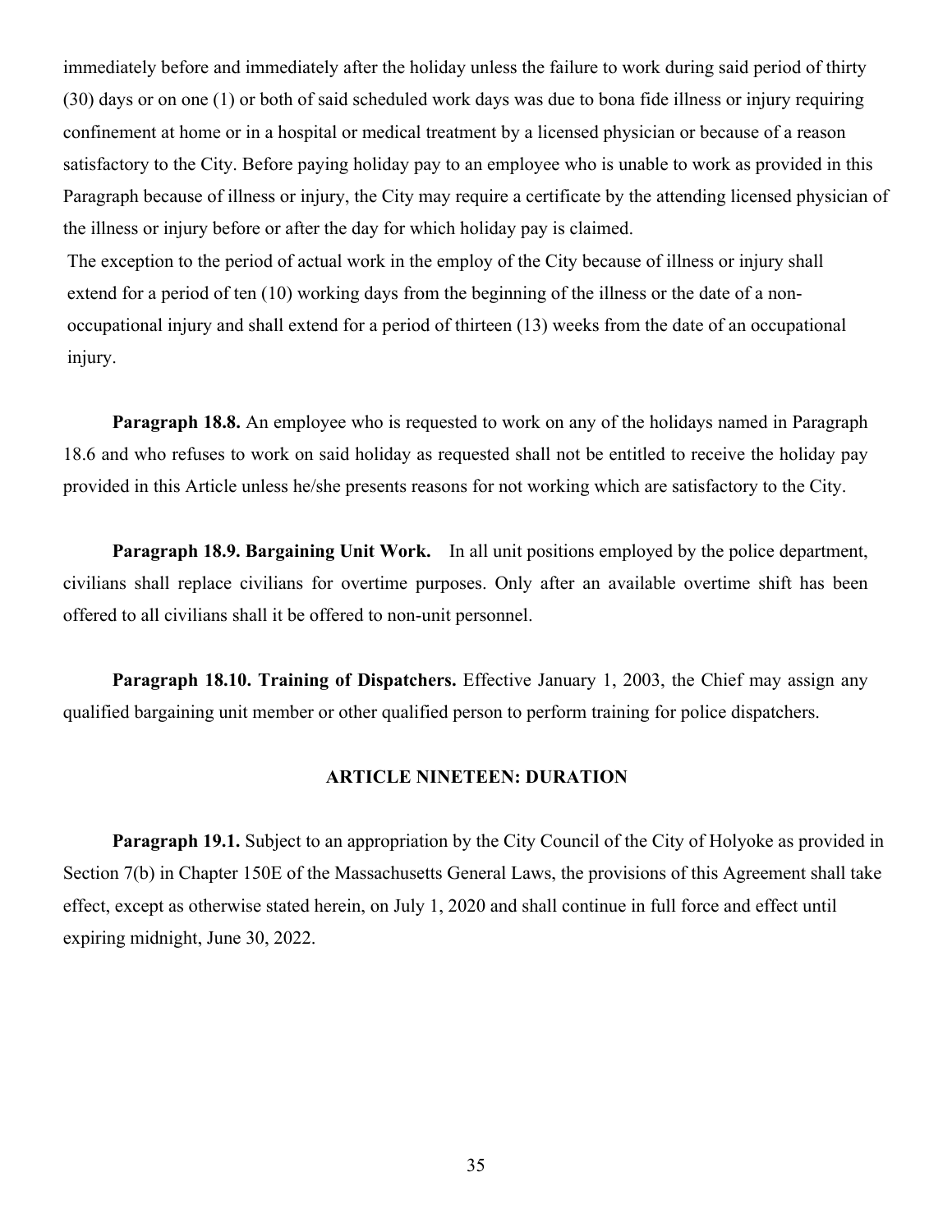IN WITNESS WHEREOF, the City of Holyoke has caused this Agreement to be executed in its behalf by Alex B. Morse, its duly elected Mayor and NAGE R1-180 has caused this Agreement to be executed in its behalf by Kevin Hennessy, its President, duly authorized, at Holyoke Massachusetts on this day of , 2021.

**\_\_\_\_\_\_\_\_\_\_\_\_\_\_\_\_\_\_\_\_\_\_\_\_\_\_\_ \_\_\_\_\_\_\_\_\_\_\_\_\_\_\_\_\_\_\_\_\_\_\_**

## **CITY OF HOLYOKE NAGE R1-180**

**APPROVED AS TO FORM**

 $\mathcal{L}_\text{max}$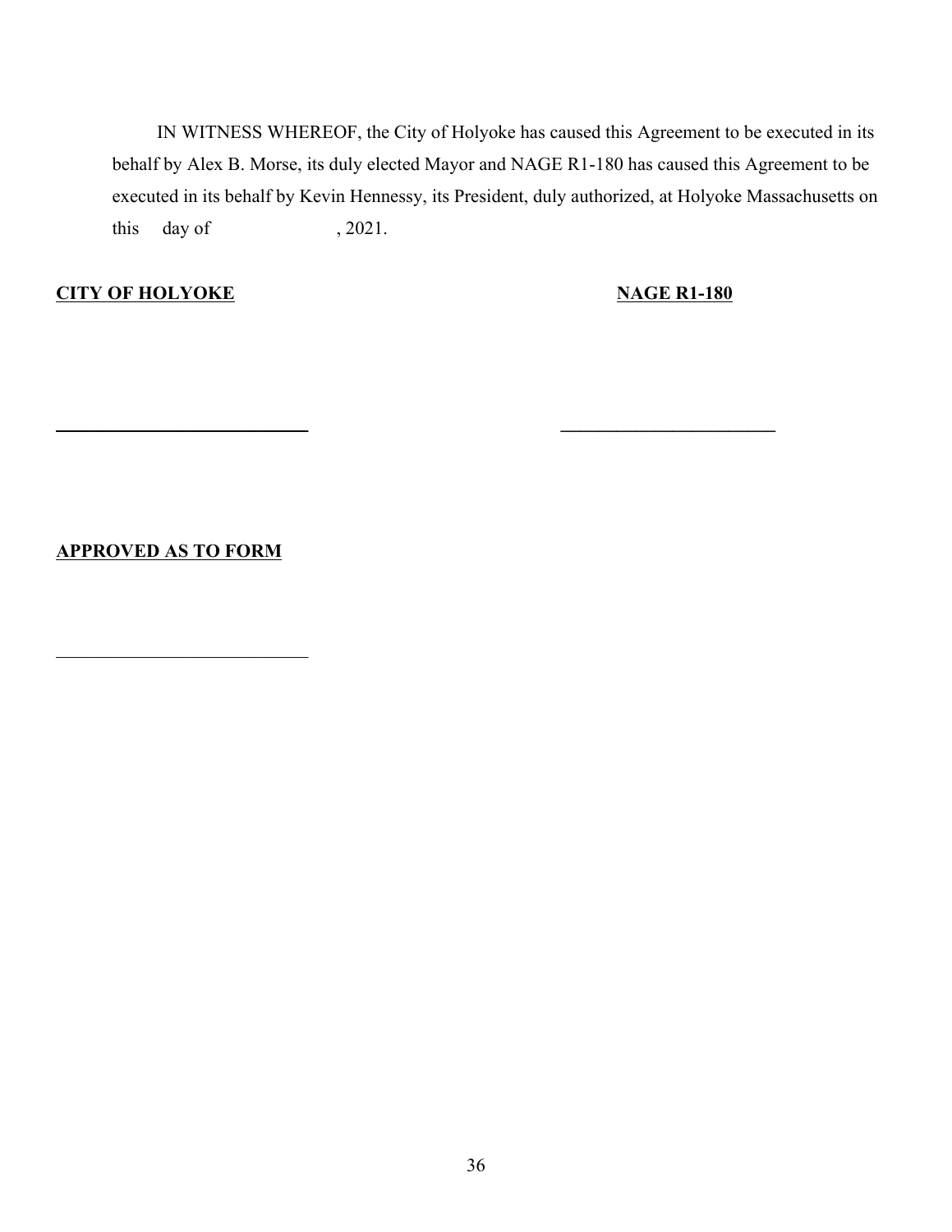## **APPENDIX A**

## **SCHEDULE OF CLASSIFICATIONS**

## **EFFECTIVE July 1, 2020-June 30, 2022**

# **UNIT 1**

| <b>Job Title</b>                          | <b>Compensatory Grade</b>                  |
|-------------------------------------------|--------------------------------------------|
| Temporary Floating Clerk                  | $S-3$                                      |
| Clerk/Typist                              | $S-3$                                      |
| Clerk/typist-PT                           | $S-3$                                      |
| Junior Account Clerk                      | $S-4$                                      |
| Senior Clerk                              | $S-7$                                      |
| Senior Clerk PT                           | $S-7$                                      |
| Senior Clerk/Typist                       | $S-7$                                      |
| <b>Public Health Clerk</b>                | $S-7$                                      |
| Bookkeeping Machine Operator              | $S-7$                                      |
| Senior Account Clerk                      | $S-8$                                      |
| Principal Clerk                           | $S-11$                                     |
| Principal Clerk/Typist                    | $S-11$                                     |
| Principal Clerk PT                        | $S-11$                                     |
| Principal Account Clerk                   | $S-12$                                     |
| Principal Clerk/Steno                     | $S-12$                                     |
| Investigator - Veteran Services           | $S-12$                                     |
| <b>Collections Clerk</b>                  | $S-14$                                     |
| <b>Floating Principal Clerk</b>           | S-14 (effective 7/1/21)                    |
| <b>Senior Elections Clerk</b>             | $S-15$                                     |
| Deputy Commissioner PT - Veteran Services | $S-16$                                     |
| <b>Accounting Machine Operator</b>        | $S-16$                                     |
| Deputy Treasurer                          | $S-18$                                     |
| Head Clerk                                | $S-19$<br>(effective)<br>$7/1/21$ ) Senior |
| Deputy Treasurer                          | $S-33$                                     |
| Senior Deputy Tax Collector               | $S-33$                                     |
| Principal Elections Clerk                 | $S-20$                                     |
| <b>Materials Coordinator</b>              | $S-20$                                     |
| Head Administrative Clerk                 | $S-22$                                     |
| Deputy Tax Collector                      | $S-24$                                     |
| <b>Assistant Registrar of Voters</b>      | $S-29$                                     |
| Second Assistant City Clerk               | $S-29$                                     |
| Bookkeeper                                | $S-38$                                     |
| <b>Assistant Assessor</b>                 | $S-32$                                     |
| <b>Public Health Nurse</b>                | <b>NS-19</b>                               |
|                                           |                                            |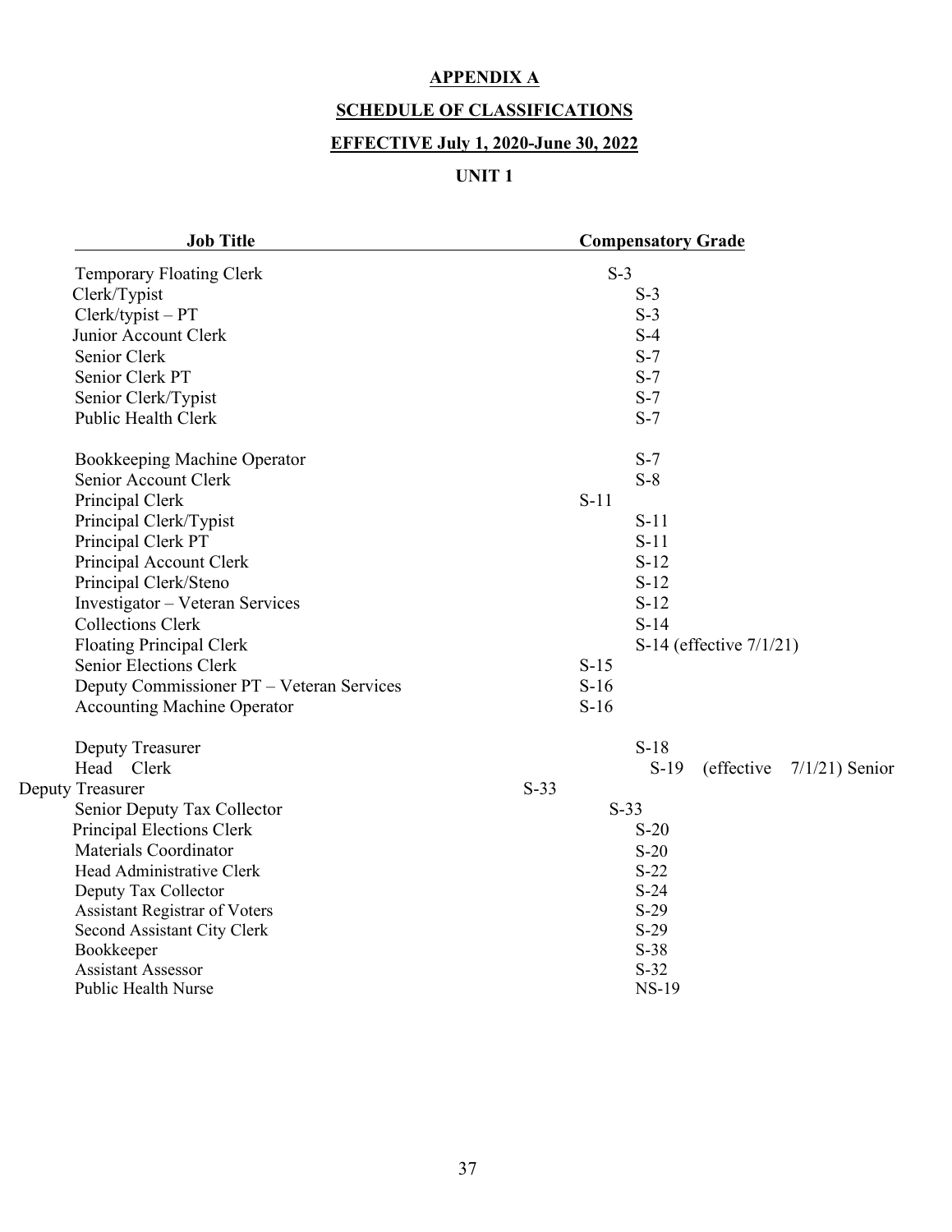**UNIT 2**

|--|

| Sanitarian I                              | S-28 (effective            |
|-------------------------------------------|----------------------------|
| Sanitarian                                | 7/1/21                     |
|                                           | $S-20$                     |
| Plumbing and Gas Inspector                | $S-38$                     |
| Local Inspector                           | $S-38$                     |
| Senior Plumber                            | <b>TBD</b>                 |
| Sanitarian II                             | S-32 (effective<br>7/1/21) |
| Wiring Inspector                          | $S-38$                     |
| Assistant Health Director/ Sanitarian III | S-36 (effective<br>7/1/21) |
|                                           |                            |

## **UNIT3**

| Job Title                                            | <b>Compensatory Grade</b>                                                                                                                                                                                                                                                                                                                                                                                                                                                                                |  |  |
|------------------------------------------------------|----------------------------------------------------------------------------------------------------------------------------------------------------------------------------------------------------------------------------------------------------------------------------------------------------------------------------------------------------------------------------------------------------------------------------------------------------------------------------------------------------------|--|--|
| Police Dispatcher                                    | $\begin{tabular}{c} \multicolumn{1}{c} {\textbf{A}} & \multicolumn{1}{c} {\textbf{A}} \\ \multicolumn{1}{c} {\textbf{A}} & \multicolumn{1}{c} {\textbf{A}} \\ \multicolumn{1}{c} {\textbf{A}} & \multicolumn{1}{c} {\textbf{A}} \\ \multicolumn{1}{c} {\textbf{A}} & \multicolumn{1}{c} {\textbf{A}} \\ \multicolumn{1}{c} {\textbf{A}} & \multicolumn{1}{c} {\textbf{A}} \\ \multicolumn{1}{c} {\textbf{A}} & \multicolumn{1}{c} {\textbf{A}} \\ \multicolumn{1}{c} {\textbf{A}} & \multicolumn$<br>D-0 |  |  |
| <b>Emergency Telecommunication Dispatcher Senior</b> | $D-27$                                                                                                                                                                                                                                                                                                                                                                                                                                                                                                   |  |  |
| <b>Emergency Telecommunication Dispatcher</b>        | $D-27$                                                                                                                                                                                                                                                                                                                                                                                                                                                                                                   |  |  |
| Emergency Telecommunication Dispatcher - PT & INT    | \$15.02/hr                                                                                                                                                                                                                                                                                                                                                                                                                                                                                               |  |  |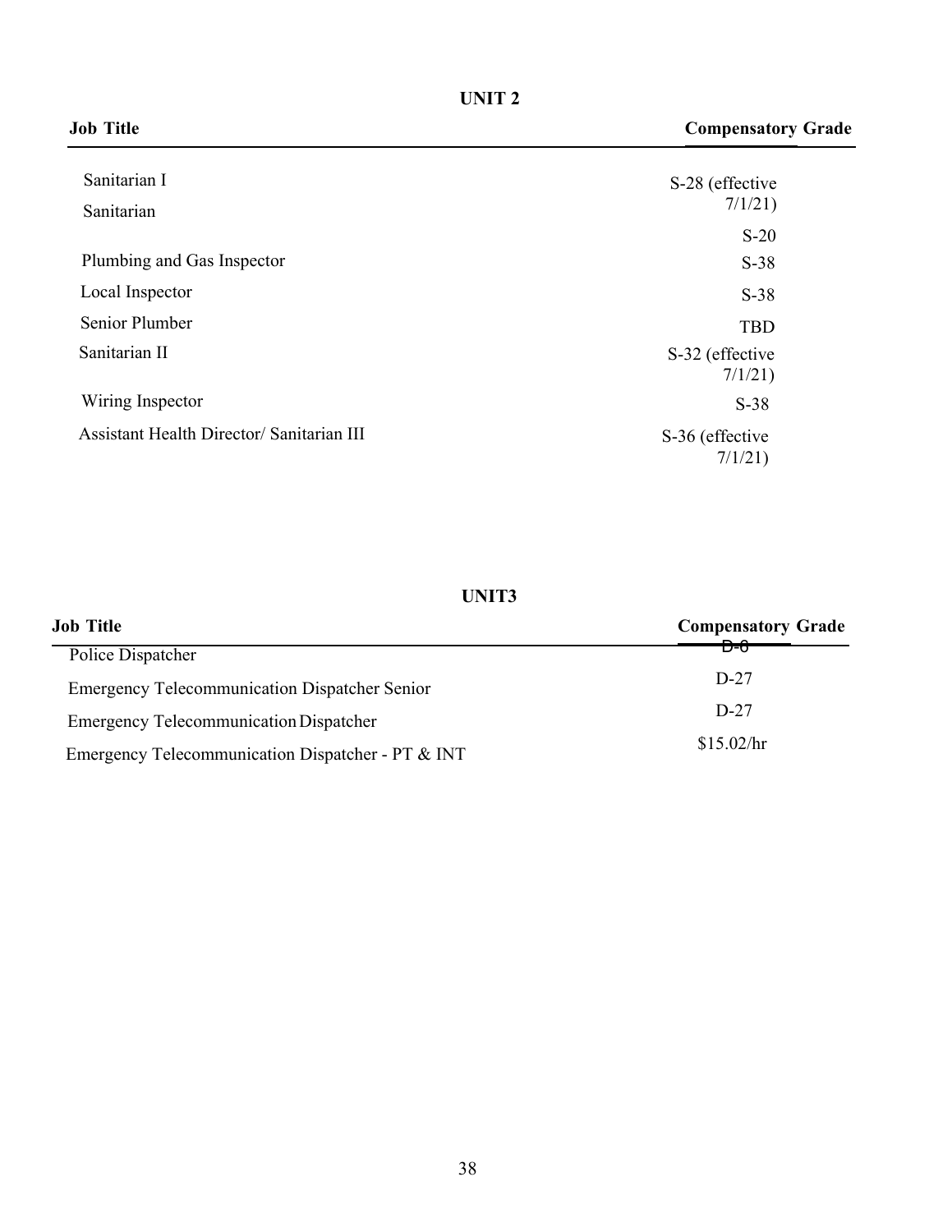|                               | <b>UNIT5</b>                                   |
|-------------------------------|------------------------------------------------|
| <b>Job Title</b>              | <b>Compensatory Grade</b>                      |
| No Positions                  |                                                |
| <b>Job Title</b>              | UNIT <sub>6</sub><br><b>Compensatory Grade</b> |
| <b>Building Custodian</b>     | $C-11$                                         |
| Senior Building Custodian     | $C-13$                                         |
|                               | <b>UNIT7</b>                                   |
| <b>Job Title</b>              | <b>Compensatory Grade</b>                      |
| Office Assistant              | $W-2$                                          |
| Program Coordinator           | $W-7$                                          |
| <b>Enterprise Coordinator</b> | $W-10$                                         |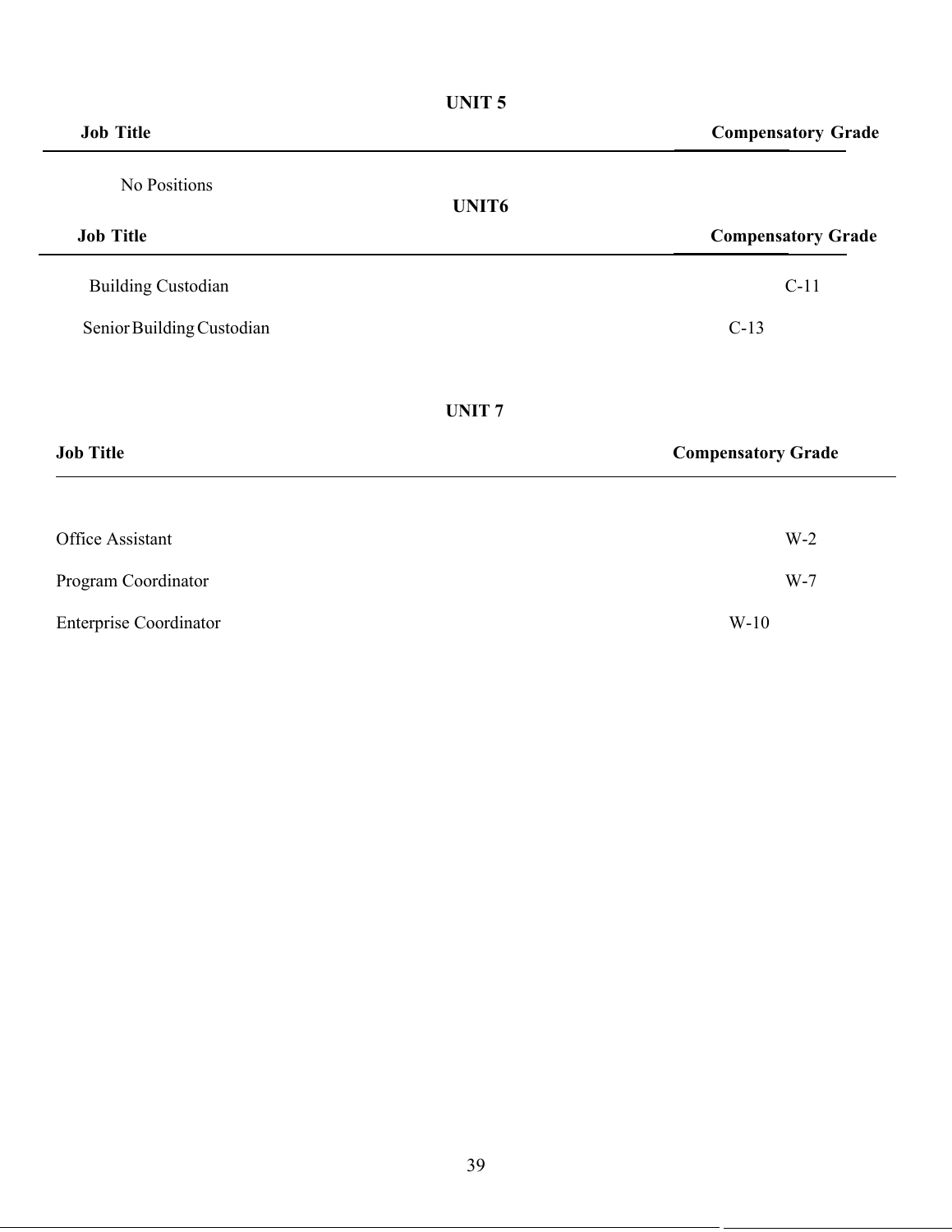#### **APPENDIX B SALARY SCHEDULE "S" \***

| <b>EFFECTIVE JULY 1, 2020 - JUNE 30, 2021</b> |         |          |                   |                 |              |  |
|-----------------------------------------------|---------|----------|-------------------|-----------------|--------------|--|
| <b>GRADE 1</b>                                |         | $\rm II$ | III               | IV              | $\mathsf{V}$ |  |
| $S-1$                                         | 17.2025 | 17.3563  | 17.5210           | 17.6873         | 17.8544      |  |
| $S-2$                                         | 17.3693 | 17.5210  | 17.6873           | 17.8544         | 18.0192      |  |
| $S-3$                                         | 17.5350 | 17.7004  | 17.8653           | 18.0448         | 18.2096      |  |
| $S-4$                                         | 17.7004 | 17.8653  | 18.0448           | 18.222          | 18.4013      |  |
| $S-5$                                         | 17.8653 | 18.0448  | 18.2222           | 18.4105         | 18.6007      |  |
| $S-6$                                         | 18.0316 | 18.2222  | 18.4105           | 18.6140         | 18.8157      |  |
| $S-7$                                         | 18.2096 | 18.4105  | 18.6140           | 18.8157         | 19.0297      |  |
| $S-8$                                         | 18.3895 | 18.6007  | 18.8157           | 19.0297         | 19.2429      |  |
| $S-9$                                         | 18.6007 | 18.8257  | 19.0519           | 19.2555         | 19.5038      |  |
| $S-10$                                        | 18.8157 | 19.0519  | 19.2898           | 19.5256         | 19.7774      |  |
| $S-11$                                        | 19.0297 | 19.2572  | 19.5783           | 19.7875         | 20.0491      |  |
| $S-12$                                        | 19.2429 | 19.5038  | 19.7631           | 20.0491         | 20.3098      |  |
| $S-13$                                        | 19.4783 | 19.7524  | 20.0254           | 20.3098         | 20.5713      |  |
| $S-14$                                        | 19.7524 | 20.0254  | 20.3098           | 20.5713         | 20.8805      |  |
| $S-15$                                        | 20.0254 | 20.3098  | 20.6073           | 20.9036         | 21.2000      |  |
| $S-16$                                        | 20.3098 | 20.6185  | 20.9259           | 21.2369         | 21.5442      |  |
| $S-17$                                        | 20.5939 | 20.9155  | 21.2369           | 21.5676         | 21.8993      |  |
| $S-18$                                        | 20.8914 | 21.2375  | 21.5754           | 21.9120         | 22.2680      |  |
| $S-19$                                        | 21.2369 | 21.5750  | 21.9112           | 22.2677         | 22.6502      |  |
| $S-20$                                        | 21.5767 | 21.9213  | 22.2653           | 22.6274         | 23.0172      |  |
| $S-21$                                        | 21.9229 | 22.2745  | 22.6255           | 22.9950         | 23.3933      |  |
| $S-22$                                        | 22.0790 | 22.4497  | 22.8120           | 23.1726         | 23.5543      |  |
| $S-23$                                        | 22.2757 | 22.6349  | 22.9924           | 23.3700         | 23.7764      |  |
| $S-24$                                        | 22.6353 | 23.0025  | 23.3670           | 23.7509         | 24.1660      |  |
| $S-25$                                        | 23.0040 | 23.3774  | 23.7486           | 24.1427         | 24.5645      |  |
|                                               |         |          | S-26 through S-38 |                 |              |  |
| $S-26$                                        | 22.6983 | 23.0673  | 23.4366           | 23.8246 24.2728 |              |  |
| $S-27$                                        | 23.0841 | 23.4593  | 23.8350           | 24.2297         | 24.6854      |  |
| $S-28$                                        | 23.4765 | 23.8581  | 24.2403           | 24.6413         | 25.1052      |  |
| $S-29$                                        | 23.8756 | 24.2638  | 24.6524           | 25.0605         | 25.5319      |  |
| $S-30$                                        | 24.2817 | 24.6763  | 25.0713           | 25.4864         | 25.9658      |  |
| $S-31$                                        | 24.6944 | 25.0958  | 25.4975           | 25.9196         | 26.4073      |  |
| $S-32$                                        | 25.1141 | 25.5223  | 25.9310           | 26.3603         | 26.8562      |  |
| $S-33$                                        | 25.5412 | 25.9562  | 26.3719           | 26.8085         | 27.3127      |  |
| $S-34$                                        | 25.9753 | 26.3975  | 26.8202           | 27.2642         | 27.7772      |  |
| $S-35$                                        | 26.4168 | 26.8461  | 27.2760           | 27.7275         | 28.2494      |  |
| $S-36$                                        | 26.8659 | 27.3027  | 27.7399           | 28.1990         | 28.7296      |  |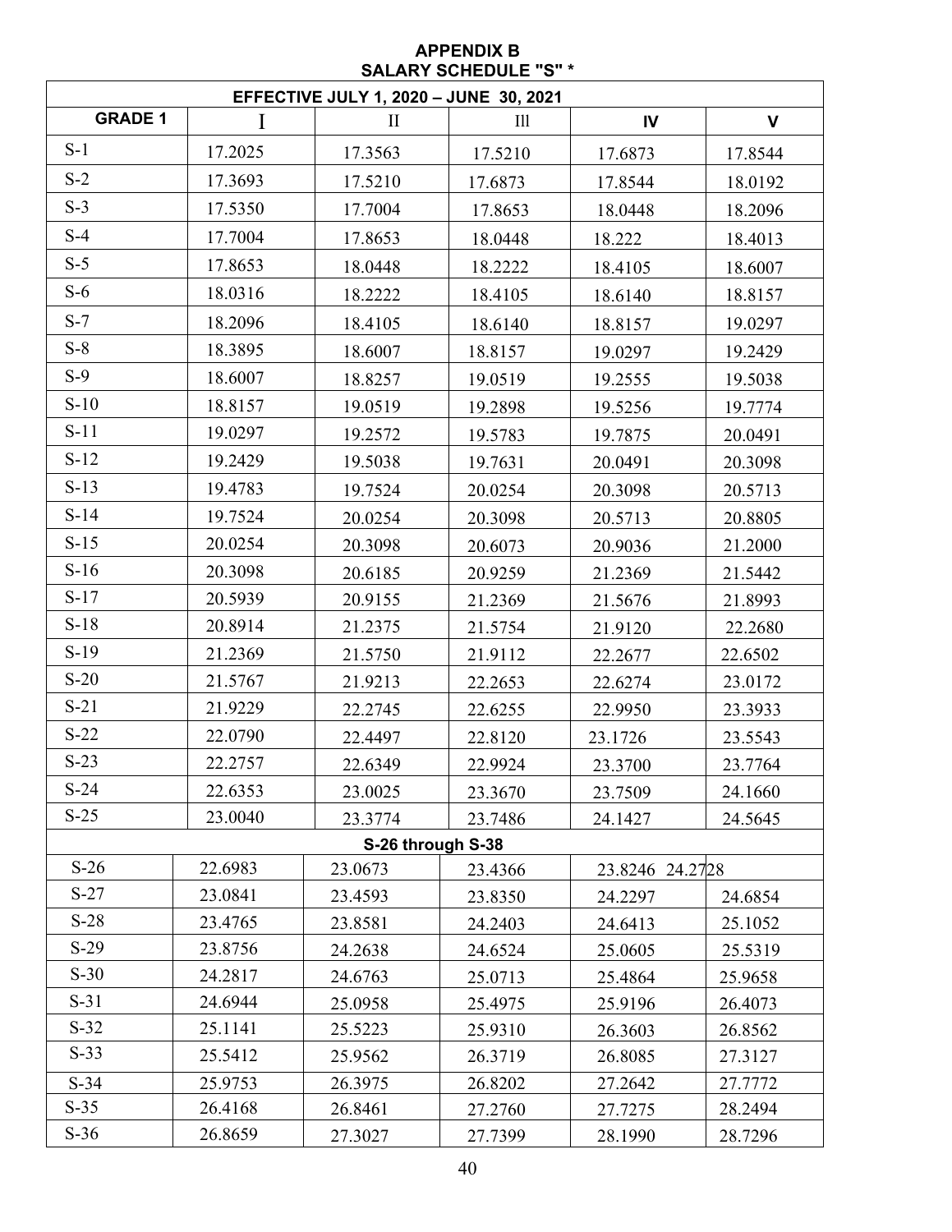| $\sim$<br>$\sim$<br>. C-O | 222<br>$\sim$<br>27.3224 | 27.7669<br>ـ ــ | 202114<br>28.2114 | 28.6786     | 20.2170<br>27.2117      |
|---------------------------|--------------------------|-----------------|-------------------|-------------|-------------------------|
| $S-38$                    | 7070<br>^¬<br>707V       | 28.2389         | 28.6909           | .1659<br>29 | 29.7147<br>$\Delta$ )., |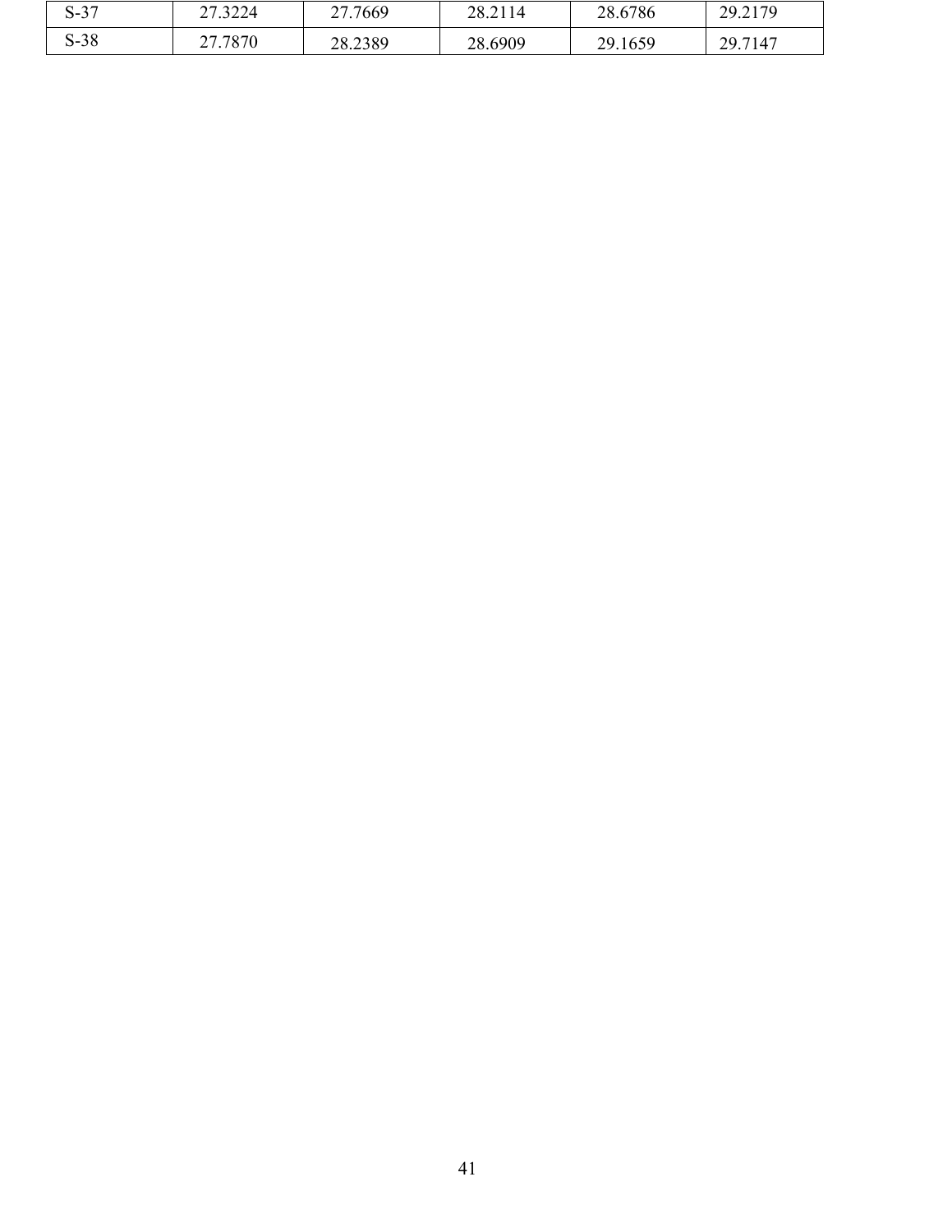### **APPENDIX B SALARY SCHEDULE "S"** \*

| <b>EFFECTIVE JULY 1, 2021 - June 30, 2022</b> |                    |                    |                    |                    |                    |  |  |  |
|-----------------------------------------------|--------------------|--------------------|--------------------|--------------------|--------------------|--|--|--|
| <b>GRADE 1</b>                                | I                  | $\mathbf{I}$       | III                | IV                 | $\mathsf{V}$       |  |  |  |
| $S-1$                                         | 17.5466            | 17.7035            | 17.8714            | 18.0410            | 18.2115            |  |  |  |
| $S-2$                                         | 17.7167            | 17.8714            | 18.0410            | 18.2115            | 18.3796            |  |  |  |
| $S-3$                                         | 17.8857            | 18.0544            | 18.2226            | 18.4057            | 18.5738            |  |  |  |
| $S-4$                                         | 18.0544            | 18.2226            | 18.4057            | 18.5866            | 18.7693            |  |  |  |
| $S-5$                                         | 18.2226            | 18.4057            | 18.5866            | 18.7787            | 18.9727            |  |  |  |
| $S-6$                                         | 18.3922            | 18.5866            | 18.7787            | 18.9863            | 19.1920            |  |  |  |
| $S-7$                                         | 18.5738            | 18.7787            | 18.9863            | 19.1920            | 19.4103            |  |  |  |
| $S-8$                                         | 18.7573            | 18.9727            | 19.1920            | 19.4103            | 19.6277            |  |  |  |
| $S-9$                                         | 18.9727            | 19.2023            | 19.4329            | 19.6406            | 19.8938            |  |  |  |
| $S-10$                                        | 19.1920            | 19.4329            | 19.6756            | 19.9161            | 20.1730            |  |  |  |
| $S-11$                                        | 19.4103            | 19.6423            | 19.9699            | 20.1832            | 20.4501            |  |  |  |
| $S-12$                                        | 19.6277            | 19.8938            | 20.1584            | 20.4501            | 20.7160            |  |  |  |
| $S-13$                                        | 19.8678            | 20.1474            | 20.4259            | 20.7160            | 20.9827            |  |  |  |
| $S-14$                                        | 20.1474            | 20.4259            | 20.7160            | 20.9827            | 21.2981            |  |  |  |
| $S-15$                                        | 20.4259            | 20.7160            | 21.0195            | 21.3217            | 21.6240            |  |  |  |
| $S-16$                                        | 20.7160            | 21.0309            | 21.3444            | 21.6617            | 21.9751            |  |  |  |
| $S-17$                                        | 21.0058            | 21.3338            | 21.6617            | 21.9989            | 22.3373            |  |  |  |
| $S-18$                                        | 21.3092            | 21.6622            | 22.0069            | 22.3502            | 22.7133            |  |  |  |
| $S-19$                                        | 21.6617            | 22.0065            | 22.3494            | 22.7130            | 23.1032            |  |  |  |
| $S-20$                                        | 22.0083            | 22.3598            | 22.7106            | 23.0800            | 23.4776            |  |  |  |
| $S-21$                                        | 22.3614            | 22.7200            | 23.0780            | 23.4548            | 23.8612            |  |  |  |
| $S-22$                                        | 22.5206            | 22.8987            | 23.2683            | 23.6361            | 24.0253            |  |  |  |
| $S-23$                                        | 22.7212            | 23.0876            | 23.4522            | 23.8374            | 24.2520            |  |  |  |
| $S-24$                                        | 23.0880            | 23.4626            | 23.8343            | 24.2260            | 24.6494            |  |  |  |
| $S-25$                                        | 23.4641            | 23.8450            | 24.2236            | 24.6255            | 25.0558            |  |  |  |
|                                               |                    |                    | S-26 through S-38  |                    |                    |  |  |  |
| $S-26$                                        | 23.1523            | 23.5286            | 23.9053            | 24.3011 24.7583    |                    |  |  |  |
| $S-27$                                        | 23.5458            | 23.9285            | 24.3117            | 24.7143            | 25.1791            |  |  |  |
| $S-28$                                        | 23.9460            | 24.3353            | 24.7251            | 25.1341            | 25.6073            |  |  |  |
| $S-29$                                        | 24.3531            | 24.7491            | 25.1454            | 25.5617            | 26.0425            |  |  |  |
| $S-30$                                        | 24.7673            | 25.1698            | 25.5728            | 25.9962            | 26.4851            |  |  |  |
| $S-31$                                        | 25.1883            | 25.5977            | 26.0075            | 26.4380            | 26.9355            |  |  |  |
| $S-32$<br>$S-33$                              | 25.6164            | 26.0327            | 26.4496            | 26.8875            | 27.3934            |  |  |  |
|                                               | 26.0520            | 26.4753            | 26.8994            | 27.3446            | 27.8590            |  |  |  |
| $S-34$<br>$S-35$                              | 26.4948<br>26.9452 | 26.9255<br>27.3830 | 27.3566            | 27.8095            | 28.3328<br>28.8144 |  |  |  |
| $S-36$                                        | 27.4033            | 27.8488            | 27.8216<br>28.2947 | 28.2821<br>28.7630 | 29.3041            |  |  |  |
|                                               |                    |                    |                    |                    |                    |  |  |  |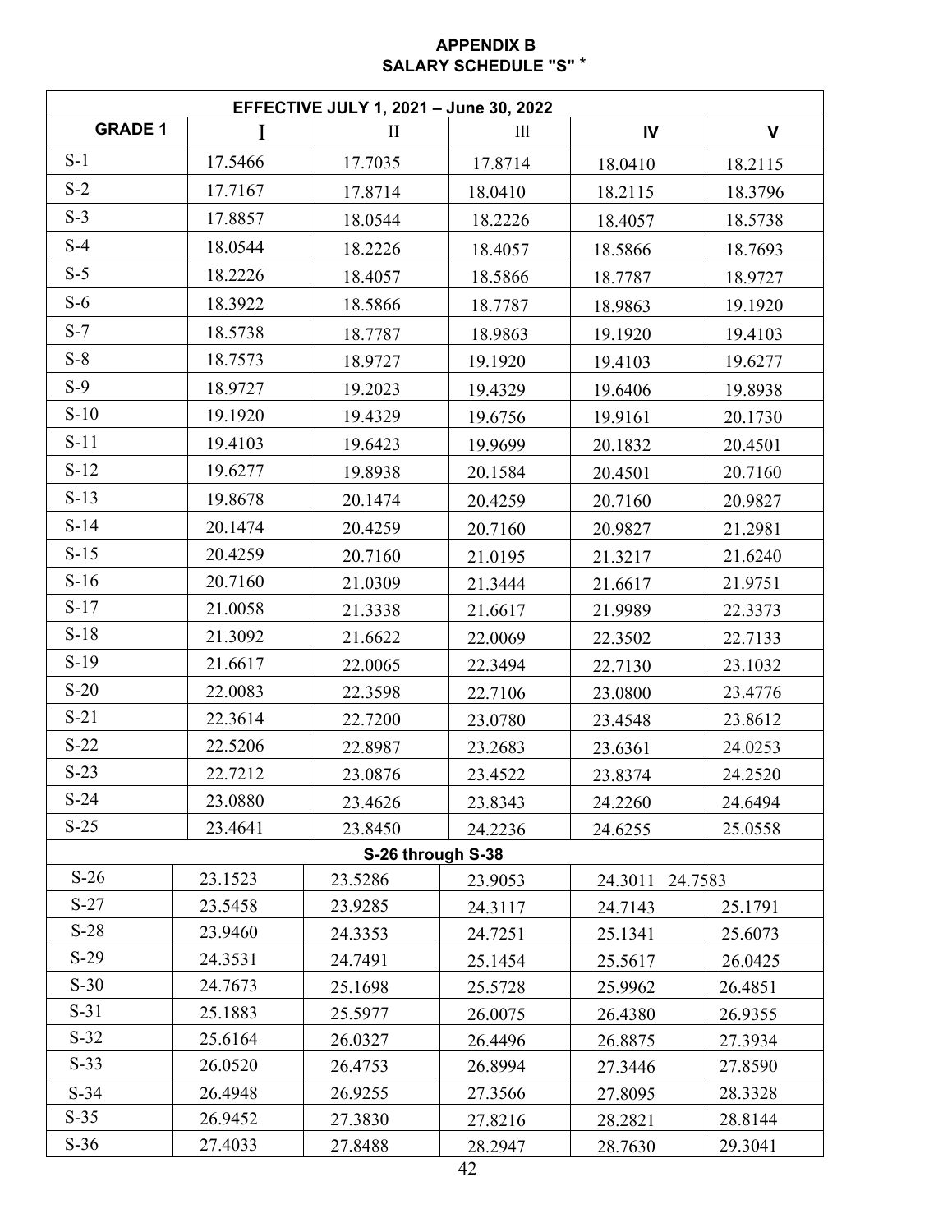| $\sim$<br>$\sim$<br>، כ-פ | .8689<br>n <i>n</i><br>ا ت | 2222<br>າດ<br>40.J4444 | no<br>7750<br>120<br>۵.۱ که             | $\bigcap$<br>20<br>.2321 | 29.8023 |
|---------------------------|----------------------------|------------------------|-----------------------------------------|--------------------------|---------|
| 20<br>$\sim$<br>5-38      | 28.3428                    | 28.8037                | .2648<br>70<br>$\overline{\phantom{a}}$ | 297492                   | 30.3090 |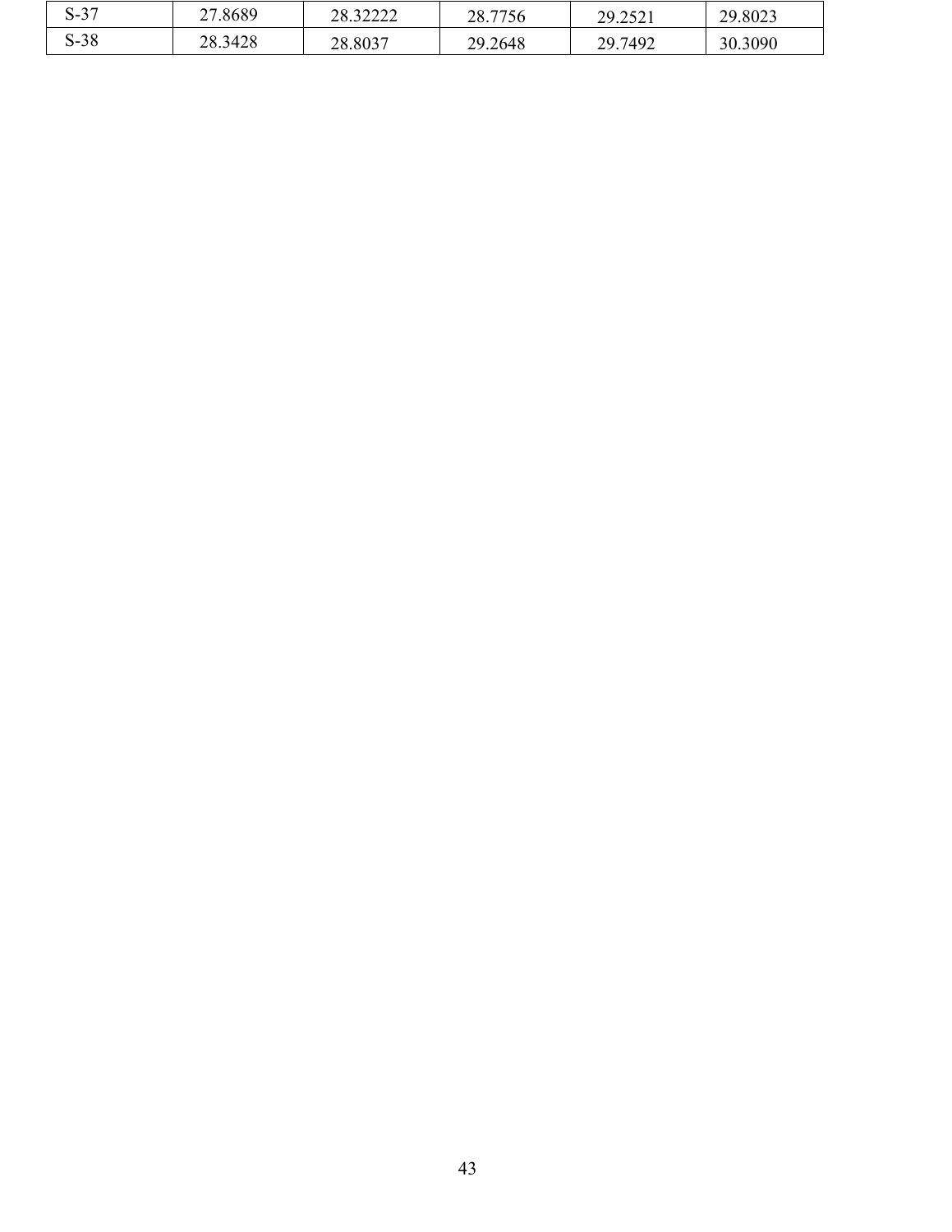### **APPENDIXC SCHEDULE** "C"

|              |              | JULY 1, 2020- JUNE 30, 2021 |         |         |              |
|--------------|--------------|-----------------------------|---------|---------|--------------|
| <b>GRADE</b> | $\mathbf{I}$ | $\mathbf{I}$                | III     | IV      | $\mathbf{V}$ |
| $C-1$        | 15.5847      | 15.7194                     | 15.8635 | 16.0090 | 16.1553      |
| $C-2$        | 15.7308      | 15.8635                     | 16.0090 | 16.1553 | 16.2993      |
| $C-3$        | 15.8754      | 16.0202                     | 16.1647 | 16.3218 | 16.4661      |
| $C-4$        | 16.0202      | 16.1647                     | 16.3218 | 16.4771 | 16.6336      |
| $C-5$        | 16.1647      | 16.3218                     | 16.4771 | 16.6418 | 16.8080      |
| $C-6$        | 16.3102      | 16.4771                     | 16.6418 | 16.8195 | 16.9964      |
| $C-7$        | 16.4661      | 16.6418                     | 16.8195 | 16.9964 | 17.1836      |
| $C-8$        | 16.6233      | 16.8080                     | 16.9964 | 17.1836 | 17.3700      |
| $C-9$        | 16.8080      | 17.0052                     | 17.2030 | 17.3810 | 17.5984      |
| $C-10$       | 16.9964      | 17.2030                     | 17.4111 | 17.6174 | 17.8379      |
| $C-11$       | 17.1836      | 17.3825                     | 17.6635 | 17.8467 | 18.0754      |
| $C-12$       | 17.3700      | 17.5984                     | 17.8254 | 18.0754 | 18.3037      |
| $C-13$       | 17.5762      | 17.8156                     | 18.0549 | 18.3037 | 18.5323      |
| $C-14$       | 17.8156      | 18.0549                     | 18.3037 | 18.5323 | 18.8030      |
| $C-15$       | 18.0549      | 18.3037                     | 18.5640 | 18.8233 | 19.0824      |
| $C-16$       | 18.3037      | 18.5737                     | 18.8429 | 19.1149 | 19.3838      |
| $C-17$       | 18.5522      | 18.8335                     | 19.1149 | 19.4040 | 19.6946      |
| $C-18$       | 18.8123      | 19.1150                     | 19.4109 | 19.7056 | 20.0168      |
| $C-19$       | 19.1149      | 19.4106                     | 19.7048 | 20.0167 | 20.3516      |
| $C-20$       | 19.4121      | 19.7139                     | 20.0146 | 20.3314 | 20.6726      |
| $C-21$       | 19.7153      | 20.0229                     | 20.3297 | 20.6531 | 21.0018      |
| $C-22$       | 19.8517      | 20.1760                     | 20.4932 | 20.8088 | 21.1425      |
| $C-23$       | 20.0237      | 20.3382                     | 20.6509 | 20.9812 | 21.3371      |
| $C-24$       | 20.3385      | 20.6596                     | 20.9785 | 21.3146 | 21.6778      |
| $C-25$       | 20.6612      | 20.9879                     | 21.3127 | 21.6574 | 22.0266      |
| $C-26$       | 20.9893      | 21.3219                     | 21.6547 | 22.0044 | 22.4083      |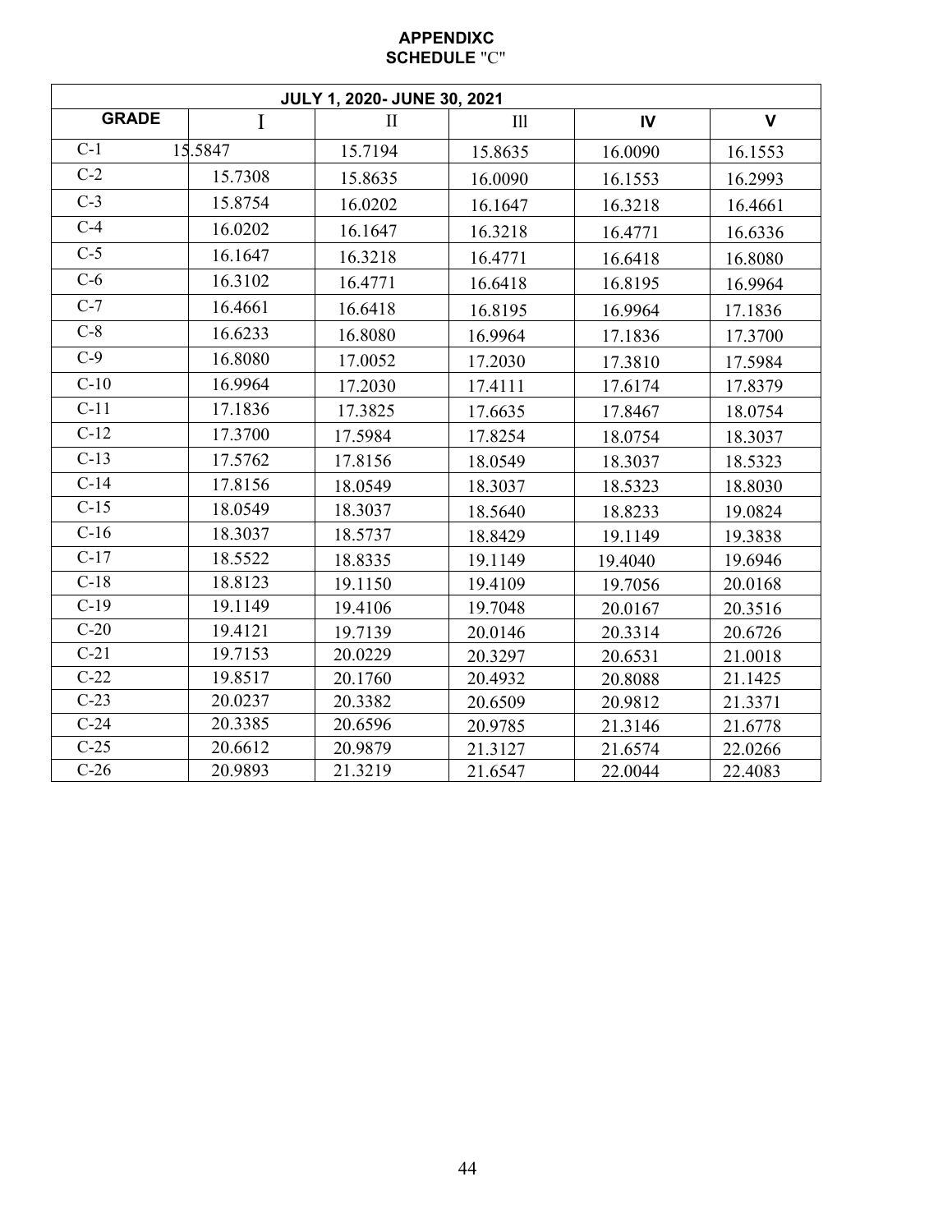#### **APPENDIXC SCHEDULE** "C"

|              |              | JULY 1, 2021- JUNE 30, 2022 |         |         |              |
|--------------|--------------|-----------------------------|---------|---------|--------------|
| <b>GRADE</b> | $\mathbf{I}$ | $\mathbf{I}$                | III     | IV      | $\mathbf{V}$ |
| $C-1$        | 15.8964      | 16.0338                     | 16.1807 | 16.3292 | 16.4784      |
| $C-2$        | 16.0454      | 16.1807                     | 16.3292 | 16.4784 | 16.6252      |
| $C-3$        | 16.1929      | 16.3407                     | 16.4880 | 16.6482 | 16.7954      |
| $C-4$        | 16.3407      | 16.4880                     | 16.6482 | 16.8066 | 16.9663      |
| $C-5$        | 16.4880      | 16.6482                     | 16.8066 | 16.9747 | 17.1442      |
| $C-6$        | 16.6365      | 16.8066                     | 16.9747 | 17.1559 | 17.3363      |
| $C-7$        | 16.7954      | 16.9747                     | 17.1559 | 17.3363 | 17.5272      |
| $C-8$        | 16.9558      | 17.1442                     | 17.3363 | 17.5272 | 17.7174      |
| $C-9$        | 17.1442      | 17.3453                     | 17.5470 | 17.7286 | 17.9504      |
| $C-10$       | 17.3363      | 17.5470                     | 17.7593 | 17.9698 | 18.1946      |
| $C-11$       | 17.5272      | 17.7301                     | 18.0168 | 18.2037 | 18.4369      |
| $C-12$       | 17.7174      | 17.9504                     | 18.1819 | 18.4369 | 18.6697      |
| $C-13$       | 17.9277      | 18.1719                     | 18.4160 | 18.6697 | 18.9030      |
| $C-14$       | 18.1719      | 18.4160                     | 18.6697 | 18.9030 | 19.1791      |
| $C-15$       | 18.4160      | 18.6697                     | 18.9353 | 19.1998 | 19.4640      |
| $C-16$       | 18.6697      | 18.9452                     | 19.2198 | 19.4972 | 19.7714      |
| $C-17$       | 18.9232      | 19.2102                     | 19.4972 | 19.7921 | 20.0885      |
| $C-18$       | 19.1886      | 19.4973                     | 19.7991 | 20.0997 | 20.4171      |
| $C-19$       | 19.4972      | 19.7989                     | 20.0989 | 20.4170 | 20.7586      |
| $C-20$       | 19.8004      | 20.1082                     | 20.4149 | 20.7380 | 21.0861      |
| $C-21$       | 20.1096      | 20.4233                     | 20.7363 | 21.0662 | 21.4218      |
| $C-22$       | 20.2487      | 20.5795                     | 20.9031 | 21.2250 | 21.5654      |
| $C-23$       | 20.4242      | 20.7450                     | 21.0639 | 21.4008 | 21.7638      |
| $C-24$       | 20.7452      | 21.0728                     | 21.3981 | 21.7409 | 22.1114      |
| $C-25$       | 21.0744      | 21.4076                     | 21.7389 | 22.0905 | 22.4671      |
| $C-26$       | 21.4091      | 21.7484                     | 22.0878 | 22.4445 | 22.8565      |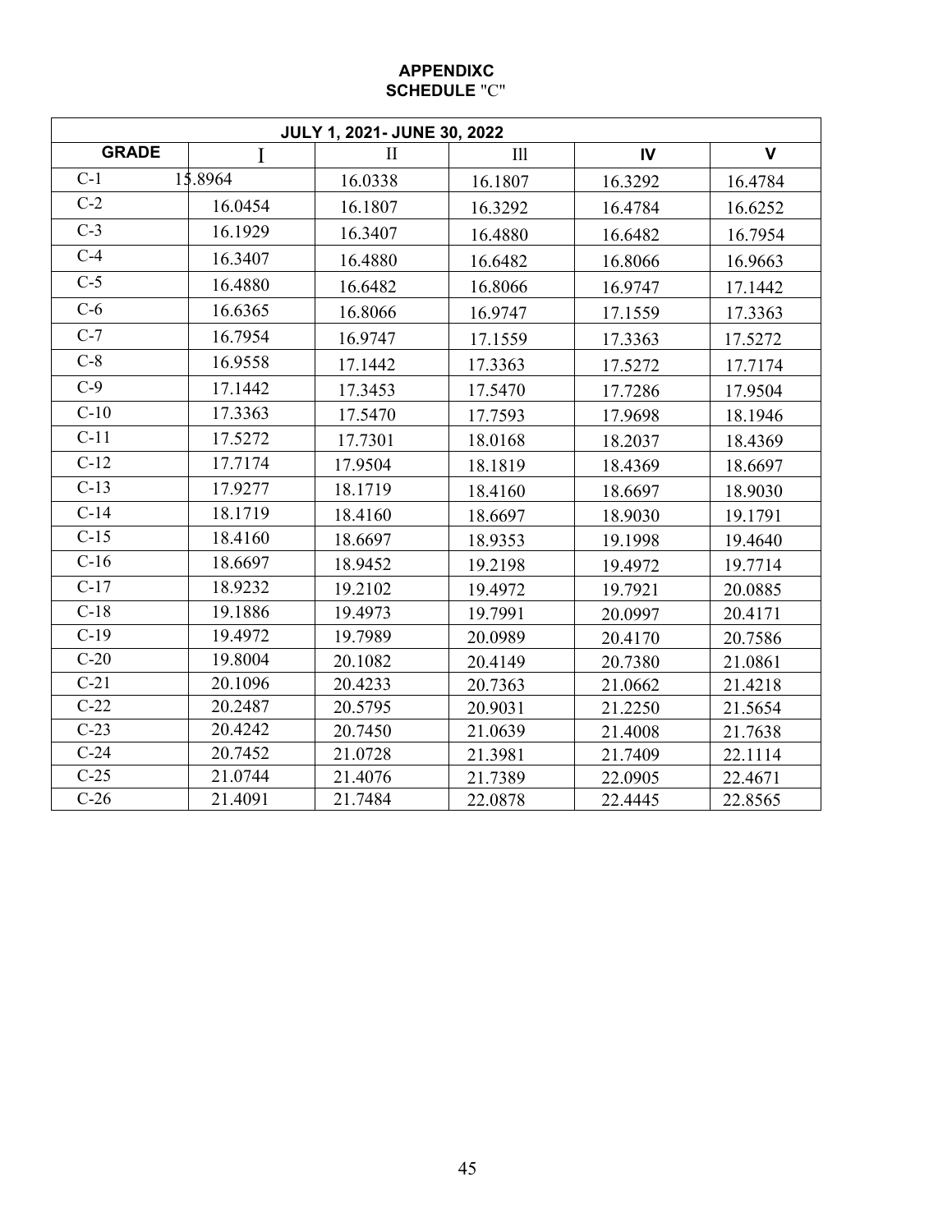#### **APPENDIX D SCHEDULE "D"**

| <b>EFFECTIVE JULY 1, 2020 - JUNE 30, 2021</b> |             |                            |               |         |         |  |  |
|-----------------------------------------------|-------------|----------------------------|---------------|---------|---------|--|--|
|                                               |             |                            |               |         |         |  |  |
| <b>GRADE</b>                                  | $\mathbf I$ | $\ensuremath{\mathsf{II}}$ | $\rm{III}$    | IV      | V       |  |  |
| $D-2$                                         | 13.1993     | 13.3561                    | 13.5243       | 13.6942 | 13.8644 |  |  |
| $D-3$                                         | 13.3696     | 13.5243                    | 13.6942       | 13.8644 | 14.0324 |  |  |
| $D-4$                                         | 13.5383     | 13.7072                    | 13.8753       | 14.0583 | 14.2266 |  |  |
| $D-5$                                         | 13.7072     | 13.8753                    | 14.0583       | 14.2394 | 14.4219 |  |  |
| $D-6$                                         | 13.8753     | 14.0583                    | 14.2394       | 14.4315 | 14.6252 |  |  |
| $D-7$                                         | 14.0450     | 14.2394                    | 14.4315       | 14.6389 | 14.8449 |  |  |
| $D-8$                                         | 14.2266     | 14.4315                    | 14.6389       | 14.8449 | 15.0628 |  |  |
| $D-9$                                         | 14.4099     | 14.6252                    | 14.8449       | 15.0628 | 15.2804 |  |  |
| $D-10$                                        | 14.6252     | 14.8551                    | 15.0857       | 15.2933 | 15.5467 |  |  |
| $D-11$                                        | 14.8449     | 15.0857                    | 15.3283       | 15.5688 | 15.8256 |  |  |
| $D-12$                                        | 15.0628     | 15.2950                    | 15.6223       | 15.8359 | 16.1025 |  |  |
| $D-13$                                        | 15.2804     | 15.5467                    | 15.8111       | 16.1025 | 16.3683 |  |  |
| $D-14$                                        | 15.5202     | 15.8002                    | 16.0787       | 16.3683 | 16.6351 |  |  |
| $D-15$                                        | 15.8002     | 16.0787                    | 16.3683       | 16.6351 | 16.9506 |  |  |
| $D-16$                                        | 16.0787     | 16.3683                    | 16.6717       | 16.9741 | 17.2762 |  |  |
| $D-17$                                        | 16.3683     | 16.6833                    | 16.9968       | 17.3140 | 17.6275 |  |  |
| $D-18$                                        | 16.9613     | 17.3144                    | 17.6590       | 18.0022 | 18.3655 |  |  |
| $D-19$                                        | 17.2042     | 17.5618                    | 18.1966       | 18.2592 | 18.6279 |  |  |
| $D-20$                                        | 17.3140     | 17.6588                    | 18.0017       | 18.3653 | 18.7557 |  |  |
| $D-21$                                        | 17.6605     | 18.0121                    | 18.3625       | 18.7325 | 19.1296 |  |  |
| $D-22$                                        | 18.1728     | 18.5509                    | 18.9206       | 19.2882 | 19.6776 |  |  |
| $D-23$                                        | 18.3735     | 18.7402                    | 19.1043       | 19.4895 | 19.9043 |  |  |
| $D-24$                                        | 18.7406     | 19.1146                    | 19.4864       | 19.8780 | 20.3017 |  |  |
| $D-25$                                        | 19.1165     | 19.4969                    | 19.8757       | 20.2776 | 20.7077 |  |  |
| $D-26$                                        | 19.4990     | 19.8866                    | 20.2744       | 20.6820 | 21.1527 |  |  |
| $D-27$                                        | 20.3166     | 20.6947                    | 21.0644<br>54 | 21.4320 | 21.8214 |  |  |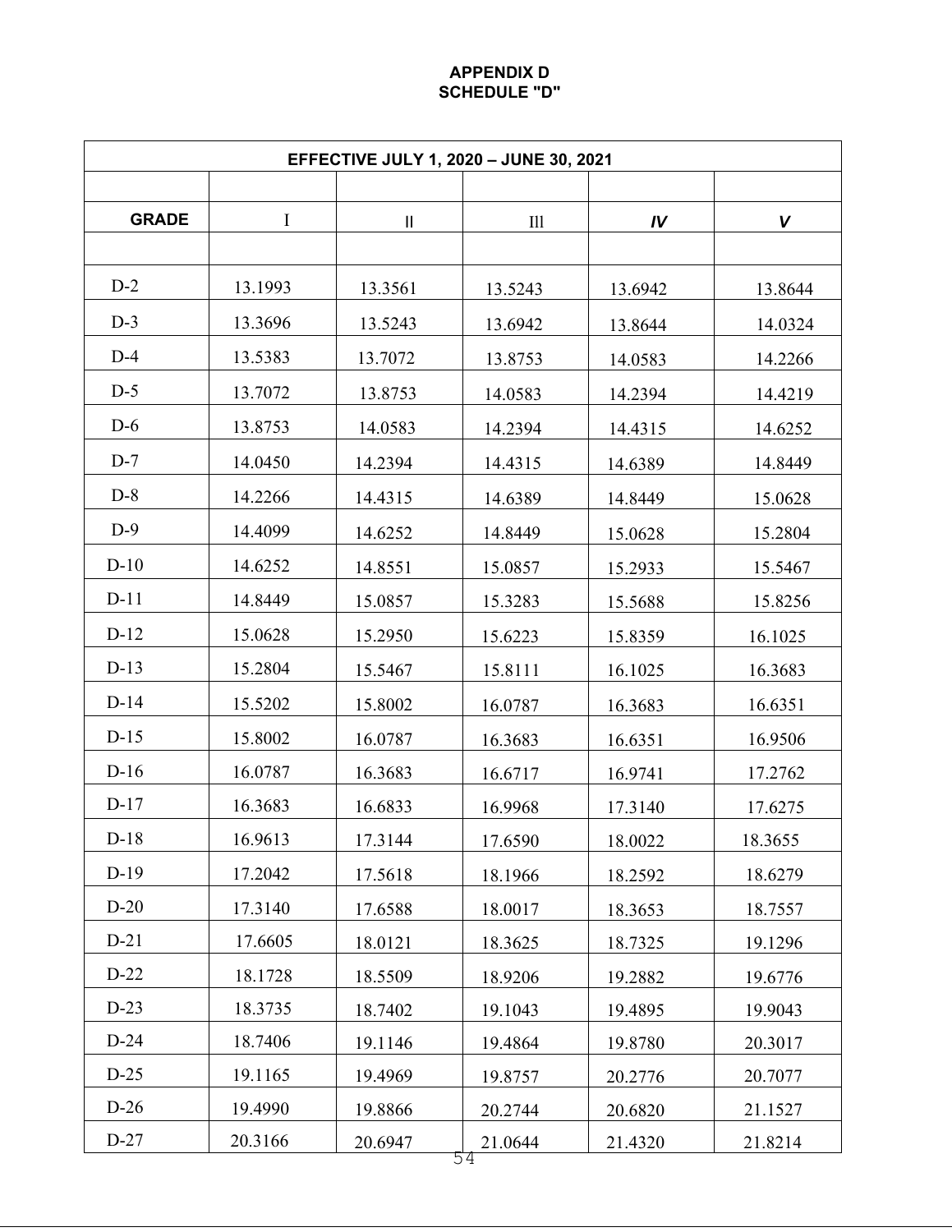|              |          | EFFECTIVE JULY 1, 2021 - JUNE 30, 2022 |         |         |         |
|--------------|----------|----------------------------------------|---------|---------|---------|
|              |          |                                        |         |         |         |
| <b>GRADE</b> | $\bf{I}$ | $\mathbf{II}$                          | III     | IV      | V       |
| $D-2$        | 13.4633  | 13.6232                                | 13.7948 | 13.9681 | 14.1417 |
| $D-3$        | 13.6370  | 13.7948                                | 13.9681 | 14.1417 | 14.3130 |
| $D-4$        | 13.8091  | 13.9813                                | 14.1528 | 14.3395 | 14.5111 |
| $D-5$        | 13.9813  |                                        |         |         |         |
| $D-6$        | 14.1528  | 14.1528                                | 14.3395 | 14.5242 | 14.7103 |
| $D-7$        |          | 14.3395                                | 14.5242 | 14.7201 | 14.9177 |
|              | 14.3259  | 14.5242                                | 14.7201 | 14.9317 | 15.1418 |
| $D-8$        | 14.5111  | 14.7201                                | 14.9317 | 15.1418 | 15.3640 |
| $D-9$        | 14.6981  | 14.9177                                | 15.1418 | 15.3640 | 15.5860 |
| $D-10$       | 14.9177  | 15.1522                                | 15.3874 | 15.5991 | 15.8576 |
| $D-11$       | 15.1418  | 15.3874                                | 15.6348 | 15.8801 | 16.1421 |
| $D-12$       | 15.3640  | 15.6009                                | 15.9348 | 16.1527 | 16.4245 |
| $D-13$       | 15.5860  | 15.8576                                | 16.1273 | 16.4245 | 16.6956 |
| $D-14$       | 15.8306  | 16.1162                                | 16.4003 | 16.6956 | 16.9678 |
| $D-15$       | 16.1162  | 16.4003                                | 16.6956 | 16.9678 | 17.2896 |
| $D-16$       | 16.4003  | 16.6956                                | 17.0051 | 17.3136 | 17.6218 |
| $D-17$       | 16.6956  | 17.0170                                | 17.3367 | 17.6603 | 17.9800 |
| $D-18$       | 17.3005  | 17.6607                                | 18.0122 | 18.3623 | 18.7328 |
| $D-19$       | 17.5483  | 17.9130                                | 18.5605 | 18.6244 | 19.0005 |
| $D-20$       | 17.6603  | 18.0120                                | 18.3617 | 18.7326 | 19.1308 |
| $D-21$       | 18.0137  | 18.3723                                | 18.7298 | 19.1072 | 19.5122 |
| $D-22$       | 18.5362  | 18.9219                                | 19.2990 | 19.6740 | 20.0712 |
| $D-23$       | 18.7410  | 19.1150                                | 19.4864 | 19.8793 | 20.3023 |
| $D-24$       | 19.1154  | 19.4969                                | 19.8761 | 20.2756 | 20.7077 |
| $D-25$       | 19.4988  | 19.8869                                | 20.2732 | 20.6831 | 21.1219 |
| $D-26$       | 19.8889  | 20.2843                                | 20.6798 | 21.0956 | 20.5757 |
| $D-27$       | 20.7229  | 21.1086                                | 21.4856 | 21.8606 | 22.2578 |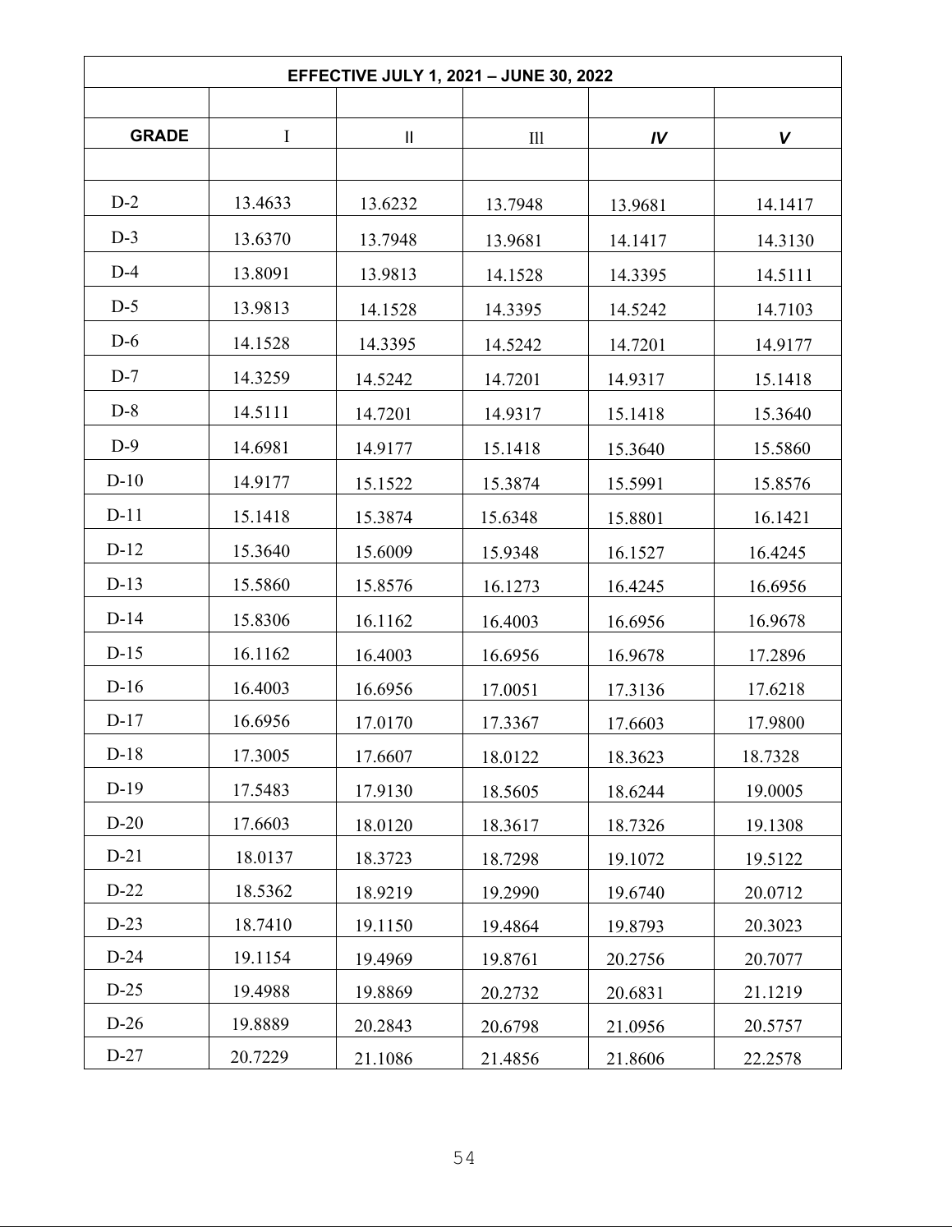#### **APPENDIX E SCHEDULE "NS"**

| <b>EFFECTIVE JULY 1, 2020 JUNE 30, 2021</b> |                   |                   |          |  |  |  |
|---------------------------------------------|-------------------|-------------------|----------|--|--|--|
| <b>NS-19</b>                                |                   |                   |          |  |  |  |
|                                             |                   |                   |          |  |  |  |
| STEP <sub>1</sub>                           | STEP <sub>2</sub> | STEP <sub>3</sub> | STEP 4   |  |  |  |
| \$57,708                                    | \$58,354          | \$59,001          | \$59,647 |  |  |  |
| STEP <sub>5</sub>                           | STEP 6            | STEP <sub>7</sub> | STEP 8   |  |  |  |
| \$60,294                                    | \$60,940          | \$61,588          | \$62,234 |  |  |  |

| EFFECTIVE JULY 1, 2021- DECEMBER 31, 2022 |                   |                   |          |  |  |  |
|-------------------------------------------|-------------------|-------------------|----------|--|--|--|
| <b>NS-19</b>                              |                   |                   |          |  |  |  |
| STEP <sub>1</sub>                         | STEP <sub>2</sub> | STEP <sub>3</sub> | STEP 4   |  |  |  |
| \$58,862                                  | \$59,521          | \$60,181          | \$60,840 |  |  |  |
| STEP <sub>5</sub>                         | STEP 6            | STEP 7            | STEP 8   |  |  |  |
| \$61,500                                  | \$62,159          | \$62,820          | \$63,479 |  |  |  |
| STEP <sub>9</sub>                         |                   |                   |          |  |  |  |
| \$65,701                                  |                   |                   |          |  |  |  |

### **APPENDIX F**

## **SALARY SCHEDULE "W"**

| <b>EFFECTIVE JULY 1, 2020- JUNE 30, 2021</b> |         |         |         |         |         |  |  |
|----------------------------------------------|---------|---------|---------|---------|---------|--|--|
| <b>GRADE</b>                                 |         | Ш       | Ш       | IV      | ν       |  |  |
|                                              |         |         |         |         |         |  |  |
| $W-2$                                        | 13.1540 | 13.2873 | 13.4206 | 13.5539 | 13.6872 |  |  |
|                                              |         |         |         |         |         |  |  |
| $W - 7$                                      | 16.6899 | 16.8233 | 16.9566 | 17.0899 | 17.2232 |  |  |
|                                              |         |         |         |         |         |  |  |
| $W-10$                                       | 18.8116 | 18.9449 | 19.0782 | 19.2115 | 19.3448 |  |  |
|                                              |         |         |         |         |         |  |  |

| EFFECTIVE JULY 1, 2021 - DECEMBER 30, 2022 |         |         |         |         |         |  |  |
|--------------------------------------------|---------|---------|---------|---------|---------|--|--|
| <b>GRADE</b>                               |         |         | Ш       | ľV      |         |  |  |
|                                            |         |         |         |         |         |  |  |
| $W-2$                                      | 13.4170 | 13.5530 | 13.6890 | 13.8250 | 13.9610 |  |  |
|                                            |         |         | 54      |         |         |  |  |
|                                            |         |         |         |         |         |  |  |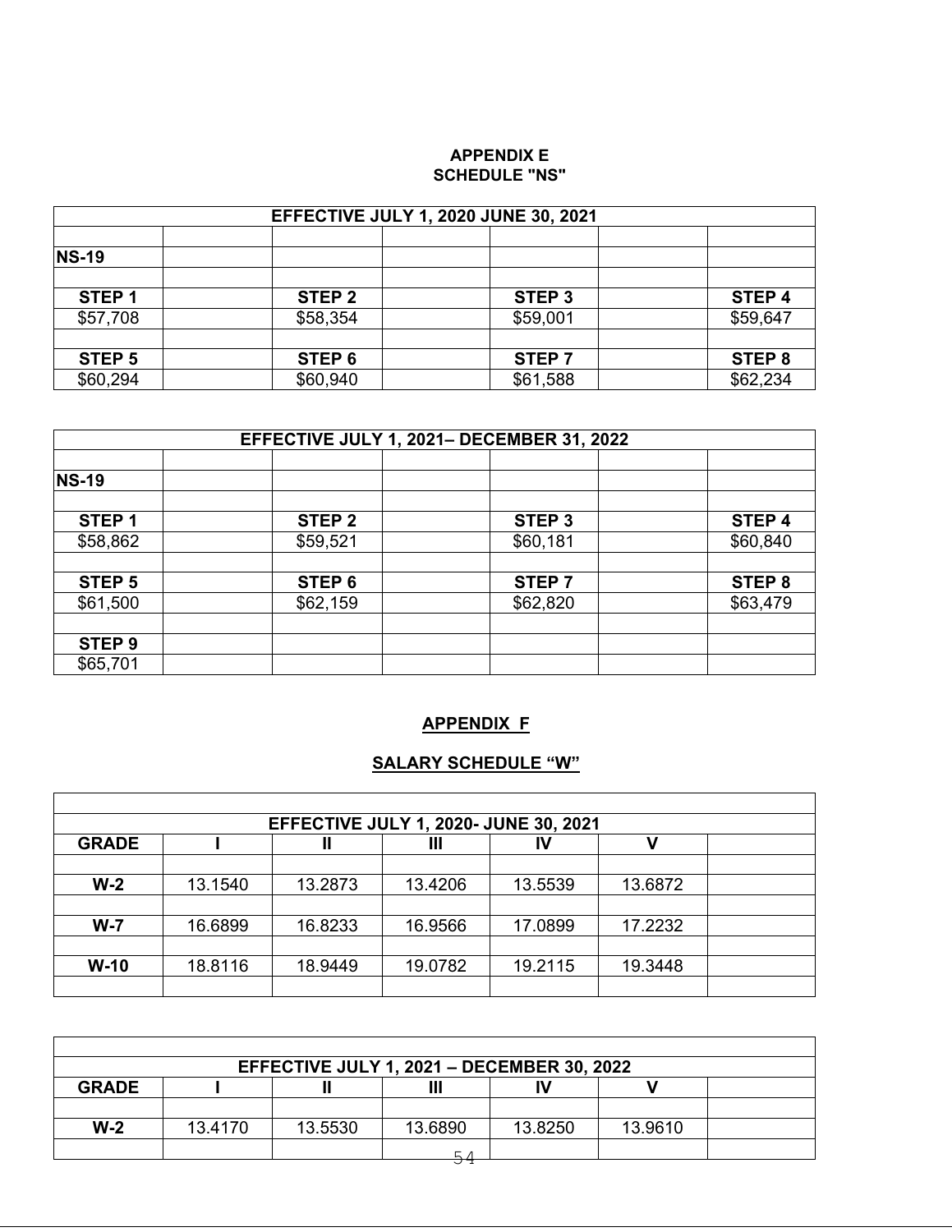| $W-7$  | .0237   | 7.1597  | .2957   | 17.4317 | 7.5677  |  |
|--------|---------|---------|---------|---------|---------|--|
|        |         |         |         |         |         |  |
| $W-10$ | 19.1878 | 19.3238 | 19.4598 | 19.5958 | 19.7317 |  |
|        |         |         |         |         |         |  |

#### **APPENDIX G**

# **COMPLAINT POLICY AND PROCEDURE FOR ADDRESSING PROBLEMS AT WORK**

This Complaint Policy and Procedure applies to all members of the City of Holyoke's bargaining unit represented by SEIU, Local 888. It exists to ensure that problems or conflicts at work are solved as quickly and as fairly as possible.<br>If an employee has a problem or conflict with any other employee (or employees) who is a member

of the bargaining unit and s/he believes that s/he is unable to sort it out informally, the matter should be immediately referred informally to his or her immediate supervisor/manager (unless the immediate supervisor/manager is the person whom the complaint is against). If the problem cannot be resolved at this "informal" level, then the employee may invoke the Complaint Resolution Procedure ("Procedure") outlined below.

At each stage of the Procedure, there will be at least one (1) meeting to discuss the complaint. At any stage of the Procedure, any additional related complaints may be combined and addressed as one complaint under this Procedure

#### **The Procedure**

The complaint(s) should be raised promptly after the incident(s) giving rise to the complaint. In all cases, the employee must detail in writing the specific circumstance or circumstances which constitute the complaint(s), with dates, times, witnesses, etc. as applicable. The Procedure has three (3) stages as outlined below. The results of each stage shall be confirmed in writing.

The stages of the Procedure are as follows:

#### **Stage 1:**

The complaint(s) should first be raised in writing with the employee's immediate supervisor/manager who should attempt to settle it as soon as possible. S/he will invite the employee to attend a meeting to discuss the matter and will also raise and discuss the issue with the individual whom the complaint(s) is against.

If the complaint(s) is against the immediate supervisor/manager, the matter should instead be promptly raised with the City Solicitor or his/her designee. Whoever deals with the complaint(s) at this stage may be excluded from hearing the matter at any later stage.

#### **Stage 2**:

may be raised by the employee with the City Solicitor or his/her designee. The complaint(s) should be set out If not resolved at Stage 1 then, within ten (10) working days of the Stage 1 meeting, the complaint(s)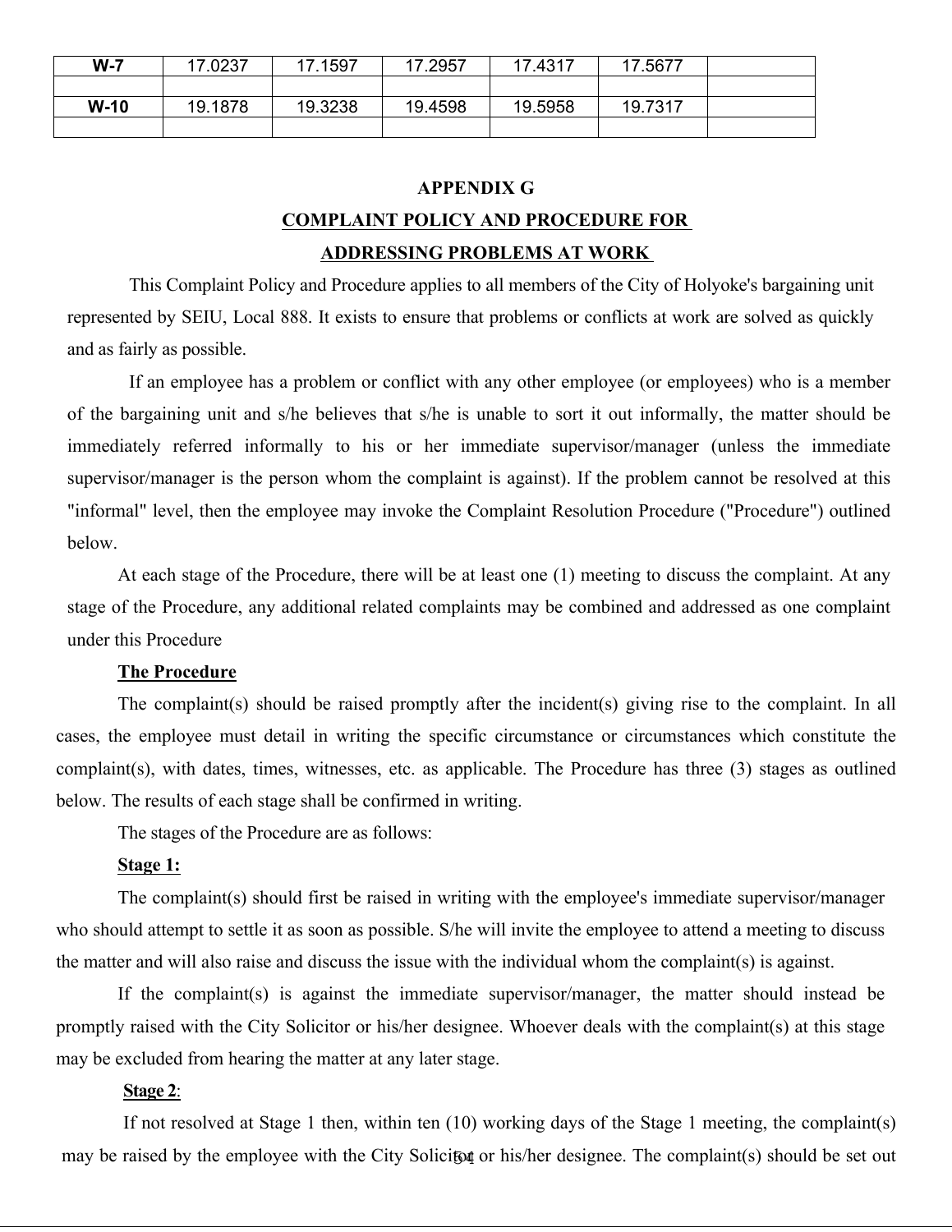in writing, dated and delivered to the City Solicitor or his/her designee. This official will schedule a meeting (or meetings) to take place promptly after the matter was formally raised.

#### **Stage 3**:

If the complaint(s) is still unresolved after the Stage 2 meeting(s), the employee must promptly notify the City Solicitor (or his or her designee) of this fact after receiving the writing confirming the results of this Stage. Thereafter, the complaint(s) may be referred back to this official for further action or, may be referred, in writing, **to** a City appointed neutral mediator who, following appointment, will meet with the City and employee(s) as soon as possible in an attempt to resolve the complaint(s).

#### **NOTE:**

This Complaint Policy and Procedure is not intended to cover a "complaint or a dispute between the City and either an employee or the Union pertaining to the application of or compliance with" the provisions of the Collective Bargaining Agreement between the City of Holyoke and the Union (SEIU, Local 888). Such complaints and disputes (labor contract "grievance") **must** instead be processed in accordance with the specific time limits and procedures outlined in the Collective Bargaining Agreement (See Article Fifteen of the Collective Bargaining Agreement).

It is therefore understood that any complaint or dispute processed under this Complaint Policy and Procedure is not subject to the procedures described in the "Adjustment of Grievances" Article (Article Fifteen) of the Collective Bargaining Agreement.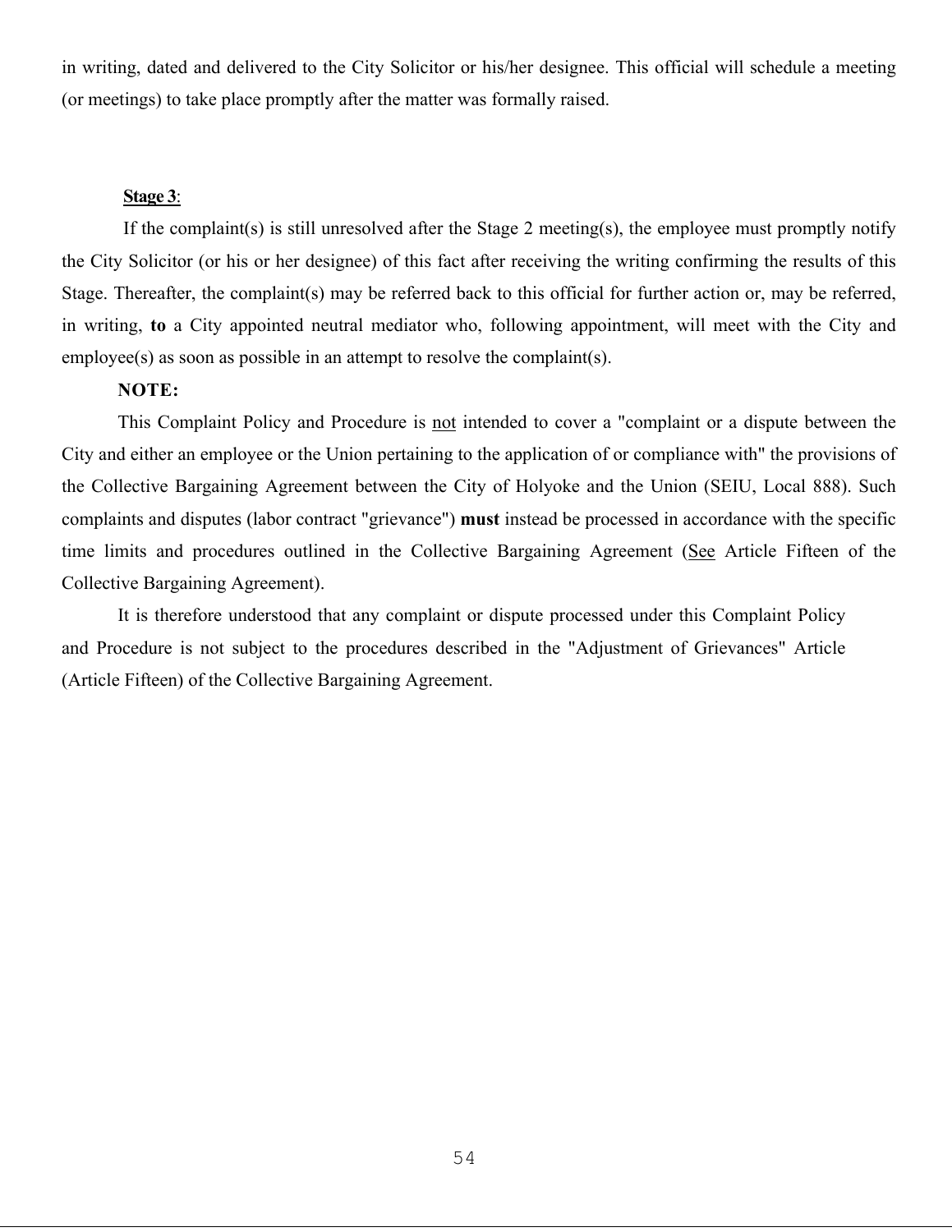#### **APPENDIX H**

#### **GENERAL STANDARDS OF CONDUCT AND DISCIPLINE**

The following standards of conduct have been established in pursuit of the best interests of the employees, the public and the accomplishment of our public purpose.

#### **Less Serious Matters**

Certain conduct may be grounds for counseling and warning on the initial occasion: Inattention to duties, rude or discourteous behavior toward the public or co-workers, occasional absenteeism or tardiness and public use of obscene language are typical of this kind of conduct. Repetition of such conduct after warning will be grounds for further and more serious discipline.

#### **Serious Misconduct**

Certain conduct in and of itself or because of its repetition is so serious that further discipline, without counseling or warning, may be warranted. Examples of such conduct are:

- 1. Deliberate damage to equipment or City property, or damage resulting from gross negligence.
- 2. Unjustified failure or refusal to carry out a work assignment.
- 3. Falsifying information on an employment application, a time record or any other official document or any other form of dishonesty.
- 4. Insubordinate conduct.
- 5. Failure to report for work without notice and a legitimate excuse.
- 6. The use or possession of alcohol, narcotics or firearms during working time.
- 7. Theft of property of the City or that of another employee.
- 8. The use of or the threat of violence.
- 9. Stopping work or leaving the workplace during working hours without the approval of the supervisor.
- 10. Conduct considered dangerous to the person or property of others.
- 11. Reporting for work under the influence of alcohol or drugs.
- 12. Failure to obtain and maintain necessary permits and licenses required for an employee's position with theCity.
- 13. Conduct having a tendency to bring into disrepute or cause severe embarrassment to the City.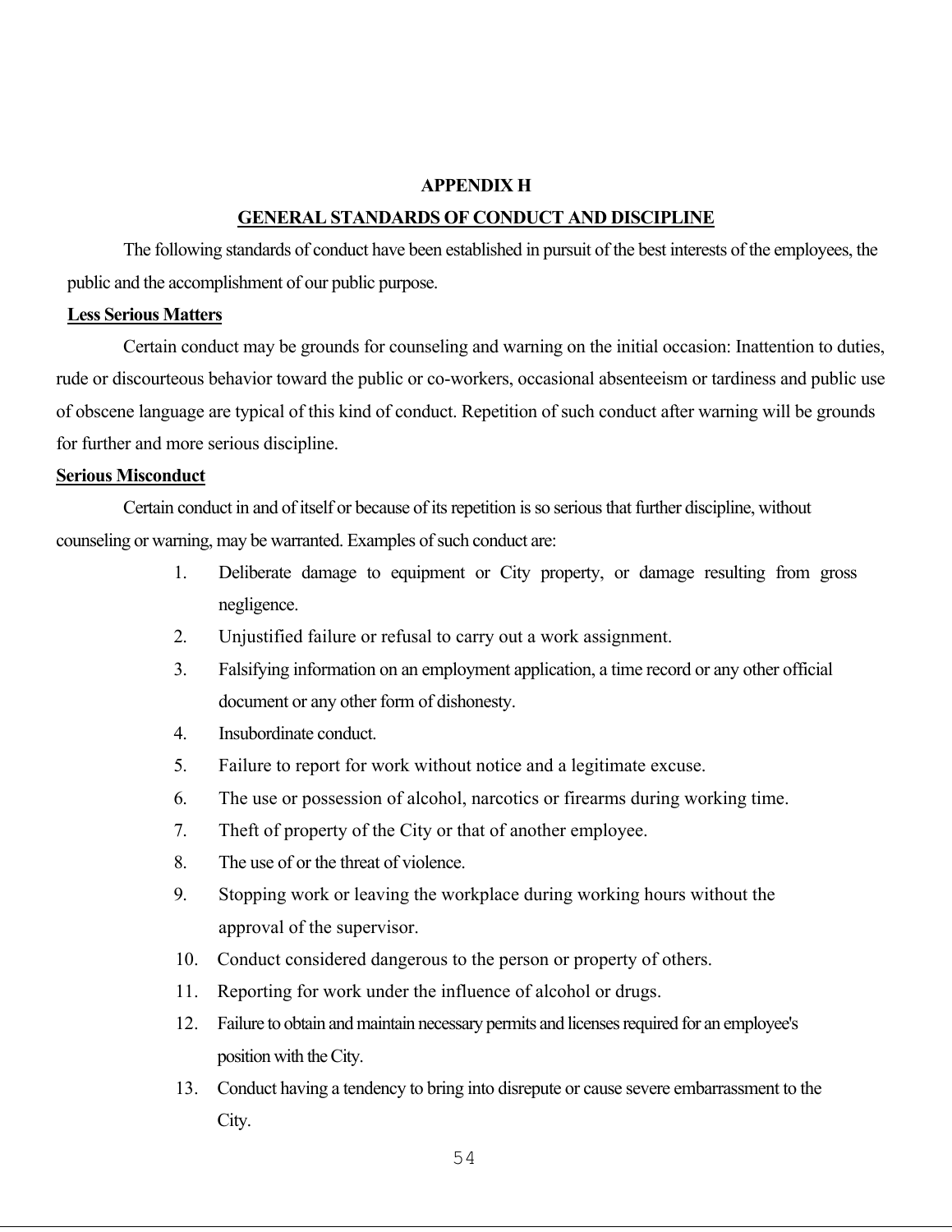The specific conduct described above does not include all of the grounds for discipline or discharge either absent or after a warning. These descriptions are intended as illustrations of the type of conduct which must be avoided for the good of our employees and the City. Any other material violations of the law or public regulations or conduct usually considered harmful to the person or property of others will be grounds for discipline.

#### **Application of Discipline**

City policy with respect to employees follows one of two courses, depending on the nature of the behavior:

- 1. Aggravated or very serious misconduct should result in immediate indefinite suspension, pending investigation of all the circumstances, with the employee given a specific date and time to report for further conference within several working dayslater. In the meantime, the City will determine whether to impose a written warning, a suspension, or discharge. Obviously, a warning will be appropriate only where investigation reveals substantial mitigation.
- 2. Improper conduct of a less serious nature, but which has continued or recurred despite counseling and after one written warning, should, at the time of the next occurrence, result in a suspension. Another such occurrence calling for discipline should result in a further suspension and then, if another such occurrence, termination.

The stages of discipline for successive instances or continuation of unacceptable but not serious misconduct (whether the same or different types of misconduct) are:

- 1. One oral warning noted in the file.
- 2. One written warning.
- 3. Suspension without pay for at least one (1) day.
- 4. Suspension without pay for at least three (3) but not more than five (5) days.
- 5. Termination.

#### **Absence and Tardiness**

Repeated, unreasonable or chronic tardiness will be a matter for counseling and, if repeated or continued, will result in an oral warning, a written warning, suspensions and, ultimately, termination.

Any unapproved or unjustified absence warrants a written warning against reoccurrence, and discipline if needed. Unreasonable failure by an employee to give prompt notice that he or she will not be able to work scheduled hours is also unacceptable.

54 Where a pattern of absences appears or where an employee is absent on a day for which attendance has been previously designated as particularly important, or in any circumstances where abuse of the sick leave benefit is reasonably suspected, the City may require the employee to produce appropriate evidence supporting applications for sick leave.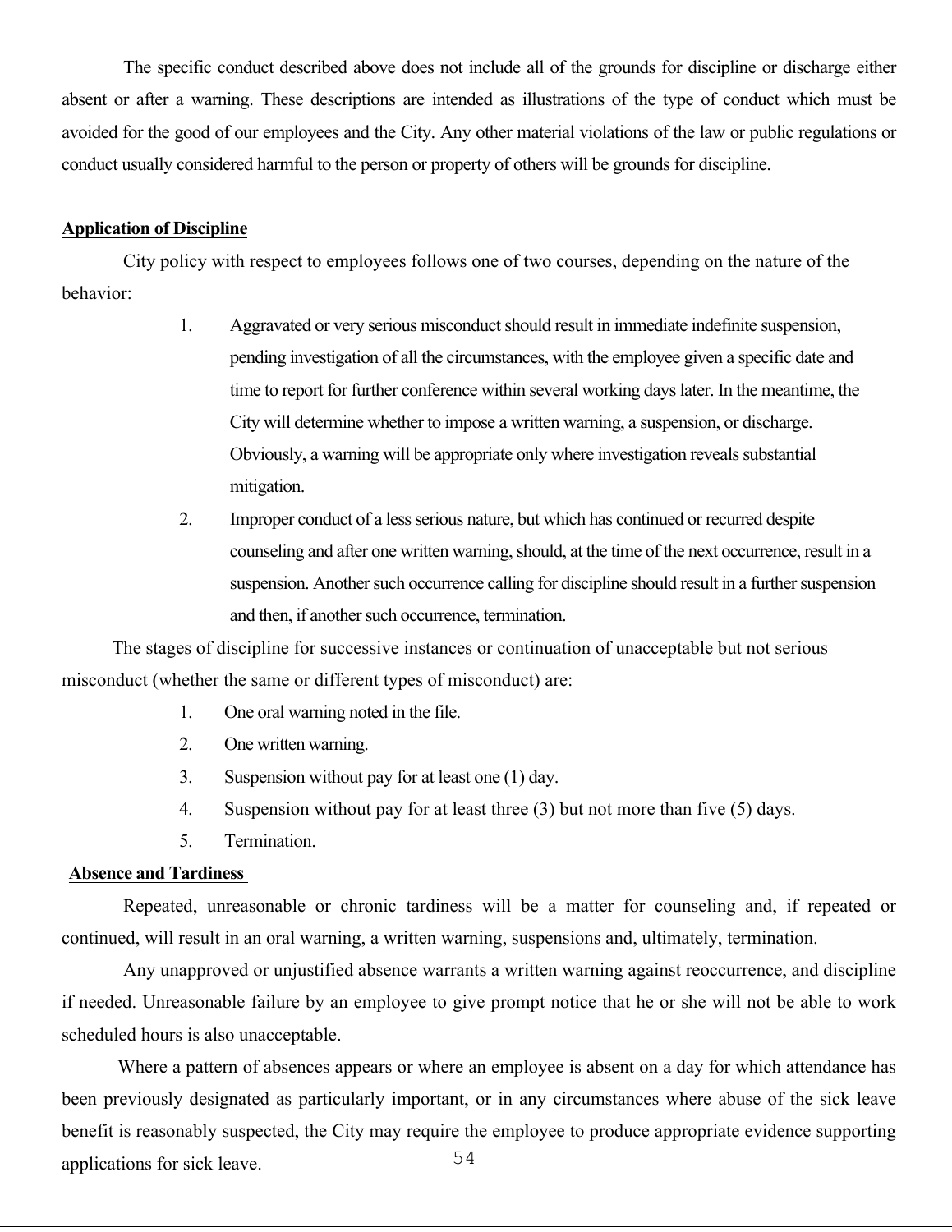Within a period of one-year, sick leave applications from an employee totaling more than twelve (12) days shall be a matter for administrative concern. If the absenteeism continues, such employee at the discretion of the department head may be counseled. If improvement does not take place, other methods of dealing with the situation will be explored including, but not limited to, the application of progressive discipline.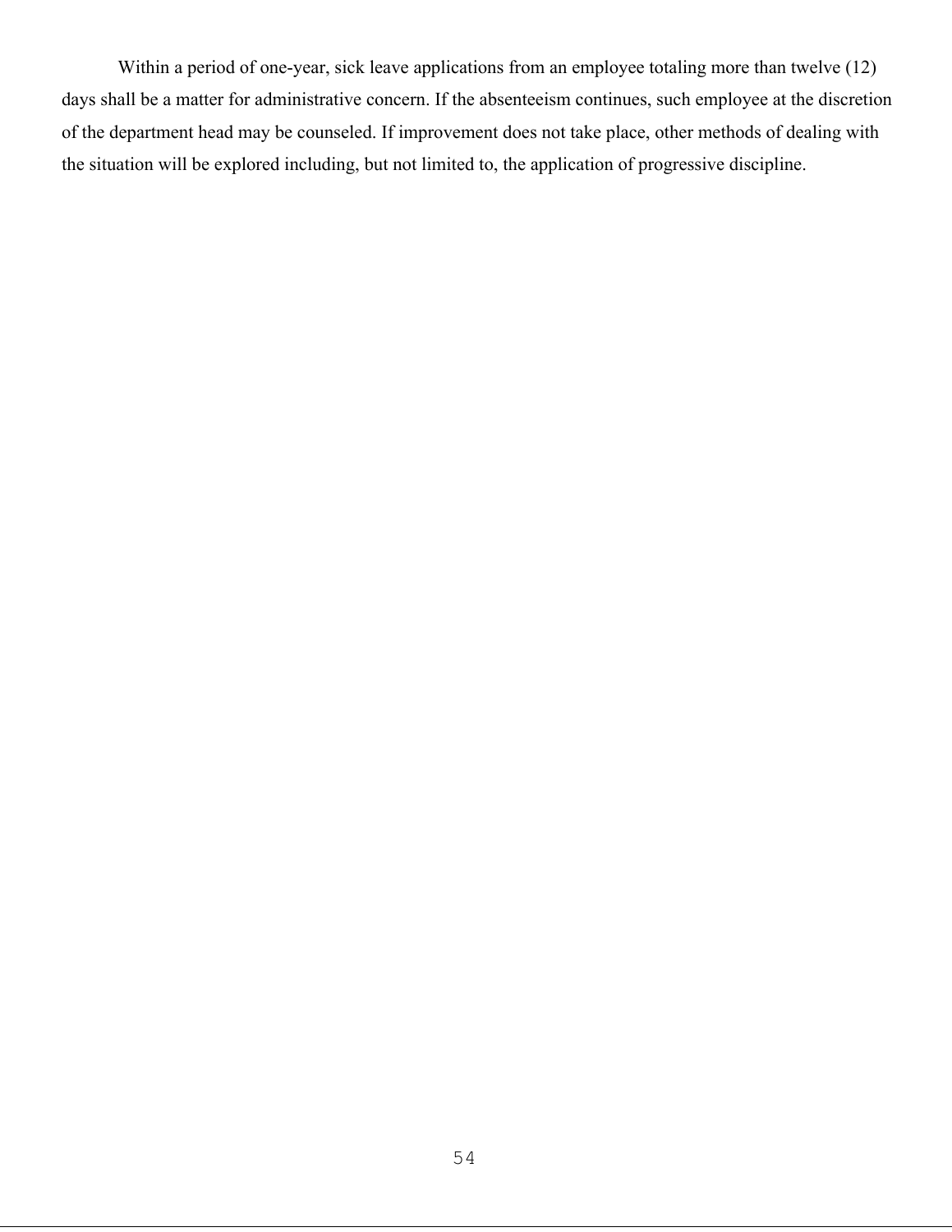### **SETTLEMENT AGREEMENT BY AND BETWEEN** THE CITY OF HOLYOKE AND N.A.G.E. R1-180, CLERICAL UNION

The City of Holyoke and N.A.G.E. R1-180, Clerical Union, hereby agree to the following terms, conditions, and understandings to be incorporated into the successor collective bargaining agreement. This Settlement Agreement is subject to ratification by the respective constituent bodies.

- 1. Article Two Union Recognition:
	- a. Delete Paragraph 2.2, including the subsections, in its entirety.
	- b. In Paragraph 2.5, add "gender identity, pregnancy, pregnancy-related condition" to the first sentence.
	- c. In Paragraph 2.5, add "sexual orientation, gender identity, pregnancy, pregnancyrelated condition" to the second sentence.
- 2. Article Four Checkoff of Union Dues and Agency Fees: Remove all references to agency fees.
- 3. Article Ten-Holidays:
	- a. Add "Juneteenth" to Paragraph 10.1.
	- b. In the first sentence of Paragraph 10.2, delete "and to each temporary employee"
- 4. Article Twelve Sick Leave: Reword Section 12.1 and 12.2 to reflect current practice.
- 5. Article Twelve B Drug Testing: In the first sentence of Section DRG6, change "department head" to "City".
- 6. Article Fourteen = Miscellaneous: Delete Section 14.6.
- 7. Article Fifteen Adjustments of Grievances: Reword Paragraph 15.6(b) to read as follows: "The parties agree that the arbitration demand shall be submitted to the American Arbitration Association, and an arbitrator shall be selected in accordance with their normal process."
- 8. Article Nineteen Duration: Change the dates to reflect a contract duration of July 1. 2020 through June 30, 2022.
- 9. Appendix  $B =$  Salary Schedules:
	- a. Effective retroactive to July 1, 2020, 2.0% increase.
	- b. Effective retroactive to July 1, 2021, 2.0% increase.
	- c. The following adjustments shall be made retroactive to July  $1, 2021$ :
		- i. Elizabeth Sullivan  $-$  Sanitarian II/S32
		- ii. Ryan Paxton - Sanitarian II/S32
		- Deborah Schaier = Public Health Nurse/NS19, Step 9 (\$65,701) iii.